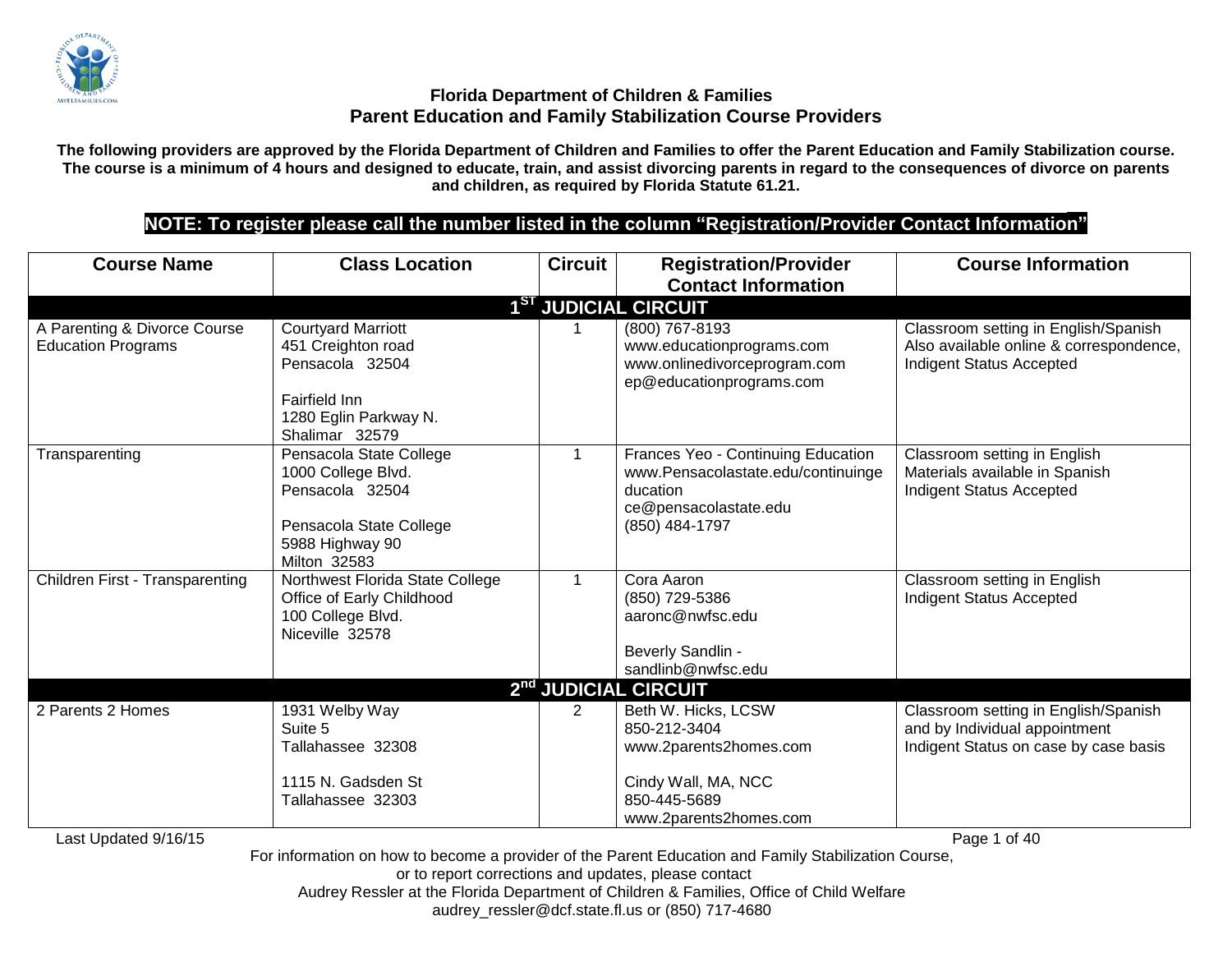

**The following providers are approved by the Florida Department of Children and Families to offer the Parent Education and Family Stabilization course. The course is a minimum of 4 hours and designed to educate, train, and assist divorcing parents in regard to the consequences of divorce on parents and children, as required by Florida Statute 61.21.**

# **NOTE: To register please call the number listed in the column "Registration/Provider Contact Information"**

| <b>Course Name</b>                                                  | <b>Class Location</b>                                                           | <b>Circuit</b> | <b>Registration/Provider</b><br><b>Contact Information</b>                                                                                | <b>Course Information</b>                                                                                                                 |
|---------------------------------------------------------------------|---------------------------------------------------------------------------------|----------------|-------------------------------------------------------------------------------------------------------------------------------------------|-------------------------------------------------------------------------------------------------------------------------------------------|
|                                                                     |                                                                                 |                | 3RD JUDICIAL CIRCUIT                                                                                                                      |                                                                                                                                           |
| 2 Parents 2 Homes                                                   | <b>Chances for Children</b><br>405 East Duval St<br>Lake City 32055             | 3              | Jessica Bailey, MS<br>386-752-4453<br>www.2parents2homes.com                                                                              | Classroom setting in English and by<br>individual appointment<br>Indigent status on a case by case basis                                  |
|                                                                     |                                                                                 |                | 4TH JUDICIAL CIRCUIT                                                                                                                      |                                                                                                                                           |
| A Positive Divorce Resolution                                       | Hilton Garden Inn<br>145 Park Avenue<br>Orange Park 32073                       |                | Glenna O. Auxier<br>Robert J. Perchalski, Ph.D.<br>(352) 375-4399 or (888) 747-5362<br>www.divorce-resolution.com<br>for.parents@juno.com | Classroom setting and online in English<br>Correspondence course available in<br>Spanish<br>Indigent Status Accepted                      |
| <b>Putting Children First</b>                                       | Hope Haven Children's Clinic<br>4600 Beach Blvd.<br>Jacksonville 32207-7700     | $\overline{4}$ | JoAnn Hoza, Ph.D.<br>(904) 346-5100 ext. 232<br>hozaj@hope-haven.org                                                                      | Classroom setting in English<br><b>Indigent Status Limited</b><br>Online registration for credit card payers<br>- www.hope-haven.org/cfid |
| <b>Clear View Concepts</b>                                          | 1411 South 14th Street<br>Professional Plaza - Bldg K<br>Fernandina Beach 32034 | 4              | Robin C. Hampton<br>(904) 335-0333<br>rhampton@clearviewconcepts.org                                                                      | Classroom setting                                                                                                                         |
| <b>Parent Education &amp; Family</b><br><b>Stabilization Course</b> | 850310 US Hwy 17<br><b>Yulee 32097</b>                                          | 4              | <b>McPherson Counseling Services</b><br>Michael McPherson<br>$(904) 548 - 0160$<br>mike@mcphersoncounseling.com                           | Classroom setting in English<br>Register and pay online at<br>www.Mcphersoncounseling.com                                                 |

Last Updated 9/16/15 Page 2 of 40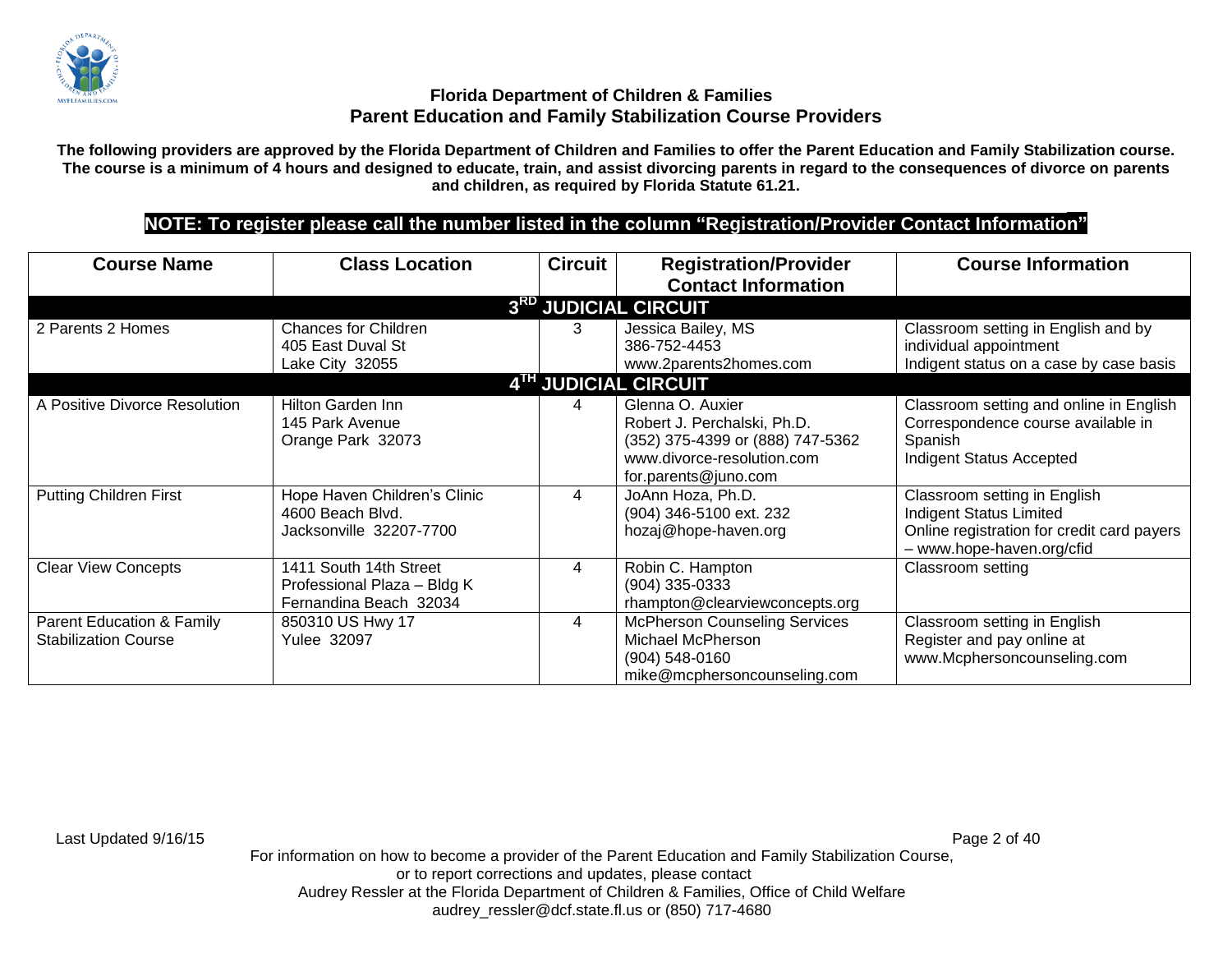

**The following providers are approved by the Florida Department of Children and Families to offer the Parent Education and Family Stabilization course. The course is a minimum of 4 hours and designed to educate, train, and assist divorcing parents in regard to the consequences of divorce on parents and children, as required by Florida Statute 61.21.**

# **NOTE: To register please call the number listed in the column "Registration/Provider Contact Information"**

| 2 Parents 2 Homes | 1601 N. Main Street<br>Jacksonville 32206<br>138 E. Duval Street             | 4 | Terry D. Samuels, MA, LMHC, CTC<br>904-866-2248<br>www.2parents2homes.com | Classroom setting in English/Spanish<br>and by Individual appointment<br>Indigent Status on case by case basis |
|-------------------|------------------------------------------------------------------------------|---|---------------------------------------------------------------------------|----------------------------------------------------------------------------------------------------------------|
|                   | Jacksonville 32202                                                           |   |                                                                           |                                                                                                                |
|                   | 9950 Atlantic Blvd<br>Unit #123<br>Jacksonville 32225                        |   | Tracy M. Riley, LCSW<br>904-704-2527<br>www.2parents2homes.com            |                                                                                                                |
|                   | 11555 Central Parkway<br>Suite 704<br>Jacksonville 32224                     |   | Irish Beckles, LMHC, MA<br>904-483-0822<br>www.2parents2homes.com         |                                                                                                                |
|                   | 1912 Hamilton Street<br>Suite 103<br>Jacksonville                            |   |                                                                           |                                                                                                                |
|                   |                                                                              |   | 5 <sup>TH</sup> JUDICIAL CIRCUIT                                          |                                                                                                                |
| 2 Parents 2 Homes | 115 E $4^{\text{th}}$ Avenue<br>Mount Dora 32757                             | 5 | Kimberly W. Capstraw, MS, LMFT<br>407-227-9245<br>www.2parents2homes.com  | Classroom setting in English/Spanish<br>and by Individual appointment<br>Indigent Status on case by case basis |
|                   | <b>Growing Center Counseling</b><br>275 W. Jefferson St<br>Brooksville 34601 |   | Stephanie Moriarty, LHMC<br>352-544-5833<br>www.2parents2homes.com        |                                                                                                                |

Last Updated 9/16/15 Page 3 of 40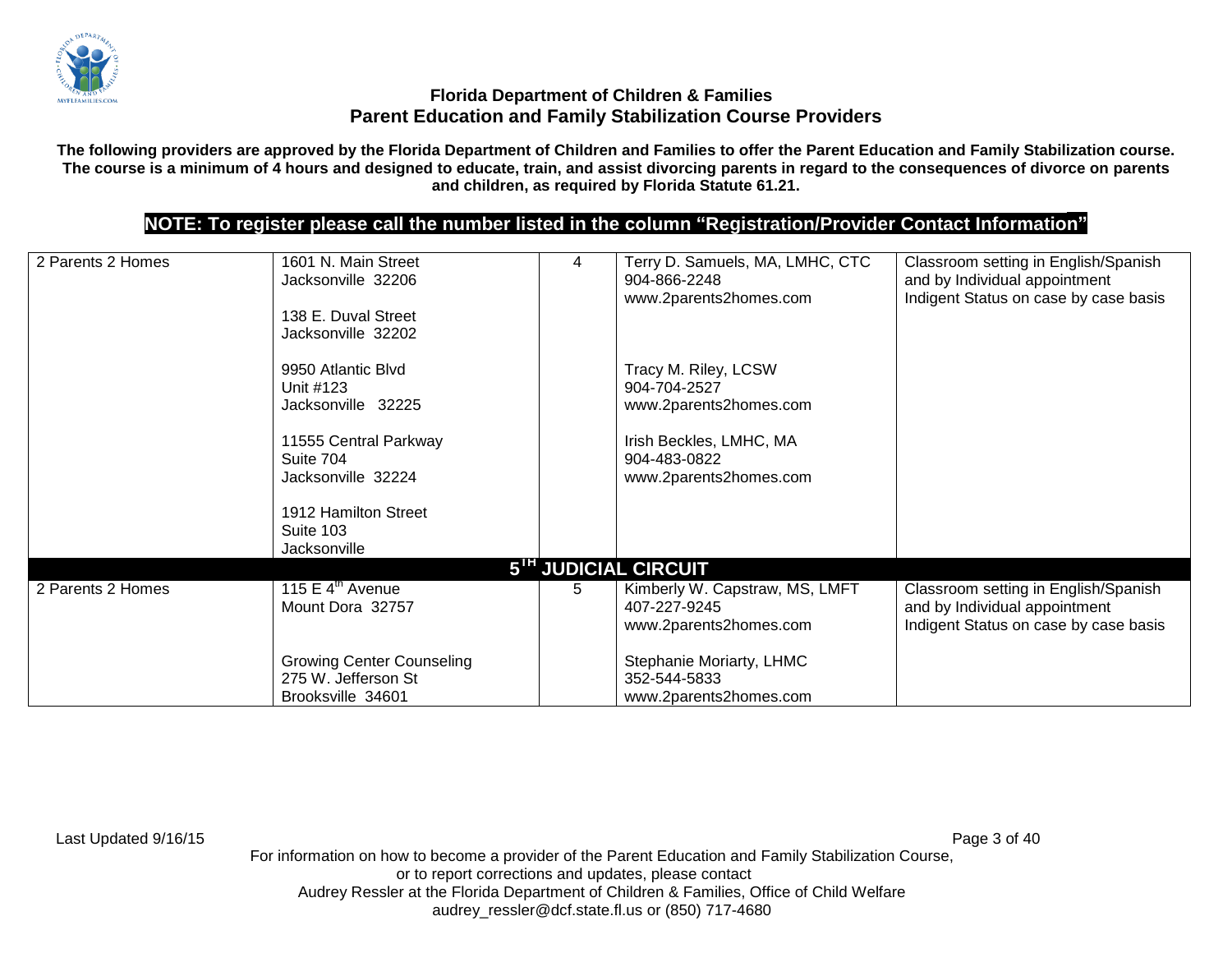

**The following providers are approved by the Florida Department of Children and Families to offer the Parent Education and Family Stabilization course. The course is a minimum of 4 hours and designed to educate, train, and assist divorcing parents in regard to the consequences of divorce on parents and children, as required by Florida Statute 61.21.**

# **NOTE: To register please call the number listed in the column "Registration/Provider Contact Information"**

| <b>Family Stabilization</b>                                         | Hope and Recovery Center<br>2018 Tally Road<br>Leesburg 34748                                        | 5 | (352) 360-6680<br>webster@lsbc.net                                                                                                                                   | Classroom setting in English -<br>translator available with advanced<br>notice                                                                      |
|---------------------------------------------------------------------|------------------------------------------------------------------------------------------------------|---|----------------------------------------------------------------------------------------------------------------------------------------------------------------------|-----------------------------------------------------------------------------------------------------------------------------------------------------|
| Divorce & Its Impact on Children                                    | Rasmussen College<br>4755 SW 46 <sup>th</sup> Court<br>Ocala 34474                                   | 5 | Rebecca Herbst<br>info@gocep.com<br>$(352)$ 343-9399<br>www.GOCEP.com                                                                                                | Classroom setting in English<br>Online course in English/Spanish<br>Indigent Status Not Accepted                                                    |
| <b>Parent Education &amp; Family</b><br><b>Stabilization Course</b> | <b>Growing Well Family Behavioral</b><br>Services<br>20114 East Pennsylvania Ave.<br>Dunnellon 34432 | 5 | Mary Ann Ellis, M.A., Ed.S.<br>www.growingwellfbs.com<br>maryaellis@bellsouth.net<br>(352) 465-2444                                                                  | By Individual appointment and online<br>Both parents may attend the same<br>appointment for no additional cost.<br>English/Spanish/French available |
| Parent Education and Stability                                      | 611 S. Main Avenue<br>Groveland 34736                                                                | 5 | Groveland Family & Crisis Counseling<br>(352) 429-5600<br>gfccounseling@embarqmail.com                                                                               | Classroom setting in English/Spanish                                                                                                                |
| Terem Education Services, Inc.                                      | <b>Terem Education</b><br>1290 North Ridge Blvd<br>Clermont 34711                                    | 5 | Dr. Mary White<br>www.teremed.org<br>813-951-4991<br>padahm@aol.com                                                                                                  | Classroom setting and online in English                                                                                                             |
| Surviving Divorce: A Guide for<br>Parents                           | East of Mount Dora                                                                                   | 5 | Danica Joan Fields, M.Ed.<br>The Toby Center for Family<br>Transitions affiliated with Kids Need<br>Both, Inc.<br>888-310-6630 ext 3<br>www.kidsneedboth.org/classes | Classroom setting primarily in English<br>Indigent Status - Reduced Fee                                                                             |
| Recipes for Successful<br><b>Parenting After Divorce</b>            | Anointed Community Services, Inc.<br>6006 S. Main Ave<br>Minneola 34715                              | 5 | 352-404-7898<br>anointedcs@hotmail.com<br>http://acsfamilystabilization.webs.com                                                                                     | Classroom setting in English/Spanish<br>Fee based on Sliding Scale                                                                                  |

Last Updated 9/16/15 Page 4 of 40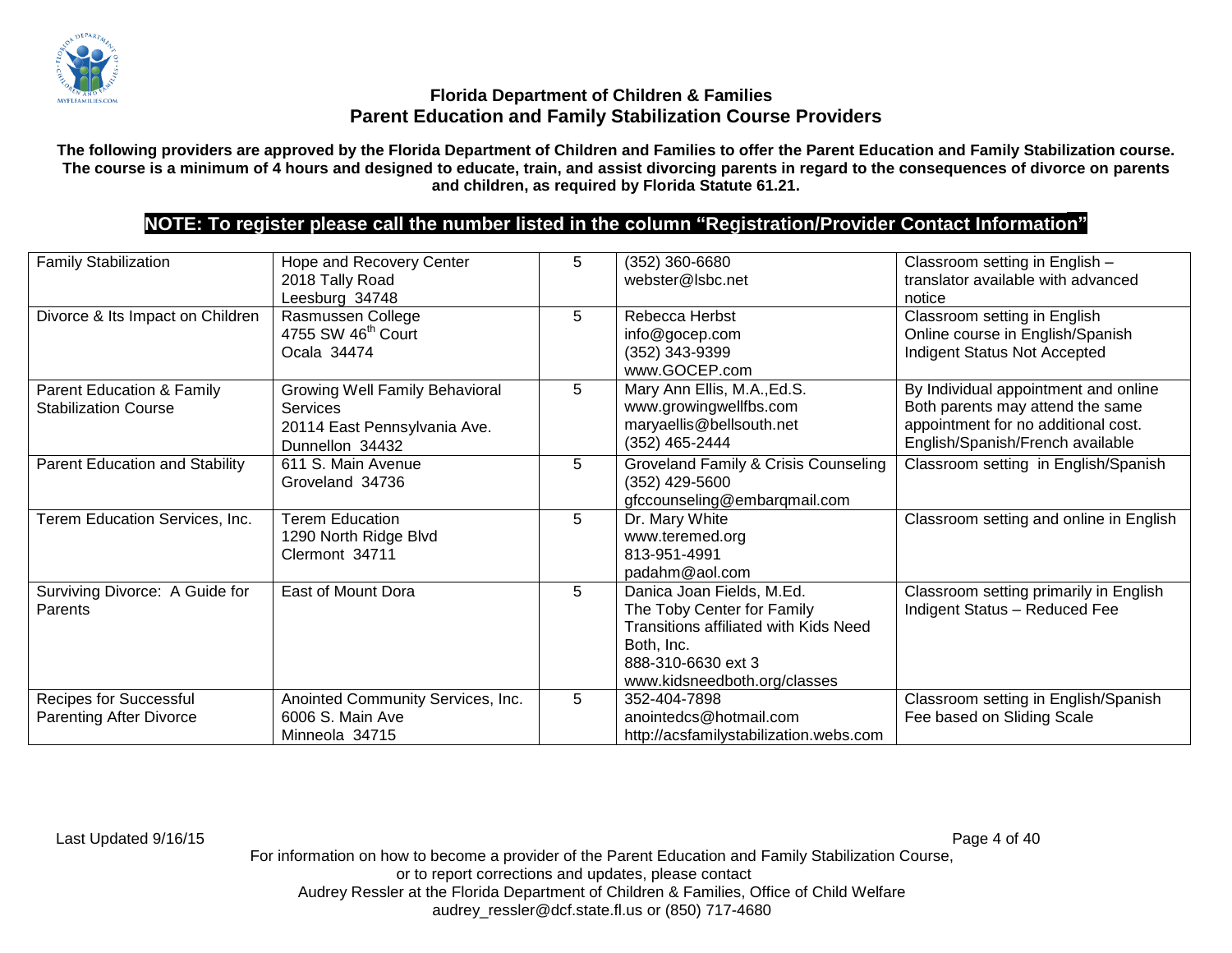

**The following providers are approved by the Florida Department of Children and Families to offer the Parent Education and Family Stabilization course. The course is a minimum of 4 hours and designed to educate, train, and assist divorcing parents in regard to the consequences of divorce on parents and children, as required by Florida Statute 61.21.**

# **NOTE: To register please call the number listed in the column "Registration/Provider Contact Information"**

|                                  | 6TH JUDICIAL CIRCUIT                                                                                                                                                                                                                                                                        |   |                                                                                                                   |                                                                                                                                                        |  |  |  |
|----------------------------------|---------------------------------------------------------------------------------------------------------------------------------------------------------------------------------------------------------------------------------------------------------------------------------------------|---|-------------------------------------------------------------------------------------------------------------------|--------------------------------------------------------------------------------------------------------------------------------------------------------|--|--|--|
| A Positive Divorce Resolution    | 10335 Cross Creek Blvd<br>Tampa 33647                                                                                                                                                                                                                                                       | 6 | Rosmer Mena, MSW<br>813-702-1762<br>rmena@joyfulfamilytherapy.com                                                 | Classroom setting in English and<br>Spanish                                                                                                            |  |  |  |
|                                  | 8282 Sycamore Dr<br>New Port Richey 34654<br>Oasis Coffee Spot<br>9213 Little Road<br>New Port Richey 34654<br>Dade City Chamber of Commerce<br>14112 $8th$ Street<br>Dade City 33525                                                                                                       |   | Darlene Brower, MS<br>727-755-4046<br>Hhdmservices528@gmail.com<br>www.positiveparentingclassesforflorid<br>a.com | Classroom setting in English<br>Indigent Status accepted on a sliding<br>scale                                                                         |  |  |  |
| Divorce & Its Impact on Children | Pasco Hernando State College,<br><b>Continuing Education</b><br>10230 Ridge Road<br>New Port Richey 34654<br>36727 Blanton Road<br>Dade City 33523<br>11415 Ponce de Leon Blvd<br>Brooksville 34601<br>450 Beverly Court<br>Spring Hill 34606<br>2727 Mansfield Blvd<br>Wesley Chapel 33544 | 6 | 1-877-TRY-PHCC (879-7422)<br>727-816-3256                                                                         | Classroom setting in English<br>Translator available for hearing<br>impaired<br>(call at least 2 weeks prior to class)<br>Indigent Status Not Accepted |  |  |  |

Last Updated 9/16/15 Page 5 of 40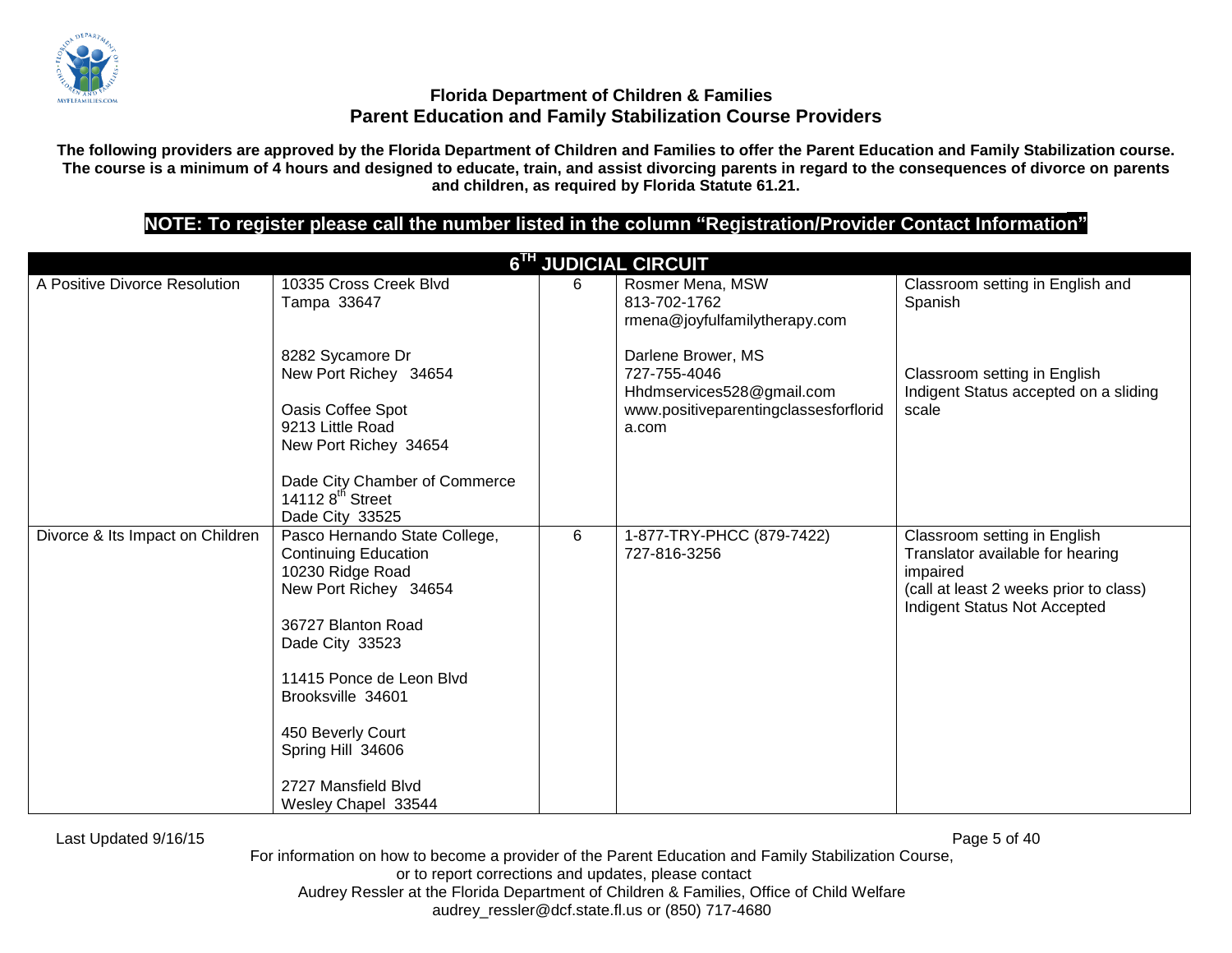

**The following providers are approved by the Florida Department of Children and Families to offer the Parent Education and Family Stabilization course. The course is a minimum of 4 hours and designed to educate, train, and assist divorcing parents in regard to the consequences of divorce on parents and children, as required by Florida Statute 61.21.**

# **NOTE: To register please call the number listed in the column "Registration/Provider Contact Information"**

| Parent Education and Family<br>Stabilization Course (Divorce or<br>Separation) | <b>Summer Crest Inn</b><br>5639 Oakley Boulevard<br>Wesley Chapel 33544-5305<br>Sleep Inn of Wesley Chapel<br>5703 Oakley Blvd<br>Wesley Chapel 33543 | 6 | Beacon of Hope for the Family, Inc.<br>Mr. Phil Thomas, President<br>(727) 481-3789<br>www.beaconofhopeforthefamily.org<br>bohftf@beaconofhopeforthefamily.org              | Classroom setting in English<br>Indigent Status Accepted when<br>available on a case by case basis                                  |
|--------------------------------------------------------------------------------|-------------------------------------------------------------------------------------------------------------------------------------------------------|---|-----------------------------------------------------------------------------------------------------------------------------------------------------------------------------|-------------------------------------------------------------------------------------------------------------------------------------|
| 2 Parents 2 Homes                                                              | Nouveau Hope Center<br>33913 State Road 54<br>Suite 102<br>Wesley Chapel 33542                                                                        | 6 | Mary E. Lopusnak, LCSW<br>Todd Jeter, MSW<br>813-713-9402<br>www.2parents2homes.com                                                                                         | Classroom setting in English/Spanish<br>and by Individual appointment<br>Indigent Status on case by case basis                      |
| As We Grow Counseling                                                          | As We Grow Counseling<br>2240 Twelve Oaks Way Suite 101<br>Wesley Chapel 33544                                                                        | 6 | (813) 838-4807<br>Melissa@aswegrowcounseling.com                                                                                                                            | Classroom setting, individual<br>appointment and online in<br>English/Spanish<br>Indigent Status Accepted on sliding<br>scale basis |
| Center for Family Enrichment                                                   | <b>Center for Family Enrichment</b><br>13921 Fareham Road<br>Odessa 33556                                                                             | 6 | (813) 476-1587 or (305) 831-6556<br>www.centerforfamilyenrichment.Webs<br>.com/parent-ed-registration<br>mowreyta@hotmail.com                                               | Individual appointment or online in<br>English<br>Indigent Status Accepted                                                          |
| Surviving Divorce: A Guide for<br>Parents                                      | East of Mount Dora                                                                                                                                    | 6 | Danica Joan Fields, M.Ed.<br>The Toby Center for Family<br><b>Transitions affiliated with Kids Need</b><br>Both, Inc.<br>888-310-6630 ext 3<br>www.kidsneedboth.org/classes | Classroom setting primarily in English<br>Indigent Status - Reduced Fee                                                             |
| Separation and Divorce: A<br>Child's Point of View                             | St. Petersburg College<br>(location varies)                                                                                                           | 6 | (727) 341-3000 or (727) 341-4445<br>lifelong@spcollege.edu                                                                                                                  | Classroom setting in English<br>Hearing impaired interpreter available<br>with advanced notice<br><b>Indigent Status Accepted</b>   |

Last Updated 9/16/15 Page 6 of 40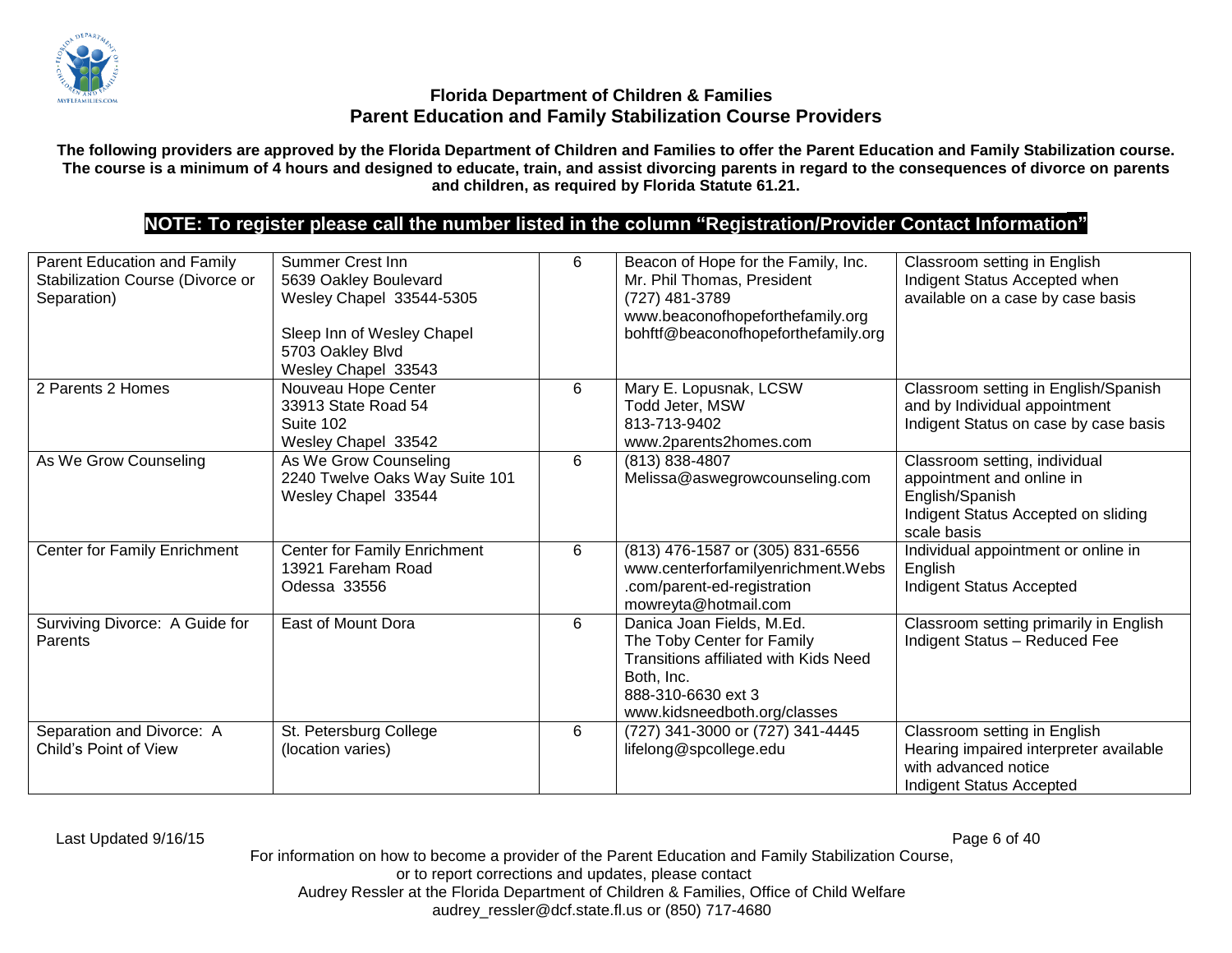

**The following providers are approved by the Florida Department of Children and Families to offer the Parent Education and Family Stabilization course. The course is a minimum of 4 hours and designed to educate, train, and assist divorcing parents in regard to the consequences of divorce on parents and children, as required by Florida Statute 61.21.**

# **NOTE: To register please call the number listed in the column "Registration/Provider Contact Information"**

| A Parenting & Divorce Course<br><b>Education Programs</b> | <b>Bay Front Medical Center</b><br>701 6 <sup>th</sup> Street South<br>St. Petersburg 33701<br><b>Springhill Suites</b><br>3485 Ulmerton Road<br>Clearwater 33762<br>Holiday Inn Express<br>2580 Gulf to Bay Blvd<br>Clearwater 33765<br>Wesley Chapel Inn<br>27615 S.R. 54 West | 6              | (800) 767-8193<br>www.educationprograms.com<br>ep@educationprograms.com<br>www.onlinedivorceprogram.com          | Classroom setting in English/Spanish<br>Online and correspondence course<br>available<br>Indigent Status Accepted                                                        |
|-----------------------------------------------------------|----------------------------------------------------------------------------------------------------------------------------------------------------------------------------------------------------------------------------------------------------------------------------------|----------------|------------------------------------------------------------------------------------------------------------------|--------------------------------------------------------------------------------------------------------------------------------------------------------------------------|
|                                                           | Wesley Chapel 33544<br>Fairfield Inn<br>3060 US Highway 19<br>Holiday 34691                                                                                                                                                                                                      |                |                                                                                                                  |                                                                                                                                                                          |
|                                                           |                                                                                                                                                                                                                                                                                  |                | <b>7TH JUDICIAL CIRCUIT</b>                                                                                      |                                                                                                                                                                          |
| Family and Parent Stabilization<br>Class                  | Mental Health America of East<br><b>Central Florida</b><br>531 S. Ridgewood Avenue<br>Daytona Beach 32114                                                                                                                                                                        |                | Bob Decker, Ph.D., NCC, LMHC<br>(386) 252-5785<br>(386) 255-7560 fax<br>www.mhavolusia.org<br>bob@mhavolusia.org | Classroom setting In English<br>Spanish offered based on class size.<br>Indigent Status Accepted<br>Registrations excepted Monday -<br>Friday by phone, fax or in person |
| A Parenting & Divorce Course<br><b>Education Programs</b> | <b>Halifax Medical Center</b><br>303 N. Clyde Morris Blvd.<br>Daytona Beach 32114                                                                                                                                                                                                | $\overline{7}$ | (800) 767-8193<br>www.educationprograms.com<br>www.onlinedivorceprogram.com                                      | Classroom setting in English/Spanish<br>Online and correspondence available<br><b>Indigent Status Accepted</b>                                                           |

Last Updated 9/16/15 Page 7 of 40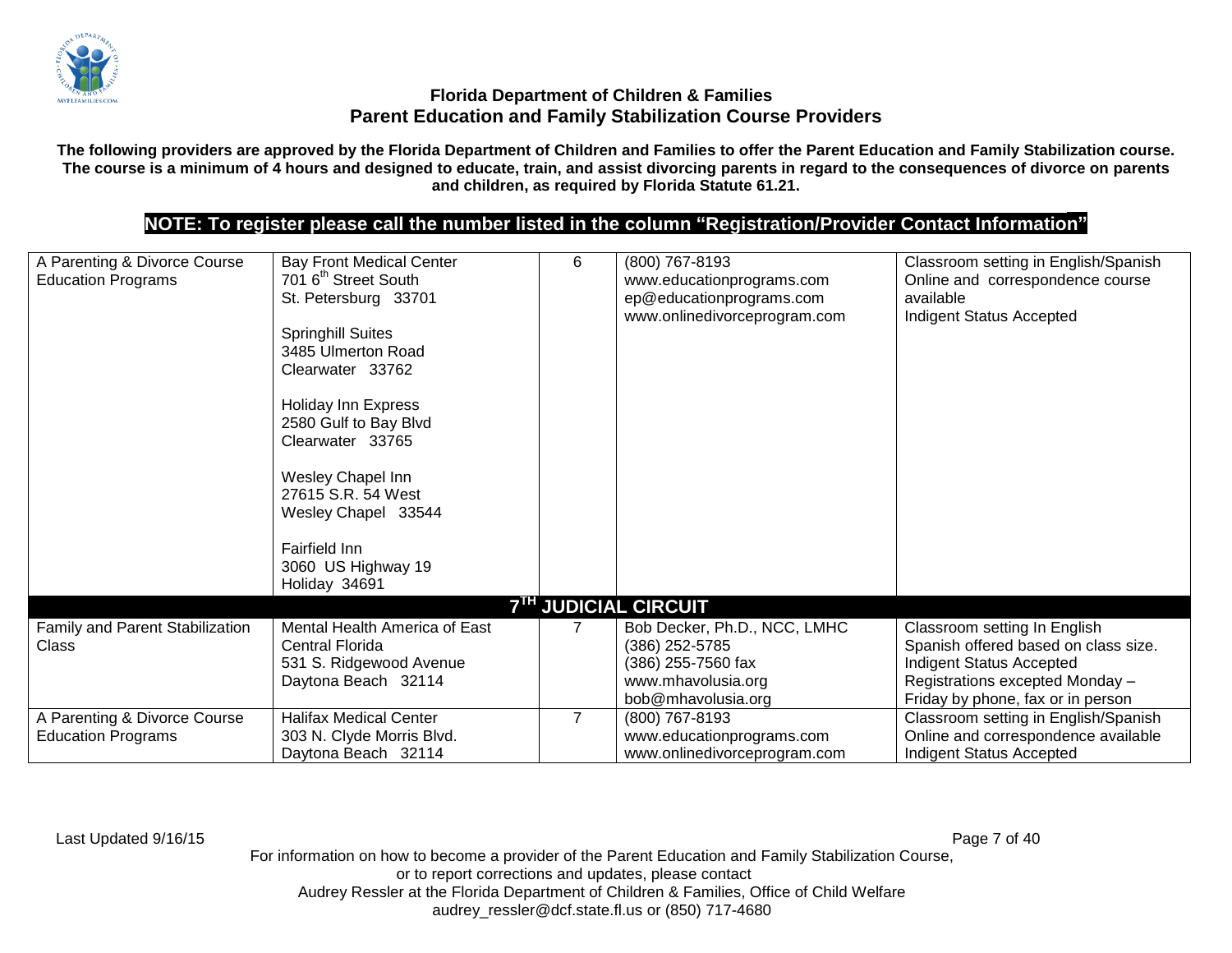

**The following providers are approved by the Florida Department of Children and Families to offer the Parent Education and Family Stabilization course. The course is a minimum of 4 hours and designed to educate, train, and assist divorcing parents in regard to the consequences of divorce on parents and children, as required by Florida Statute 61.21.**

# **NOTE: To register please call the number listed in the column "Registration/Provider Contact Information"**

| 2 Parents 2 Homes             | 641 Market Street<br>St. Augustine 32095<br>4400 Marsh Landing Blvd<br>Suite 6<br>Ponte Vedra Beach 32082<br>366 E Graves Ave<br>Orange City 32763 |                | Amanda Swartzlender, LMHC<br>808-258-8089<br>www.2parents2homes.com<br>Maureen T. Harper, LMHC<br>904-280-3324<br>www.2parents2homes.com<br>Veronica Petkus, MS<br>386-801-5357<br>www.2parents2homes.com | Classroom setting in English/Spanish<br>and by Individual appointment<br>Indigent Status on case by case basis |
|-------------------------------|----------------------------------------------------------------------------------------------------------------------------------------------------|----------------|-----------------------------------------------------------------------------------------------------------------------------------------------------------------------------------------------------------|----------------------------------------------------------------------------------------------------------------|
| A Positive Divorce Resolution | Putnam County Public Library<br>601 College Road<br>Palatka 32177-3873<br>Flagler Hospital<br>400 Health Park Blvd.<br>St. Augustine 32086         | $\overline{7}$ | Glenna O. Auxier<br>Robert J. Perchalski, Ph.D.<br>(352) 375-4399 or (888) 747-5362<br>www.divorce-resolution.com<br>for.parents@juno.com                                                                 | Classroom setting and online in English<br>Correspondence course in Spanish<br>Indigent Status Accepted        |
|                               | <b>Awareness Counseling Center</b><br>2425 S. Volusia Ave<br>Suite B-4<br>Orange City 32763                                                        |                | Allison Bonilla, LCSW<br>Eddie Bonilla, M.Ed<br>(386) 873-1772<br>abbaccinc@hotmail.com                                                                                                                   |                                                                                                                |
|                               |                                                                                                                                                    |                | 8 <sup>TH</sup> JUDICIAL CIRCUIT                                                                                                                                                                          |                                                                                                                |
| A Positive Divorce Resolution | Santa Fe College<br>Center for Innovation & Economic<br>Development<br>530 W. University Ave<br>Gainesville 32601                                  | 8              | Glenna O. Auxier<br>Robert J. Perchalski, Ph.D.<br>(352) 375-4399 or (888) 747-5362<br>www.divorce-resolution.com<br>for.parents@juno.com                                                                 | Classroom setting and online in English<br>Correspondence course in Spanish<br>Indigent Status Accepted        |

Last Updated 9/16/15 Page 8 of 40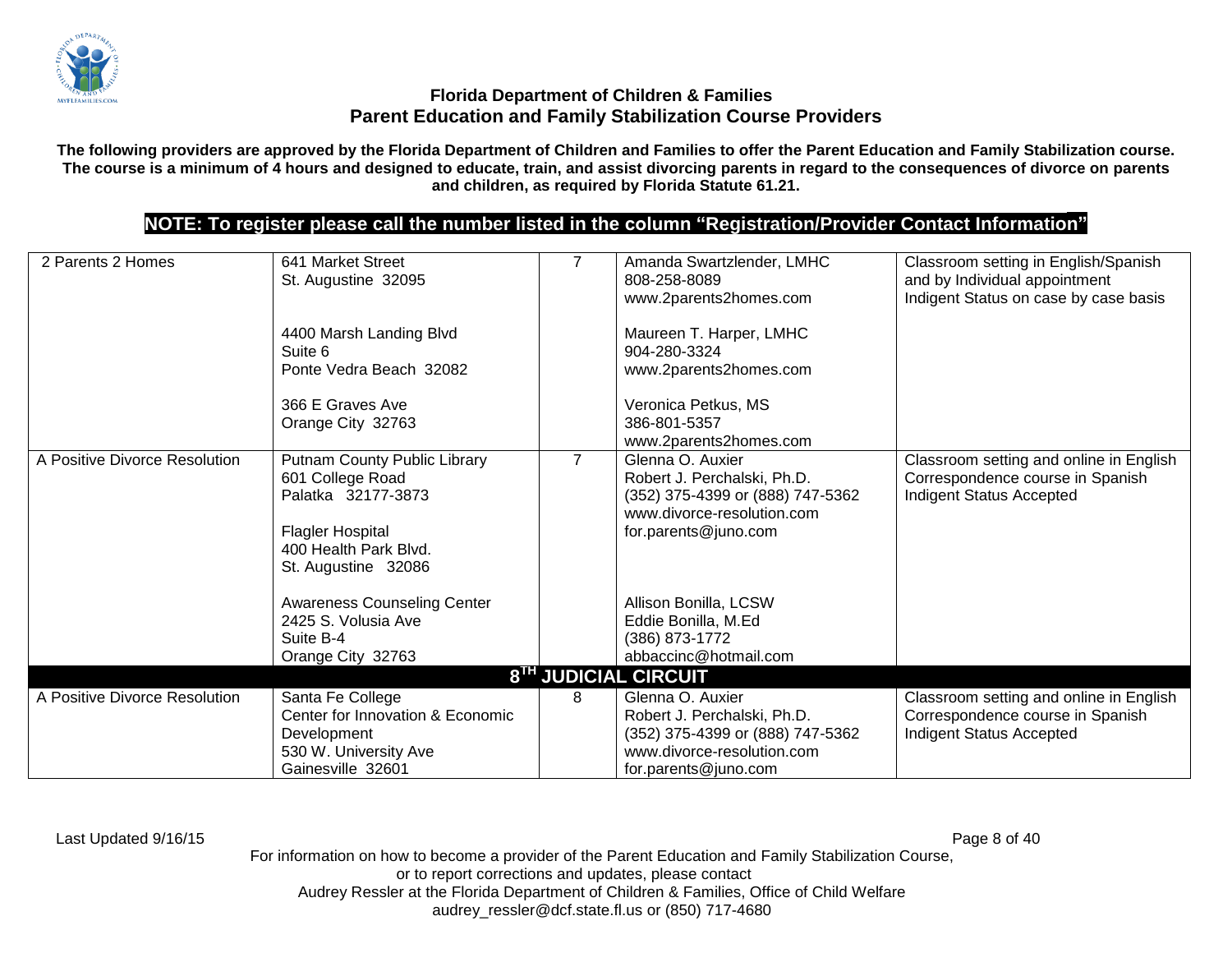

**The following providers are approved by the Florida Department of Children and Families to offer the Parent Education and Family Stabilization course. The course is a minimum of 4 hours and designed to educate, train, and assist divorcing parents in regard to the consequences of divorce on parents and children, as required by Florida Statute 61.21.**

# **NOTE: To register please call the number listed in the column "Registration/Provider Contact Information"**

| Parent Education & Family<br><b>Stabilization Class</b> | Therapeutic Alliance Group, Inc.<br>4432 NW 23rd Avenue,<br>Suite 2<br>Gainesville 32606  | 8 | (352) 379-4665<br>heatherdamron@yahoo.com                                                                                   | Classroom setting and individual<br>appointment in English<br>Indigent Status Accepted                                   |
|---------------------------------------------------------|-------------------------------------------------------------------------------------------|---|-----------------------------------------------------------------------------------------------------------------------------|--------------------------------------------------------------------------------------------------------------------------|
| In the Best Interest of Children &<br>Family            | Gainesville Family Institute<br>1031 NW 6 <sup>th</sup> St., Suite C<br>Gainesville 32601 | 8 | Dr. Bill Farley<br>(352) 281-4325<br>www.drbillfarley.com<br>bflmft@yahoo.com                                               | Classroom Setting In English<br>Indigent Status Accepted                                                                 |
| 2 Parents 2 Homes                                       | 6121 NW 1 <sup>st</sup> Place<br>Gainesville 33607                                        | 8 | Evan H. Hawes, LMFT<br>352-278-4460<br>www.2parents2homes.com                                                               | Classroom setting in English/Spanish<br>and by Individual appointment<br>Indigent Status on case by case basis           |
|                                                         |                                                                                           |   | 9TH JUDICIAL CIRCUIT                                                                                                        |                                                                                                                          |
| <b>Parenting Class R Us</b>                             | 1550 "B" Lake Baldwin Lane<br>Orlando 33607                                               | 9 | Dr. Gulnora Hundley<br>www.parentingclassrus.com<br>help@parentingclassrus.com<br>407-973-0872                              | Classroom setting and individual<br>appointment in English/Russian<br>Indigent Status Not Accepted                       |
| <b>After Court Solutions</b>                            | 326 W. Oak St<br>Kissimmee 34741                                                          | 9 | (407) 944-1155<br>aftercourtsolutions@gmail.com<br>www.courtclass4u.com<br>www.courtorderedflorida.com                      | Classroom setting and online in<br>English/Spanish<br>Indigent Status Accepted.<br>Materials provided in English/Spanish |
| All Family Resource Center                              | All Family Resource Center<br>1318 W. Oak St<br>Kissimmee, FL 34741                       | 9 | Debra Rosado, BA, MS, CMHP<br>(321) 206-6560<br>(321) 206-6681<br>Fax - (866) 901-7203<br>Allfamilyresourcecenter@gmail.com | Classroom setting, individual<br>appointment and correspondence in<br>English/Spanish.<br>Indigent Status Accepted       |
| A Child's LifeDepends on<br><b>Peaceful Resolution</b>  | Serving all counties; dates, time<br>and locations to be announced                        | 9 | Life Works Parenting Tools<br>Sue Dockerill<br>772-288-9886<br>www.lwpt.org                                                 | Classroom setting in English<br>Online class in English/Spanish<br>Indigent Status Accepted                              |

Last Updated 9/16/15 Page 9 of 40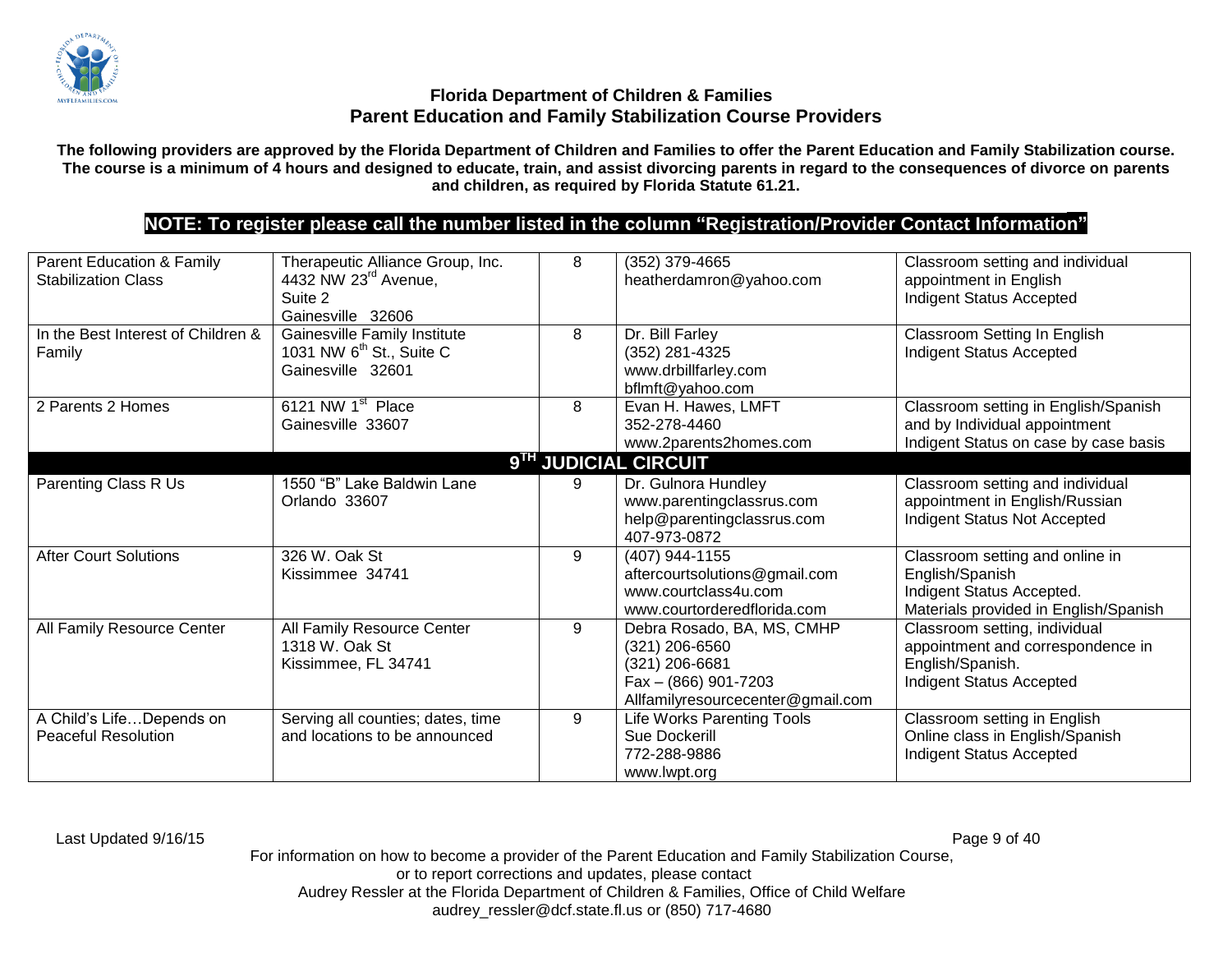

**The following providers are approved by the Florida Department of Children and Families to offer the Parent Education and Family Stabilization course. The course is a minimum of 4 hours and designed to educate, train, and assist divorcing parents in regard to the consequences of divorce on parents and children, as required by Florida Statute 61.21.**

# **NOTE: To register please call the number listed in the column "Registration/Provider Contact Information"**

| Coping with Divorce                         | 1630 Hillcrest Street<br>Orlando 32803                                              | 9 | Dr. John Grbac, Psy.D.<br>DrJohnGrbac@msn.com<br>www.DrJohnGrbac.com<br>(407) 447-5437           | Classroom setting In English<br><b>Indigent Status Accepted</b>                                                |
|---------------------------------------------|-------------------------------------------------------------------------------------|---|--------------------------------------------------------------------------------------------------|----------------------------------------------------------------------------------------------------------------|
| Families & Divorce Helping<br>Children Cope | <b>Beta Center</b><br>4680 Lake Underhill Road<br>Orlando 32807                     | 9 | (407) 277-1942<br>$(407)$ 381-0907 (fax)<br>www.betacenter.org<br>mpacheco@betacenter.org        | Classroom setting in English<br><b>Indigent Status Accepted</b>                                                |
| <b>Parenting Course</b>                     | Psychological Wellness<br>815 Orienta Avenue, Suite 1010<br>Altamonte Springs 32701 | 9 | (407) 830-6033<br>psychological@cfl.rr.com                                                       | Classroom setting in English<br>Indigent Status Accepted                                                       |
| 2 Parents 2 Homes                           | 2281 Lee Road<br>Suite 102<br>Winter Park 32789                                     | 9 | <b>Olive Tree Counseling</b><br>Cathy Marie Stokes, MS<br>407-416-8898<br>www.2parents2homes.com | Classroom setting in English/Spanish<br>and by Individual appointment<br>Indigent Status on case by case basis |
|                                             | 16 N. Clyde Ave<br>Kissimmee 34741                                                  |   | Michele R. Kratochvil, LMHT<br>1-800-3971898<br>www.2parents2homes.com                           |                                                                                                                |
|                                             | 6965 Piazza Grande Ave<br>Suite 303<br>Orlando 32835                                |   | Dr. Darlene Treese, PhD<br>1-800-3971898<br>www.2parents2homes.com                               |                                                                                                                |
|                                             | 237 Lookout Place<br>Maitland 32751                                                 |   | Hillary Straus, MA<br>1-800-3971898<br>www.2parents2homes.com                                    |                                                                                                                |

Last Updated 9/16/15 Page 10 of 40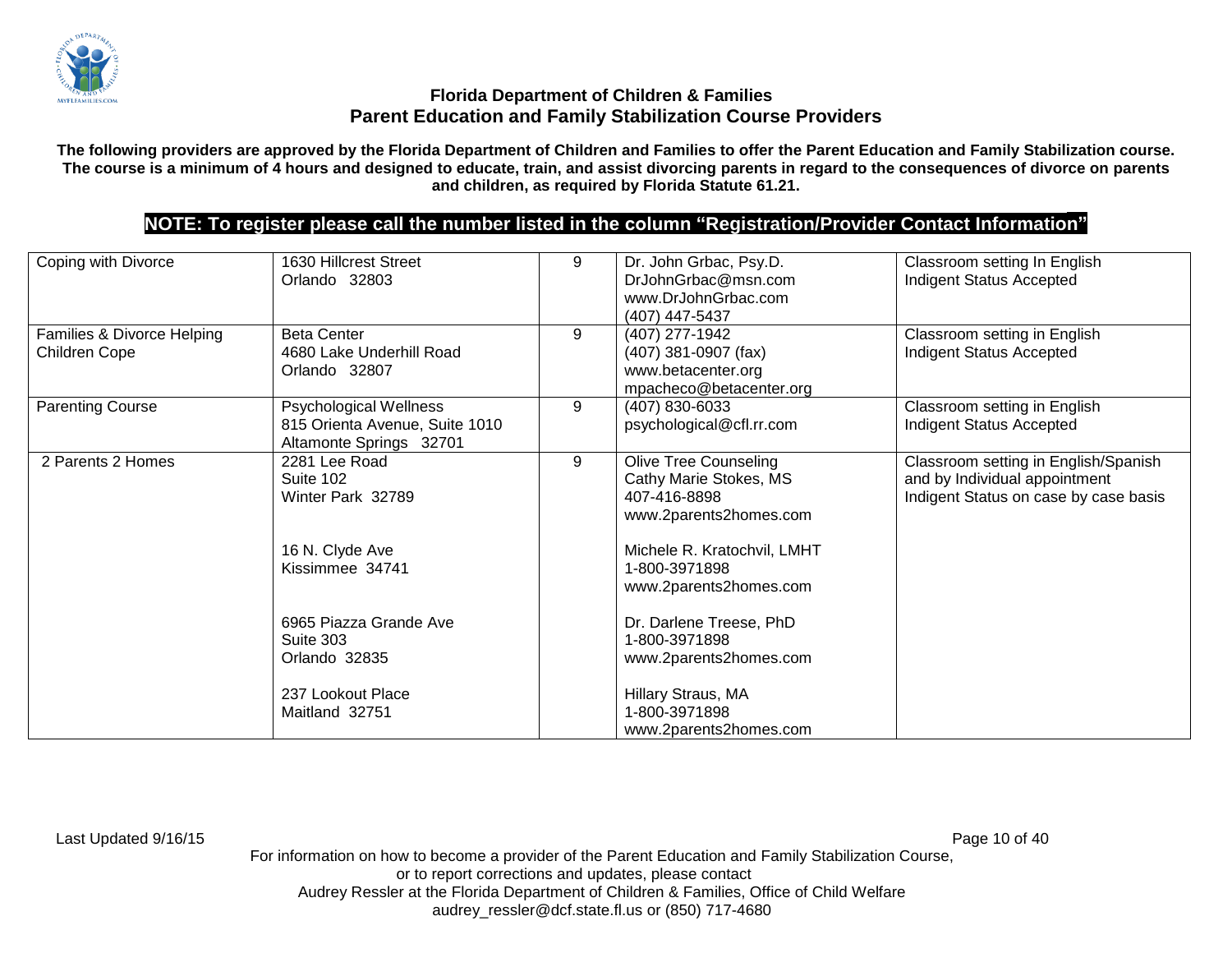

**The following providers are approved by the Florida Department of Children and Families to offer the Parent Education and Family Stabilization course. The course is a minimum of 4 hours and designed to educate, train, and assist divorcing parents in regard to the consequences of divorce on parents and children, as required by Florida Statute 61.21.**

# **NOTE: To register please call the number listed in the column "Registration/Provider Contact Information"**

| <b>Families Matters</b><br>Parent Education & Family<br><b>Stabilization Class</b> | Osceola and Orange County<br>Libraries<br>6150 Metro West Blvd<br>Suite 103                                                                                   | 9<br>9 | YaSheema Marshall, RFS, Inc.<br>(407) 218-6113<br>info@renaissancefamilysolutions.com<br>www.renaissancefamilysolutions.com<br><b>Advanced Psychiatric Solutions</b><br>(407) 730-3837                                                         | Classroom setting in English<br>Materials available in English and<br>Spanish<br>Individual appointments available<br>Sliding fee scale available<br>Classroom setting in English/Spanish<br>Also available online |
|------------------------------------------------------------------------------------|---------------------------------------------------------------------------------------------------------------------------------------------------------------|--------|------------------------------------------------------------------------------------------------------------------------------------------------------------------------------------------------------------------------------------------------|--------------------------------------------------------------------------------------------------------------------------------------------------------------------------------------------------------------------|
|                                                                                    | Orlando 32835                                                                                                                                                 |        | www.adpsychsolutions.com<br>Stephen@adpsychsolutions.com                                                                                                                                                                                       | Indigent Status Accepted                                                                                                                                                                                           |
| Parent and Family Stabilization<br><b>Course for Divorcing Parents</b>             | It's Your Solutions Group, Inc.<br>13538 Village Park Drive<br>Suite 125F<br>Orlando 32837<br>Please call for class locations in<br>Orange, Osceola, Seminole | 9      | Ailyn Gonzalez, B.S.<br>Evist Ghersi, M.S.<br>(321) 442-5185                                                                                                                                                                                   | Classroom setting in English/Spanish<br>Indigent Status Accepted                                                                                                                                                   |
| A Parenting & Divorce Course<br><b>Education Programs</b>                          | Comfort Inn<br>1936 McCoy Road<br>Orlando 32809                                                                                                               | 9      | (800) 767-8193<br>www.educationprograms.com<br>www.onlinedivorceprogram.com<br>ep@educationprograms.com                                                                                                                                        | Classroom setting in English/Spanish<br>Online and correspondence available<br>Indigent Status Accepted                                                                                                            |
| <b>Parent Education &amp; Family</b><br><b>Stabilization Course</b>                | <b>Orange County Libraries</b><br>Call for exact locations<br>Time and Dates vary                                                                             | 9      | 3JB Parenting Education & Training<br>Consultants<br>Brenda Y. Person, PhD<br>Jane K. Fieldings, BA<br>Jibri K. Person, BA<br>(407) 421-2957<br>parentingEdBYP63@yahoo.com<br>To register:<br>3jbparentingeducationtrainingconsulta<br>nts.com | Classroom setting in English, individual<br>classes by appointment<br>Indigent Status Accepted                                                                                                                     |

Last Updated 9/16/15 Page 11 of 40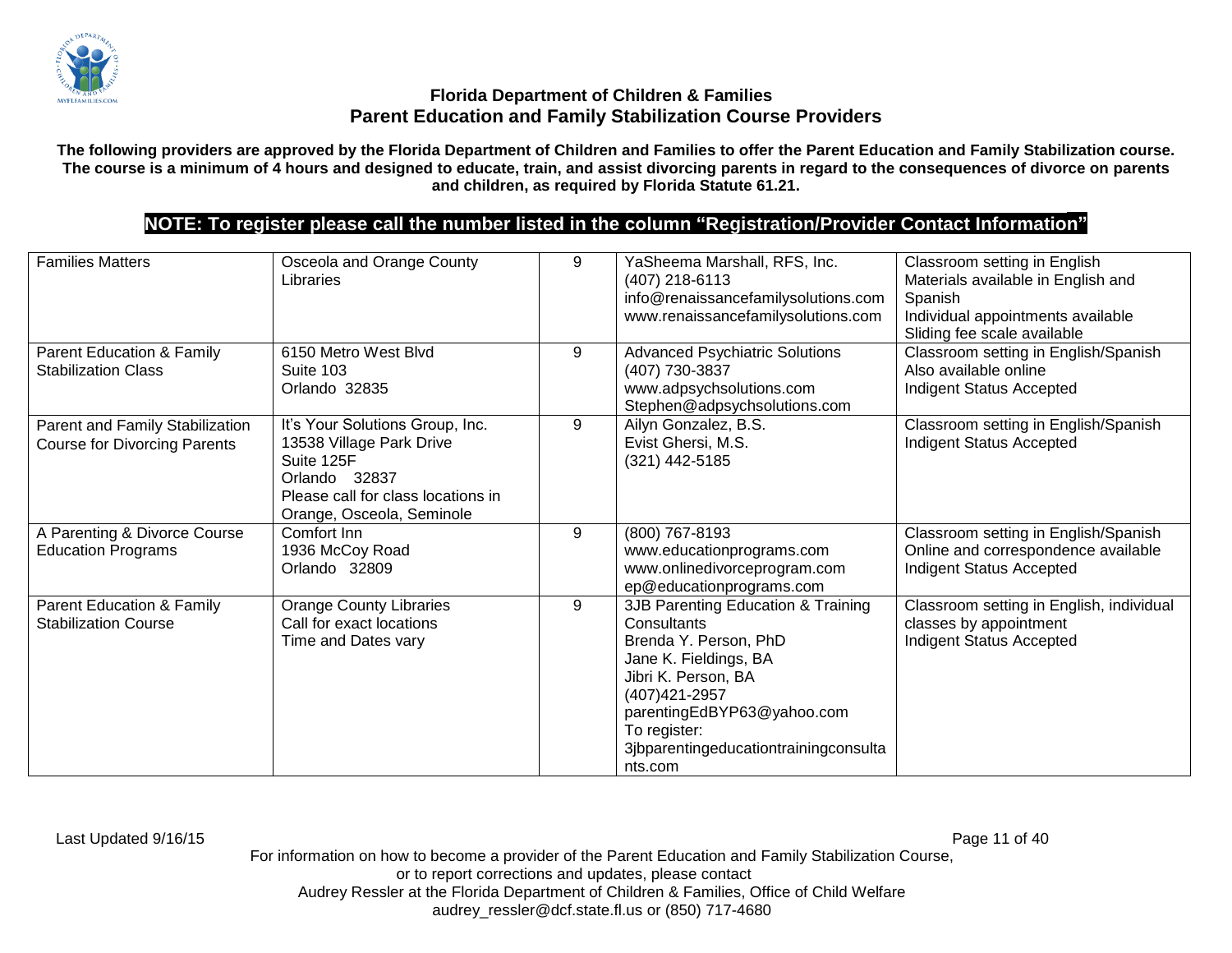

**The following providers are approved by the Florida Department of Children and Families to offer the Parent Education and Family Stabilization course. The course is a minimum of 4 hours and designed to educate, train, and assist divorcing parents in regard to the consequences of divorce on parents and children, as required by Florida Statute 61.21.**

# **NOTE: To register please call the number listed in the column "Registration/Provider Contact Information"**

| Aaron Classes LLC              | James Hunter, Manager<br>PO Box 533441<br>Orlando 32853                                           | 9 | www.FloridaParentingClassNow.com<br>admin@floridaparentingclassnow.com<br>www.FlaParent.com<br>www.webparentingclass.com                                             | Classroom setting in English/Spanish<br>Also available online<br>Indigent Status Accepted                            |
|--------------------------------|---------------------------------------------------------------------------------------------------|---|----------------------------------------------------------------------------------------------------------------------------------------------------------------------|----------------------------------------------------------------------------------------------------------------------|
| <b>Divided Loyalties</b>       | Psychological Affiliates, Inc.<br>2737 W. Fairbanks Ave<br>Winter Park 32789                      | 9 | (407) 740-6838<br>www.psychologicalaffiliates.com                                                                                                                    | Classroom setting In English<br>Indigent Status Accepted                                                             |
| Divorce Made Easy              | <b>Counseling Mediation &amp;</b><br><b>Educational Center</b><br>2090 Dixie Ave<br>Sanford 32773 | 9 | Viola Posley, Ph.D., LCSW, HS-BCP,<br><b>MSW</b><br>Phone - (407) 688-1307<br>Cell - (407) 619-6620<br>Fax - (407) 878-7870<br>www.cmecfl.com<br>drposley@cmecfl.com | Classroom setting and individual<br>appointment in English<br>Indigent Status Accepted                               |
| Transparenting                 | Orange County. Call for location<br>and time                                                      | 9 | Dr. Sheryl Ferguson<br>(954) 476-0255<br>www.thepsychcenter.net<br>thepsychcenter@bellsouth.net                                                                      | Classroom setting in English                                                                                         |
| A Better Divorce Course        | 815 N. Magnolia Ave<br>Orlando 32804                                                              | 9 | Beverly Y. Dabrio, MA<br>Maurice Martinez, MA<br>(407) 276-1808<br>www.betterdivorcecourse.com<br>info@betterdivorcecourse.com                                       | Classroom setting and online in English<br>Correspondence course available in<br>Spanish<br>Indigent Status Accepted |
| Terem Education Services, Inc. | Classes taught at Orange County<br><b>Public Library</b><br><b>Hwy 50</b>                         | 9 | Dr. Mary White - Terem Education<br>www.teremed.org<br>813-951-4991<br>padahm@aol.com                                                                                | Classroom setting and online in English                                                                              |

Last Updated 9/16/15 Page 12 of 40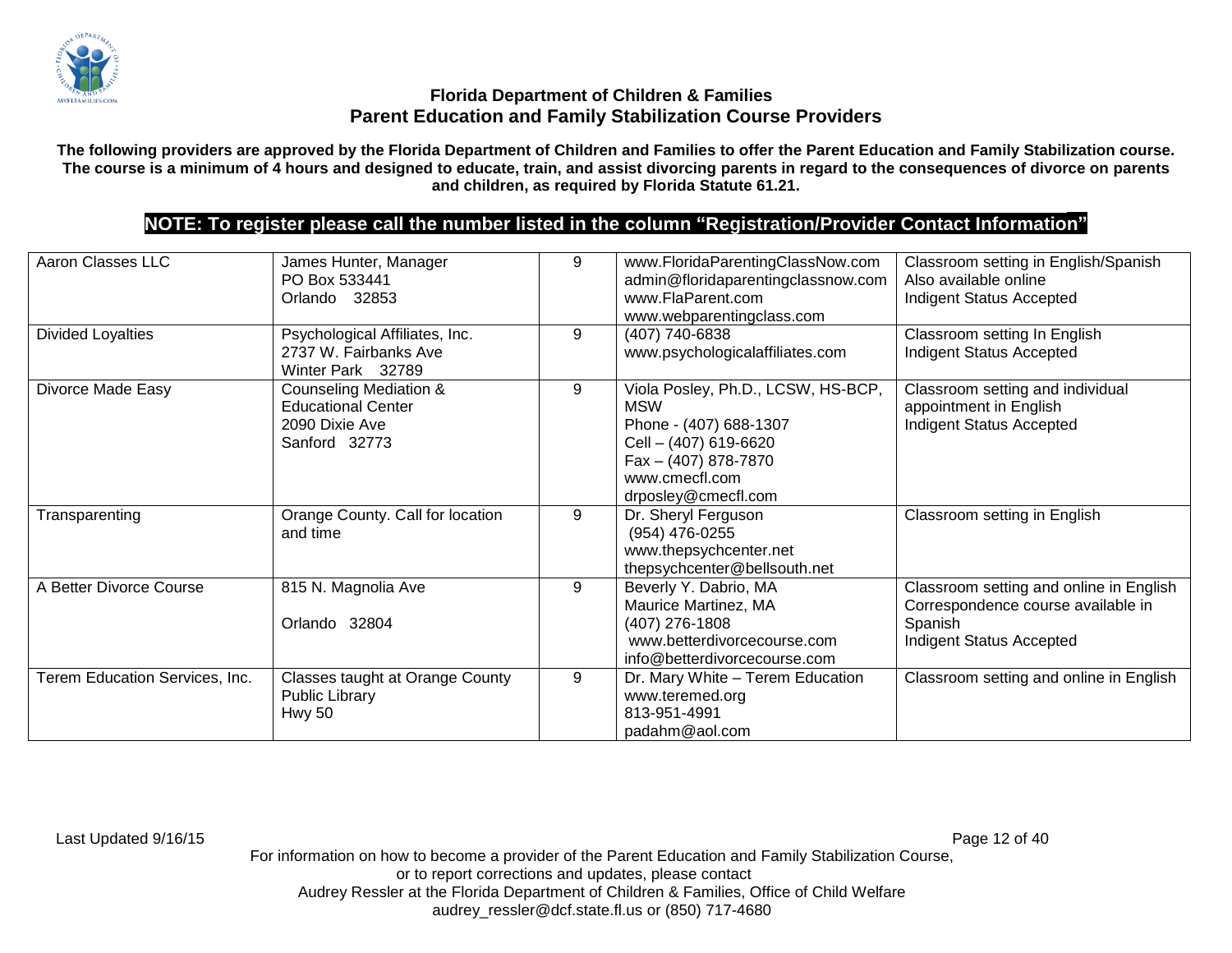

**The following providers are approved by the Florida Department of Children and Families to offer the Parent Education and Family Stabilization course. The course is a minimum of 4 hours and designed to educate, train, and assist divorcing parents in regard to the consequences of divorce on parents and children, as required by Florida Statute 61.21.**

# **NOTE: To register please call the number listed in the column "Registration/Provider Contact Information"**

| Surviving Divorce: A Guide for<br>Parents | 4412 N. Apopka Vineland Road<br>Orlando 32751<br><b>Better Life Community Church</b><br>Address: 1603 Mickler Street<br>Kissimmee 34744 | 9               | (877) 695-4377<br>(561) 324-3450<br>Jorgegomez65@hotmail.com                                     | Classroom Setting in English.<br>Indigent Status Accepted<br>Online in English at<br>www.parentssupportnetwork.com<br>Online in Spanish at<br>www.padresparasiempre.com<br>Correspondence available in Creole |
|-------------------------------------------|-----------------------------------------------------------------------------------------------------------------------------------------|-----------------|--------------------------------------------------------------------------------------------------|---------------------------------------------------------------------------------------------------------------------------------------------------------------------------------------------------------------|
|                                           | Cathedral Church of Saint Luke<br>130 N Magnolia Ave<br>Orlando 32801<br>5050 S. US Hwy 17-92<br>Casselberry 32707                      |                 | Danica Joan Fields, M.Ed.<br>The Toby Centers/Kids Need Both,<br>Inc.<br>888-310-6630 ext 3      | Classroom setting English, Spanish and<br>Creole<br>Individual classes by appointment<br>Indigent Status - Reduced Fee<br>Classes also available online in English<br>and Spanish                             |
|                                           |                                                                                                                                         |                 | 10TH JUDICIAL CIRCUIT                                                                            |                                                                                                                                                                                                               |
| <b>After Court Solutions</b>              | 326 West Oak Street<br>Kissimmee 34741                                                                                                  | 10              | <b>After Court Solutions</b><br>(407) 944-1155<br>www.courtclass4u.com                           | Classroom setting and online in<br>English/Spanish<br>Materials available in Spanish<br>Indigent Status Accepted                                                                                              |
| 2 Parents 2 Homes                         | 1019 N. Tennessee Ave<br>Lakeland 33805                                                                                                 | 10 <sup>°</sup> | <b>Terrell Morrison, LCSW</b><br>LaSandra McGrew, LCSW<br>813-689-3700<br>www.2parents2homes.com | Classroom setting in English<br>Indigent Status on case by case basis                                                                                                                                         |
| Terem Education Services, Inc.            | Lake Mirror Center<br>121 S. Lake Ave<br>Lakeland 33801<br>Coleman Bush Bldg<br>1104 Martin L. King, Jr. Ave<br>Lakeland 33805          | 10 <sup>°</sup> | Dr. Mary White - Terem Education<br>www.teremed.org<br>813-951-4991<br>padahm@aol.com            | Classroom setting and online in English                                                                                                                                                                       |

Last Updated 9/16/15 Page 13 of 40

For information on how to become a provider of the Parent Education and Family Stabilization Course, or to report corrections and updates, please contact Audrey Ressler at the Florida Department of Children & Families, Office of Child Welfare

audrey\_ressler@dcf.state.fl.us or (850) 717-4680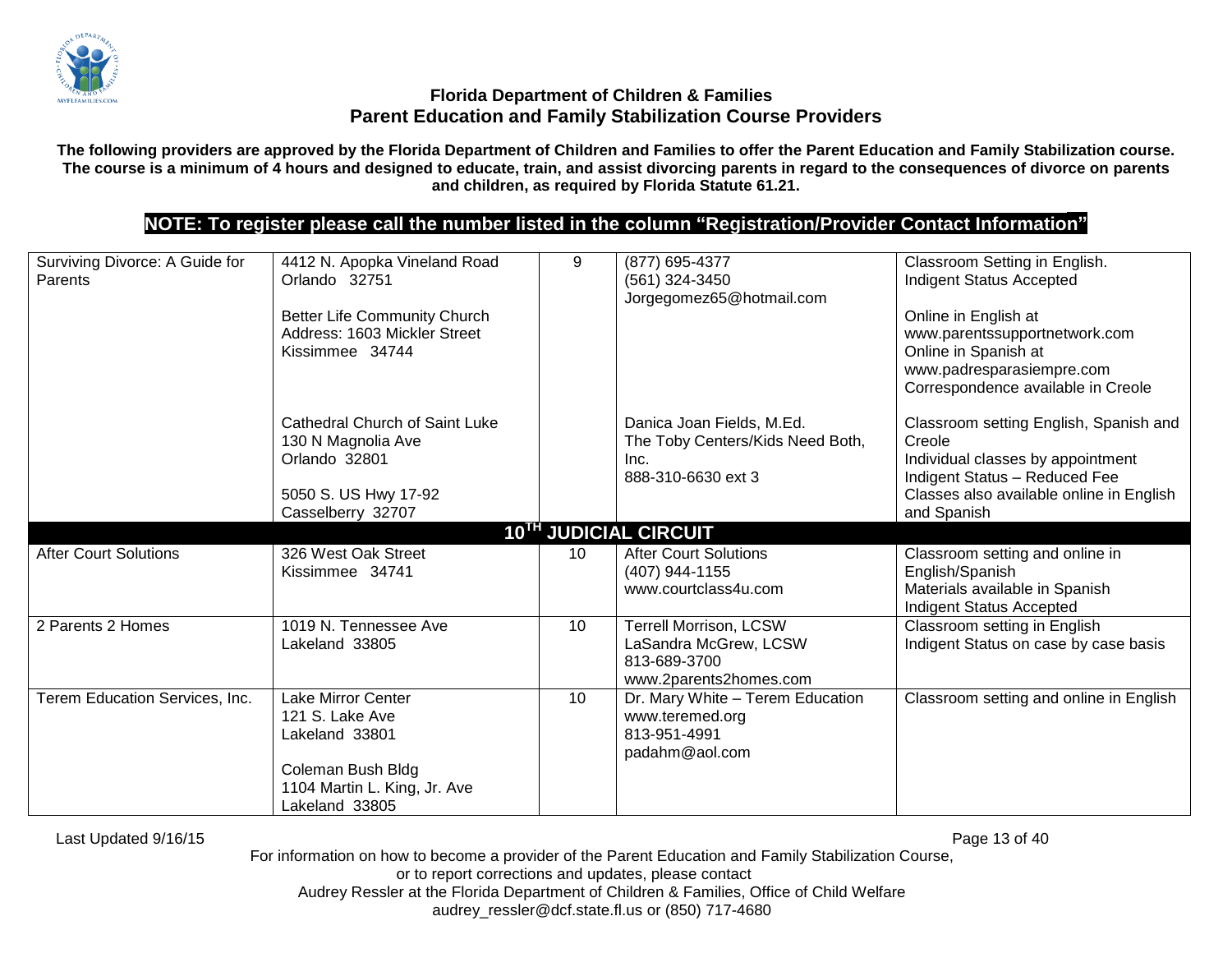

**The following providers are approved by the Florida Department of Children and Families to offer the Parent Education and Family Stabilization course. The course is a minimum of 4 hours and designed to educate, train, and assist divorcing parents in regard to the consequences of divorce on parents and children, as required by Florida Statute 61.21.**

# **NOTE: To register please call the number listed in the column "Registration/Provider Contact Information"**

| <b>Courtroom Creations</b><br>Parents, Children and Divorce | South Florida State College<br>600 W. College Drive<br>Avon Park 33825                 | 10              | Lauren Redick<br>www.southflorida.edu<br>redickl@southflorida.edu<br>(863) 784-7388                          | Classroom setting in English<br>Indigent Status Not Accepted<br>Spanish materials available,<br>No cost for interpreters over 18 to<br>attend                                                                               |
|-------------------------------------------------------------|----------------------------------------------------------------------------------------|-----------------|--------------------------------------------------------------------------------------------------------------|-----------------------------------------------------------------------------------------------------------------------------------------------------------------------------------------------------------------------------|
| Surviving Divorce: A Guide for<br>Parents                   | 1410 Dundee Road<br>Winter Haven 33884<br>2901 Lucerne Park Road<br>Winter Haven 33880 | 10              | (877) 695-4377<br>(561) 324-3450<br>Jorgegomez65@hotmail.com                                                 | Classroom Setting in English.<br><b>Indigent Status Accepted</b><br>Online in English at<br>www.parentssupportnetwork.com and in<br>Online in Spanish at<br>www.padresparasiempre.com<br>Correspondence available in Creole |
|                                                             | 1020 W. Pipkin Road<br>Lakeland 33811                                                  |                 | Danica Joan Fields, M.Ed.<br>Rose Medeiros, BA<br>The Toby Center/Kids Need Both, Inc.<br>888-310-6630 ext 3 | Classroom setting English, Spanish and<br>Creole<br>Individual classes by appointment<br>Indigent Status - Reduced Fee<br>Classes also available online in English<br>and Spanish                                           |
| A Parenting & Divorce Course<br><b>Education Programs</b>   | <b>Courtyard Marriott</b><br>3725 Harden Blvd<br>Lakeland 33803                        | 10              | (800) 767-8193<br>www.educationprograms.com<br>www.onlinedivorceprogram.com<br>ep@educationprograms.com      | Classroom setting in English/Spanish<br>Online and correspondence available<br>Indigent Status Accepted                                                                                                                     |
| Positive Co-Parenting                                       | Locations in Bartow, and Lakeland                                                      | 10 <sup>1</sup> | <b>Mediation Services</b><br>255 N. Broadway Ave<br>Bartow 33830<br>(863) 534-4595 or (863) 534-4698         | Classroom setting in English<br>Indigent Status Accepted                                                                                                                                                                    |

Last Updated 9/16/15 Page 14 of 40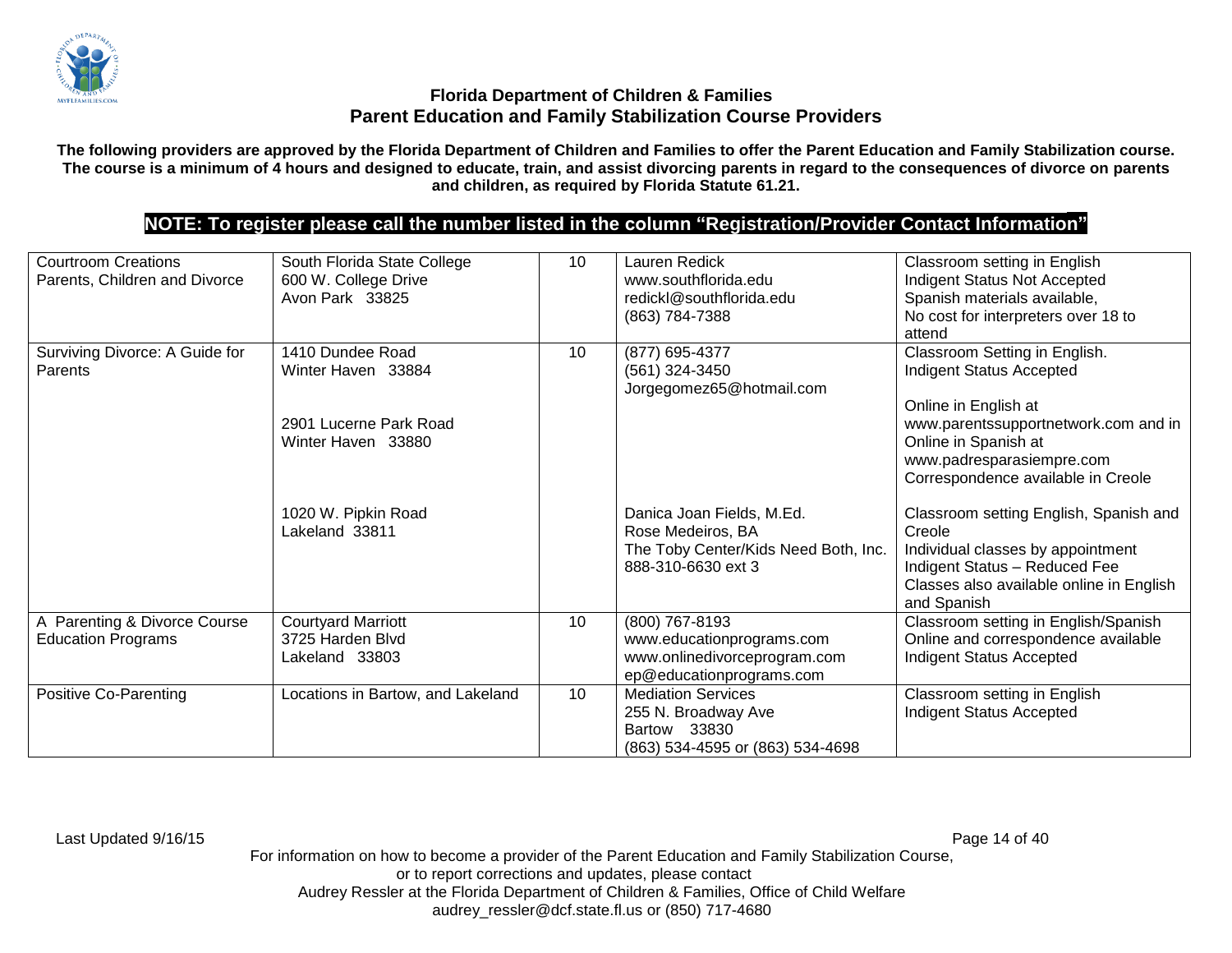

**The following providers are approved by the Florida Department of Children and Families to offer the Parent Education and Family Stabilization course. The course is a minimum of 4 hours and designed to educate, train, and assist divorcing parents in regard to the consequences of divorce on parents and children, as required by Florida Statute 61.21.**

# **NOTE: To register please call the number listed in the column "Registration/Provider Contact Information"**

| 11 <sup>TH</sup> JUDICIAL CIRCUIT                     |                                                                                                                                    |    |                                                                                                                                                                                     |                                                                                                                                                       |  |
|-------------------------------------------------------|------------------------------------------------------------------------------------------------------------------------------------|----|-------------------------------------------------------------------------------------------------------------------------------------------------------------------------------------|-------------------------------------------------------------------------------------------------------------------------------------------------------|--|
| A Child's Life<br>Depends on a Peaceful<br>Resolution | Serving all counties; dates, times<br>and locations to be announced                                                                | 11 | Life Works Parenting Tools<br>Sue Dockerill<br>(772) 288-9886<br>www.lwpt.org                                                                                                       | Classroom setting in English<br>Online class in English/Spanish<br><b>Indigent Status Accepted</b>                                                    |  |
| Divorce With Children                                 | Contact for exact location                                                                                                         | 11 | Joy Pyngolil, Ph.D.<br>(772) 633-5728<br>jpyngolil@gmail.com                                                                                                                        | Individual appointment in English<br>Indigent Status not Accepted                                                                                     |  |
| <b>Children of Divorcing Parents</b>                  | Miami-Dade Community College<br>Call campus where you would like<br>to attend the course                                           | 11 | Kendall - (305) 237-2142,<br>North - (305) 237-1019,<br>Interamerican - (305) 237-6138,<br>Wolfson - (305) 237-3120                                                                 | Classroom setting and online in<br>English/Spanish<br><b>Indigent Status Accepted</b>                                                                 |  |
| <b>Assisting Parents Through</b><br><b>Divorce</b>    | Email or call for Miami-Dade,<br>Broward or Palm Beach locations at<br>Parentingisjob1@aol.com or 954-<br>456-2850 or 305-899-9910 | 11 | Taught by Jerome R. Tabas, B.S.,<br>M.S., J.D., Florida Supreme Court<br>Certified Family Mediator, Qualified<br>Parenting Coordinator, Divorce and<br><b>Litigation Consultant</b> | Classroom setting, individual<br>appointment or correspondence course<br>in English<br>Materials available in Spanish<br>Indigent Status not Accepted |  |
| Children in the Middle                                | 13200 SW 128 <sup>th</sup> Street<br>Unit F <sub>2</sub><br>Miami, FL 33186                                                        | 11 | Metamorphosis - Transforming Lives,<br>One Family at a Time<br>Bettina M. Lozzi-Toscano, Ph.D.<br>drbltatmetmorph@aol.com<br>(305) 964-7598                                         | Classroom setting in English/Spanish,<br><b>Indigent Status Accepted</b>                                                                              |  |
| <b>Healthy Marriages/Matrimonios</b><br>Saludables    | 8180 NW 36 St<br>Suite 100-A<br>Doral 33166                                                                                        | 11 | Dr. Gina Diaz or Nicolas Diaz<br>786-229-9868 or 786-536-5260<br>www.tumatrimoniosaludable.org<br>ogdiaz08@gmail.com                                                                | Classroom setting in Spanish<br>In English upon request<br><b>Indigent Status Accepted</b>                                                            |  |

Last Updated 9/16/15 Page 15 of 40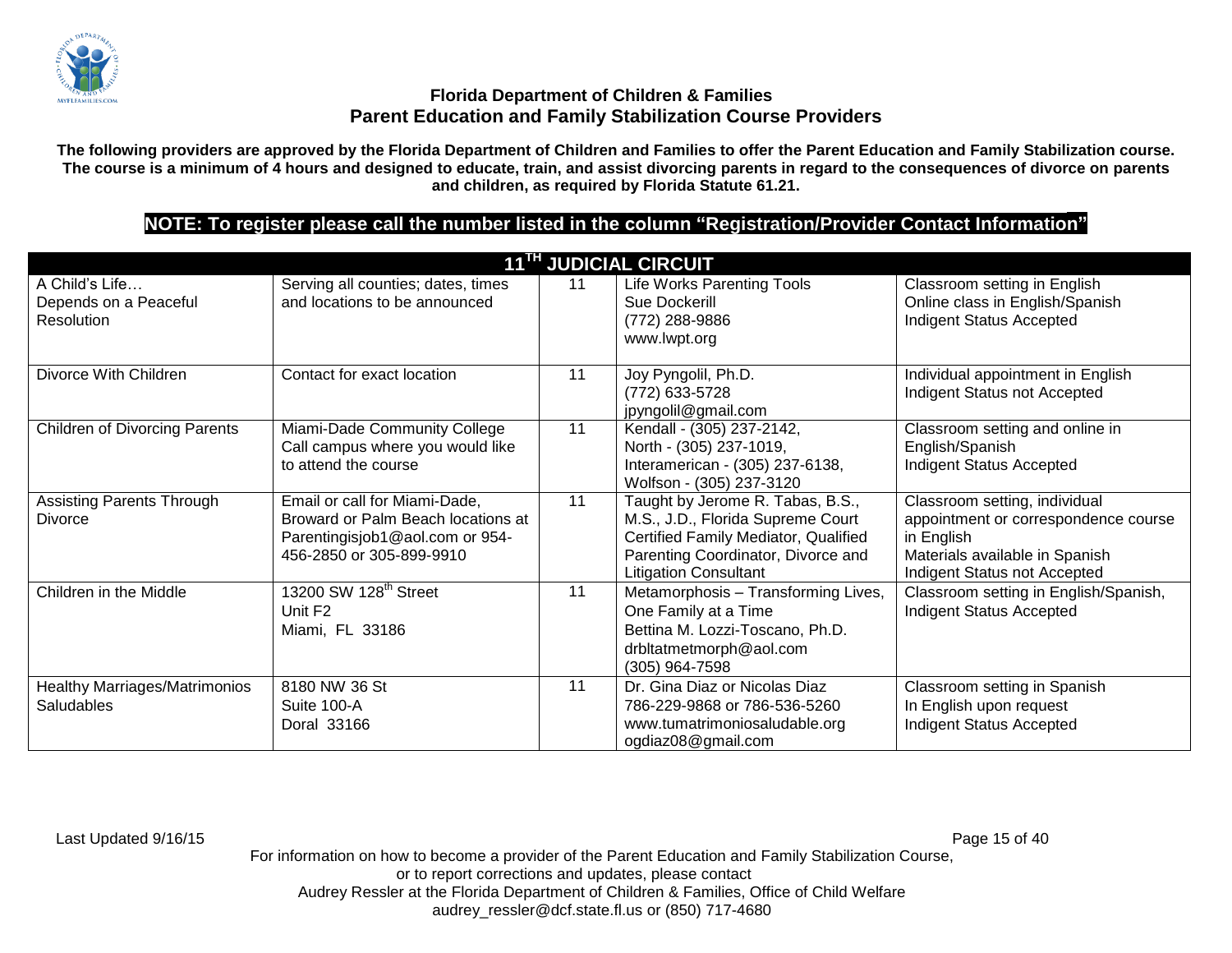

**The following providers are approved by the Florida Department of Children and Families to offer the Parent Education and Family Stabilization course. The course is a minimum of 4 hours and designed to educate, train, and assist divorcing parents in regard to the consequences of divorce on parents and children, as required by Florida Statute 61.21.**

# **NOTE: To register please call the number listed in the column "Registration/Provider Contact Information"**

| MDM Counseling and Mediation<br><b>Services</b>            | MDM Counseling and Mediation<br>Services<br>71 SW 99 <sup>th</sup> Ave<br>Suite 203<br>Miami 33173                                   | 11 | Dr. Maria D. Martinez<br>$(305)$ 215-7501<br>drmdmartinez@yahoo.com<br>www.drmartinezcounselingservices.c<br>om | Classroom setting and correspondence<br>course in English.<br>Indigent Status Accepted                                                                                                                                          |
|------------------------------------------------------------|--------------------------------------------------------------------------------------------------------------------------------------|----|-----------------------------------------------------------------------------------------------------------------|---------------------------------------------------------------------------------------------------------------------------------------------------------------------------------------------------------------------------------|
| Parent Education and Family<br><b>Stabilization Course</b> | <b>Pastoral Care Institute</b><br>18191 NW 68 <sup>th</sup> Avenue<br>Suite 212<br>Miami 33015                                       | 11 | Dorcas Iris De Jesus, MFT<br>(786) 413-8487<br>www.pastoralcareinstitute.org<br>irisdejesus1@gmail.com          | Classroom setting and online in<br>English/Spanish<br>Indigent Status Accepted                                                                                                                                                  |
| Transparenting                                             | Call for location and time                                                                                                           | 11 | Dr. Sheryl Ferguson<br>(954) 476-0255<br>www.thepsychcenter.net<br>thepsychcenter@bellsouth.net                 | Classroom setting in English/Spanish                                                                                                                                                                                            |
| A Parenting & Divorce Course<br><b>Education Programs</b>  | <b>Citrus Health Network</b><br>(Family Health Center Room 420-A)<br>4125 W. $20^{th}$ Ave (Entrance on $20^{th}$ )<br>Hialeah 33012 | 11 | (800) 767-8193<br>www.educationprograms.com<br>www.onlinedivorceprogram.com<br>ep@educationprograms.com         | Classroom setting, online and<br>correspondence course in<br>English/Spanish<br>Indigent Status Accepted                                                                                                                        |
| Parenting for Divorce                                      | Counseling and Empowerment<br>Group<br>10031 Pines Blvd. #242<br>Pembroke Pines 33024                                                | 11 | Dr. Percy Ricketts<br>(954) 438-5661 or<br>(866) 438-5661.<br>www.parentingfordivorce.com<br>percyricks@msn.com | Classroom setting and online in English<br>Indigent Status Accepted                                                                                                                                                             |
| Pro-Active Parenting and<br><b>Divorce</b>                 | 7401 Wiles road<br>Coral Springs 33067                                                                                               | 11 | <b>Family Therapy Associates</b><br>(954) 341-2555<br>www.FYIclass.com<br>info@FYIclass.com                     | Classroom setting, individual<br>appointment in English<br>Materials available in Spanish/French<br>Online in English/Spanish<br>Correspondence course in<br>English/Spanish/French.<br>Indigent Status accepted - reduced fee. |

Last Updated 9/16/15 Page 16 of 40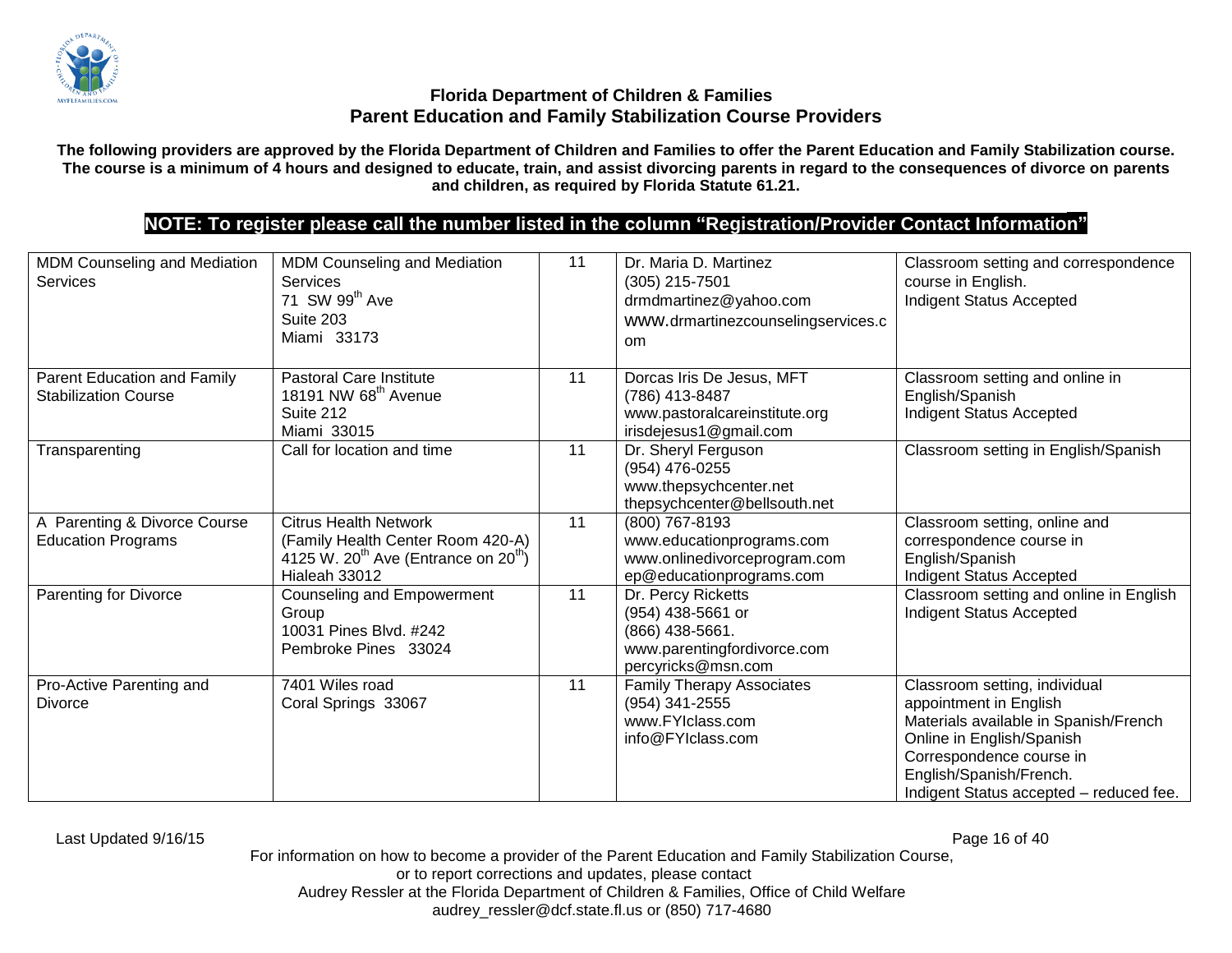

**The following providers are approved by the Florida Department of Children and Families to offer the Parent Education and Family Stabilization course. The course is a minimum of 4 hours and designed to educate, train, and assist divorcing parents in regard to the consequences of divorce on parents and children, as required by Florida Statute 61.21.**

# **NOTE: To register please call the number listed in the column "Registration/Provider Contact Information"**

| Terem Education Services, Inc.         | Classes taught at Miami Dade<br><b>Regional Library</b>                                                                                                                                               | 11 | Dr. Mary White - Terem Education<br>www.teremed.org<br>813-951-4991                                                                   | Classroom setting and online in English                                                                                                                                                                              |
|----------------------------------------|-------------------------------------------------------------------------------------------------------------------------------------------------------------------------------------------------------|----|---------------------------------------------------------------------------------------------------------------------------------------|----------------------------------------------------------------------------------------------------------------------------------------------------------------------------------------------------------------------|
| Surviving Divorce: A Parent's<br>Guide | 510 East 41 <sup>st</sup> Street<br>Hialeah                                                                                                                                                           | 11 | padahm@aol.com<br>(877) 695-4377<br>(561) 324-3450<br>Jorgegomez65@hotmail.com                                                        | Classroom Setting in English.<br>Online in English at<br>www.parentssupportnetwork.com and in<br>Online in Spanish at<br>www.padresparasiempre.com<br>Correspondence available in Creole<br>Indigent Status Accepted |
| 2 Parents 2 Homes                      | 1666 Kennedy Causeway<br>Suite 207<br>North Bay Village 33141<br>7601 E Treasure Drive<br>Suite - Ground Floor Cu-6<br>North Bay Village 33141<br>9620 NE 2 Avenue<br>Suite 205<br>Miami Shores 33138 | 11 | Yazmine Marimon, LMHC<br>786-229-6947<br>www.2parents2homes.com<br>Maritza Montano, MS, PhD<br>305-864-5333<br>www.2parents2homes.com | Classroom setting in English<br>Indigent Status on case by case basis                                                                                                                                                |
|                                        | 735 NE 72 Street<br>Miami 33138<br>1390 S Dixie Hwy<br><b>Suite 1106</b>                                                                                                                              |    | Rosemary DeFaria, LCSW<br>964-966-3446<br>www.2parents2homes.com<br>Iris Pitaluga, MS<br>305-648-9344                                 |                                                                                                                                                                                                                      |
|                                        | Coral Gables 33146                                                                                                                                                                                    |    | www.2parents2homes.com                                                                                                                |                                                                                                                                                                                                                      |

Last Updated 9/16/15 Page 17 of 40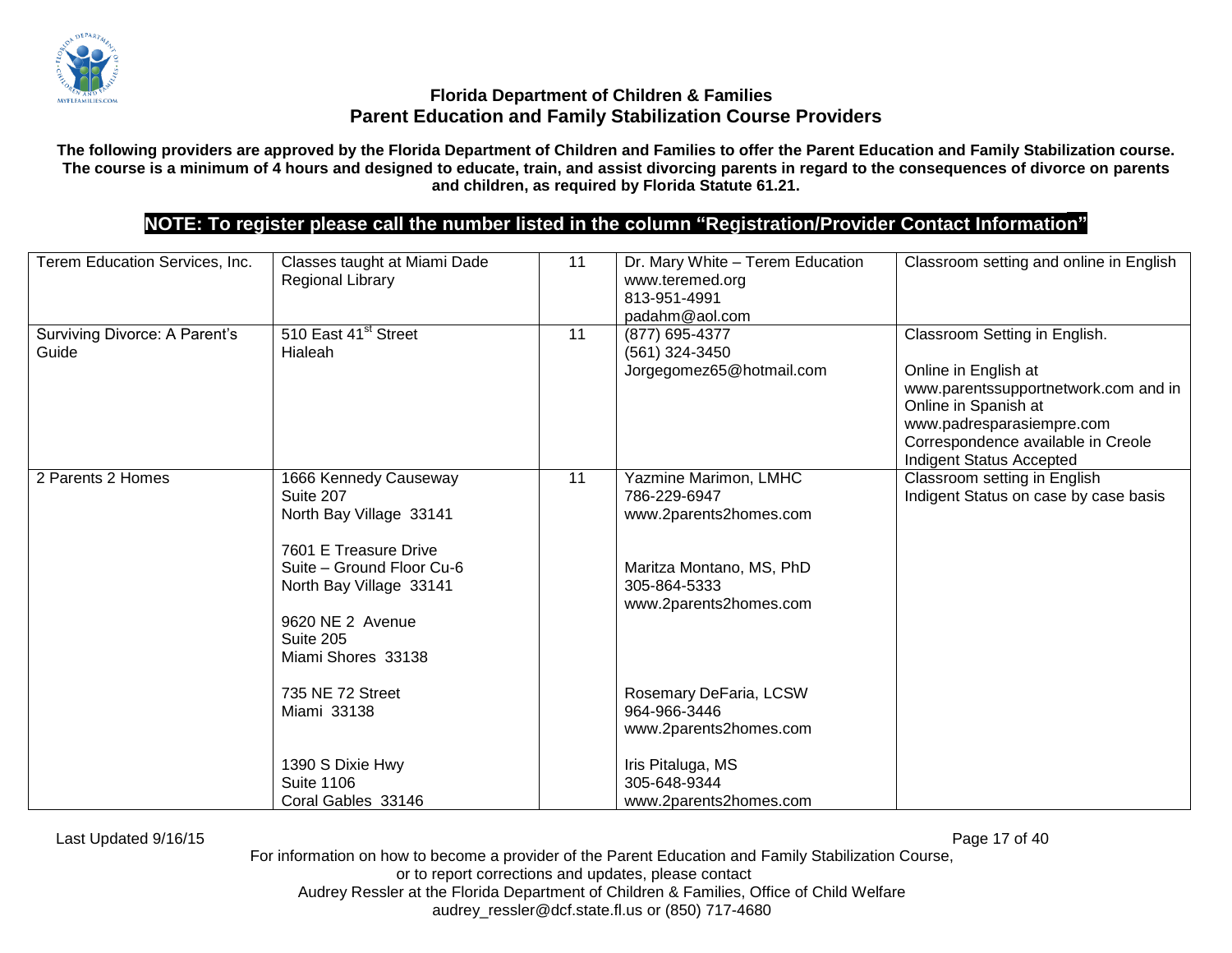

**The following providers are approved by the Florida Department of Children and Families to offer the Parent Education and Family Stabilization course. The course is a minimum of 4 hours and designed to educate, train, and assist divorcing parents in regard to the consequences of divorce on parents and children, as required by Florida Statute 61.21.**

# **NOTE: To register please call the number listed in the column "Registration/Provider Contact Information"**

|                                                           |                                                                                                                         |                 | <b>12<sup>TH</sup> JUDICIAL CIRCUIT</b>                                                                              |                                                                                                |
|-----------------------------------------------------------|-------------------------------------------------------------------------------------------------------------------------|-----------------|----------------------------------------------------------------------------------------------------------------------|------------------------------------------------------------------------------------------------|
| Divorce Without Disaster                                  | 4236 59 <sup>th</sup> St. West<br>Bradenton 34209                                                                       | 12 <sup>2</sup> | Dr. Michael Hamilton, PsyD, LMHC<br>Barbara Russell, LCSW<br>941-795-5712<br>info@divorceparentingclassfl.com        | Classroom setting in English<br>www.divorceparentingclass.com<br>Indigent Status Not Accepted  |
| TransParenting                                            | <b>Creative Counseling Solutions of</b><br>Sarasota, Inc.<br>2803 Fruitville Road, Suite 137<br>Sarasota 34237          | 12 <sup>2</sup> | Natalie Lampkin, LMHC<br>(941) 932-1134<br>www.creativecounselingsrq.org<br>Natalie@creativecounselingsrq.org        | Classroom setting and individual<br>appointment in English<br>Indigent Status Accepted.        |
| Children & Divorce                                        | State College of Florida<br>Corporate & Community<br>Development, CIT<br>7131 Professional Pkwy. East<br>Sarasota 34240 | 12              | (941) 363-7203                                                                                                       | Classroom setting in English<br>Materials available in Spanish<br>Indigent Status not Accepted |
|                                                           | 5840 26 <sup>th</sup> Street West<br>Bradenton 34207                                                                    |                 | (941) 752-5203                                                                                                       |                                                                                                |
|                                                           | 8000 S. Tamiami Trail (US Hwy. 41)<br>Venice 34293                                                                      |                 | (941) 408-1412<br>jennini@scf.edu                                                                                    |                                                                                                |
| Parent Education & Family<br><b>Stabilization Program</b> | <b>Behavior Management Services</b><br>2803 Fruitville Road Suite 149<br>Sarasota 34232                                 | 12              | Alison Platt - (941) 954-1105<br>www.behaviormanagementservices.n<br>et<br>Alison@behaviormanagementservice<br>s.net | Classroom setting and individual<br>appointment in English<br>Indigent Status Accepted         |

Last Updated 9/16/15 Page 18 of 40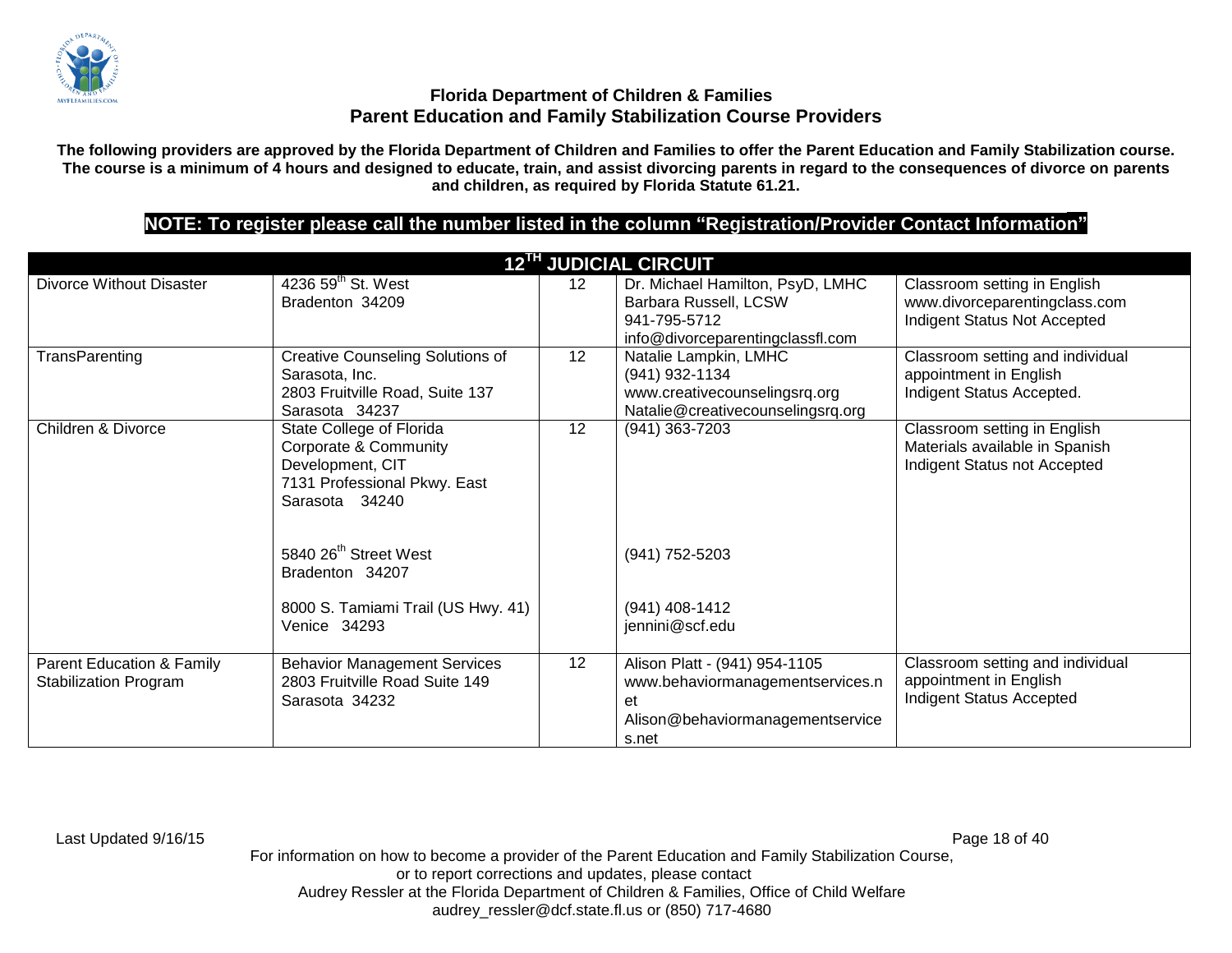

**The following providers are approved by the Florida Department of Children and Families to offer the Parent Education and Family Stabilization course. The course is a minimum of 4 hours and designed to educate, train, and assist divorcing parents in regard to the consequences of divorce on parents and children, as required by Florida Statute 61.21.**

## **NOTE: To register please call the number listed in the column "Registration/Provider Contact Information"**

| 2 Parents 2 Homes                                         | 9040 Town Center Parkway<br>Lakewood Ranch 34202<br>1531 Tamiami Trail South<br>Suite 703                                                                                                                                                        | 12 | David L. Kaus, MA, CAP, LMHC<br>1-800-397-1898<br>www.2parents2homes.com<br>Karen J. Murdock, LMFT<br>1-800-397-1898 | Classroom setting in English/Spanish<br>and by Individual appointment<br>Indigent Status on case by case basis |
|-----------------------------------------------------------|--------------------------------------------------------------------------------------------------------------------------------------------------------------------------------------------------------------------------------------------------|----|----------------------------------------------------------------------------------------------------------------------|----------------------------------------------------------------------------------------------------------------|
| A Parenting & Divorce Course<br><b>Education Programs</b> | <b>Venice 34285</b><br><b>Holiday Inn Express</b><br>5730 Gantt Road<br>Sarasota 34233<br><b>Courtyard Marriott</b><br>100 River Front Drive<br>Bradenton 34205<br><b>Holiday Inn Express</b><br>4450 47 <sup>th</sup> Street<br>Bradenton 34210 | 12 | www.2parents2homes.com<br>(800) 767-8193<br>www.educationprograms.com<br>www.onlinedivorceprogram.com                | Classroom setting in English/Spanish<br>Online and correspondence course<br><b>Indigent Status Accepted</b>    |
|                                                           |                                                                                                                                                                                                                                                  |    | 13TH JUDICIAL CIRCUIT                                                                                                |                                                                                                                |
| A Positive Divorce Resolution                             | 10335 Cross Creek Blvd<br>Tampa 33647                                                                                                                                                                                                            | 13 | Rosmer Mena, MSW<br>813-702-1762<br>rmena@joyfulfamilytherapy.com                                                    | Classroom setting in English and<br>Spanish                                                                    |
| Parents for Life                                          | <b>Hillsborough Community College</b><br>Institute for Corporate and<br><b>Continuing Education</b><br>Various class dates, times and<br>locations                                                                                               | 13 | www.tampatraining.com<br>39 Columbia Dr<br>Tampa 33606<br>(813) 259-6010<br>ICCE@hccfl.edu<br>866-253-7077           | Classroom setting in English/Spanish<br>Indigent Status Accepted                                               |
| Shielding Children from Conflict                          | <b>Hillsborough County</b>                                                                                                                                                                                                                       | 13 | (813) 684-5048                                                                                                       | English language                                                                                               |

Last Updated 9/16/15 Page 19 of 40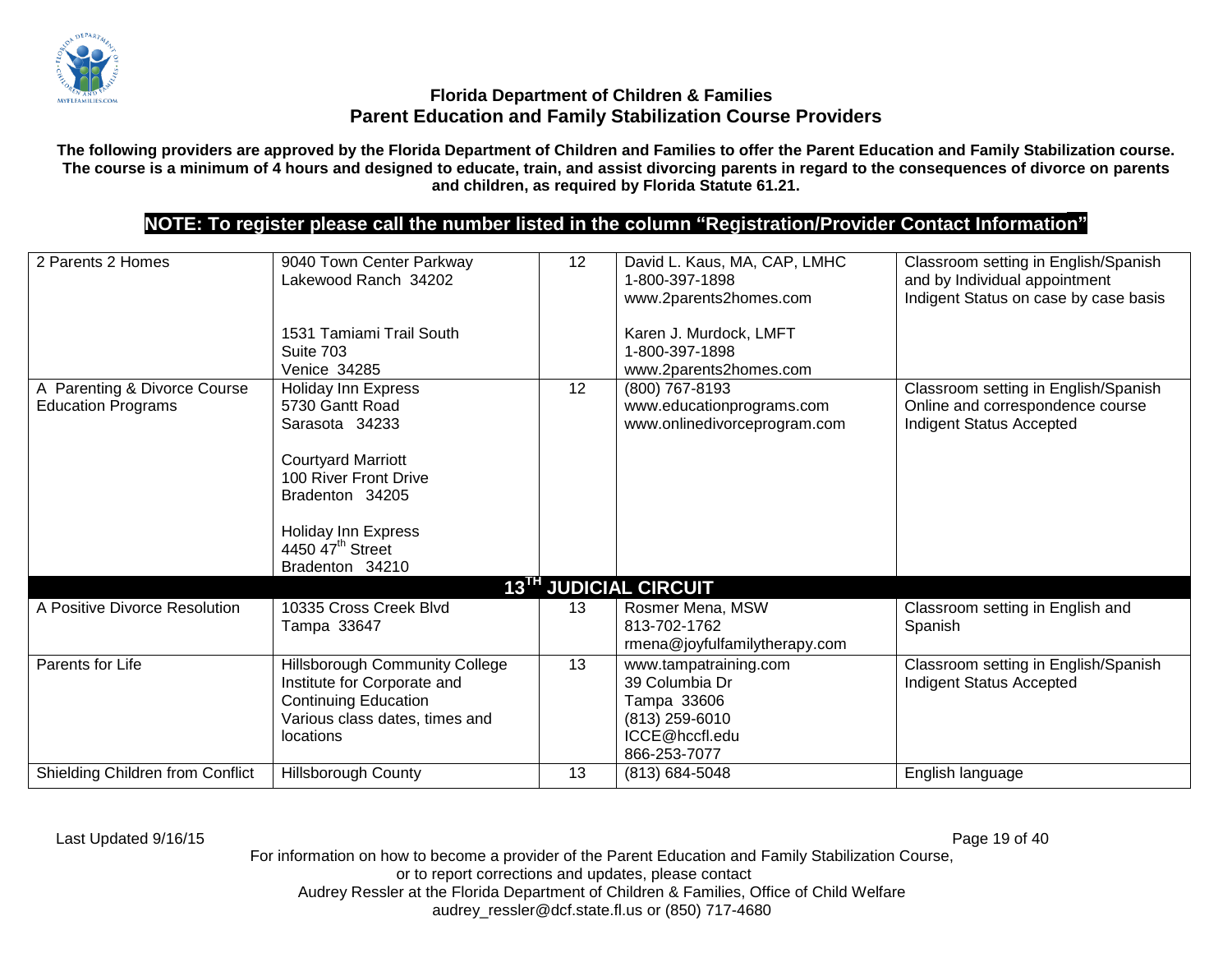

**The following providers are approved by the Florida Department of Children and Families to offer the Parent Education and Family Stabilization course. The course is a minimum of 4 hours and designed to educate, train, and assist divorcing parents in regard to the consequences of divorce on parents and children, as required by Florida Statute 61.21.**

## **NOTE: To register please call the number listed in the column "Registration/Provider Contact Information"**

| <b>Destin Family Solutions</b>                                                            | 211 Lithia Pinecrest Rd<br>Brandon 33511                                                                                                                                                                                                                             | 13 | Marietha Destin, MA, MFT-RI<br>(813) 322-3262<br>destinfamilysolutions@gmail.com                                                 | Classroom setting in English, Haitian<br>Creole<br>Indigent Status Accepted                                          |
|-------------------------------------------------------------------------------------------|----------------------------------------------------------------------------------------------------------------------------------------------------------------------------------------------------------------------------------------------------------------------|----|----------------------------------------------------------------------------------------------------------------------------------|----------------------------------------------------------------------------------------------------------------------|
| A Parenting & Divorce Course<br><b>Education Programs</b>                                 | Gaither High School<br>16200 N. Dale Mabry Hwy.<br>Tampa 33618<br>Wingate Inn (near USF)<br>3751 E. Fowler Avenue<br>Tampa 33612<br><b>Spring Hill Suites</b><br>4835 W. Cypress Street<br>Tampa 33607<br>La Quinta Brandon<br>310 Grand Regency Road<br>Tampa 33510 | 13 | (800) 767-8193<br>www.educationprograms.com<br>www.onlinedivorceprogram.com<br>ep@educationprogram.com                           | Classroom setting English/Spanish<br>Also available online and<br>correspondence,<br><b>Indigent Status Accepted</b> |
| The Interventions Parenting<br><b>Education and Family</b><br><b>Stabilization Course</b> | Interventions Enterprises, Inc.<br>1016 W. Hillsborough Ave<br>33603<br>Tampa                                                                                                                                                                                        | 13 | Gordon A. Pilet, Ph.D., LCSW<br>(813) 933-8865<br>(813) 933-7285 fax<br>www.interventionsinc.com<br>drpilet@interventionsinc.com | Classroom setting and individual<br>appointment in English<br>Indigent Status Accepted                               |
| Parent Education and Family<br><b>Stabilization Course</b>                                | 100 Frandorson Circle<br>Suite 104<br>Apollo Beach 33572                                                                                                                                                                                                             | 13 | Dr. Jeannine Jones<br>813-735-7444<br>apollobeachcounseling@gmail.com<br>www.apollobeachcounseling.com                           | Classroom setting and individual<br>appointment in English<br><b>Indigent Status Accepted</b>                        |
| Parent Education & Family<br><b>Stabilization Course</b>                                  | 5108 N. Habana Avenue<br>Suite 3<br>Tampa 33614                                                                                                                                                                                                                      | 13 | Cary Sanchez<br>www.ParentingClassFL.com<br>ParentingClassFL@aol.com<br>(813) 503-3370                                           | Classroom setting in English/Spanish<br>By appointment only                                                          |

Last Updated 9/16/15 Page 20 of 40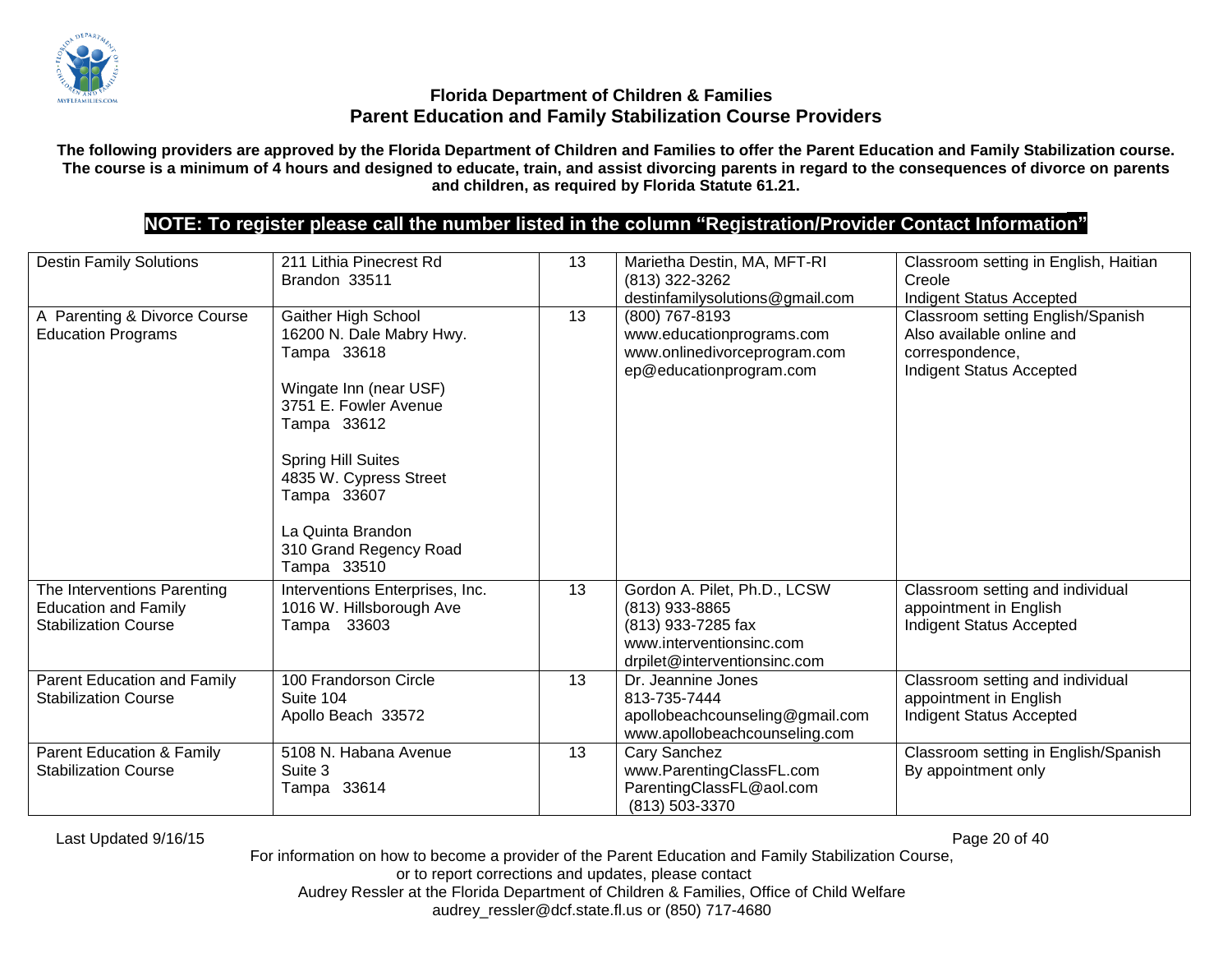

**The following providers are approved by the Florida Department of Children and Families to offer the Parent Education and Family Stabilization course. The course is a minimum of 4 hours and designed to educate, train, and assist divorcing parents in regard to the consequences of divorce on parents and children, as required by Florida Statute 61.21.**

# **NOTE: To register please call the number listed in the column "Registration/Provider Contact Information"**

| 2 Parents 2 Homes                                        | FCC Anthem College - Tampa<br>Campus<br>9950 Princess Palm Ave<br>Tampa 33619 | 13 | Nekeshia Hammond, Psy.D.<br>813-567-3253<br>www.2parents2homes.com                                                                                                                              | Classroom setting in English/Spanish<br>and by Individual appointment<br>Indigent Status on case by case basis                                                                                                                                |
|----------------------------------------------------------|-------------------------------------------------------------------------------|----|-------------------------------------------------------------------------------------------------------------------------------------------------------------------------------------------------|-----------------------------------------------------------------------------------------------------------------------------------------------------------------------------------------------------------------------------------------------|
|                                                          | <b>Holiday Inn Express</b><br>510 Grand Regency Blvd<br>Brandon 33510         |    | Terrell Morrison, LCSW<br>LaSandra McGrew, LCSW<br>813-689-3700<br>www.2parents2homes.com                                                                                                       |                                                                                                                                                                                                                                               |
| Parent Education & Family<br><b>Stabilization Course</b> | Phelps Forensic Services, Inc.<br>607-A West Dr. MLK Blvd<br>Tampa 33603      | 13 | Patricia E. Phelps, BSW, MSW<br>Ana Iosipan, LMHC LMFT (Spanish,<br>Hebrew, French)<br>Jacqueline Rich, LCSW<br>Phelpsforensicservices@gmail.com<br>813-223-7990 (office)<br>813-435-2457 (fax) | Classroom setting in English/Spanish<br><b>Indigent Status Accepted</b>                                                                                                                                                                       |
| Surviving Divorce: A Guide for<br>Parents                | 234 Bullard Parkway<br>Temple Terrace 3617                                    | 13 | Rose Medeiros, BA<br>The Toby Centers/Kids Need Both,<br>Inc.<br>888-310-6630 ext 3                                                                                                             | Classroom setting in English<br>Spanish by request<br>Individual classes by appointment<br>Indigent Status - Reduced Fee<br>Online in English at<br>www.parentssupportnetwork.com and in<br>Online in Spanish at<br>www.padresparasiempre.com |

Last Updated 9/16/15 Page 21 of 40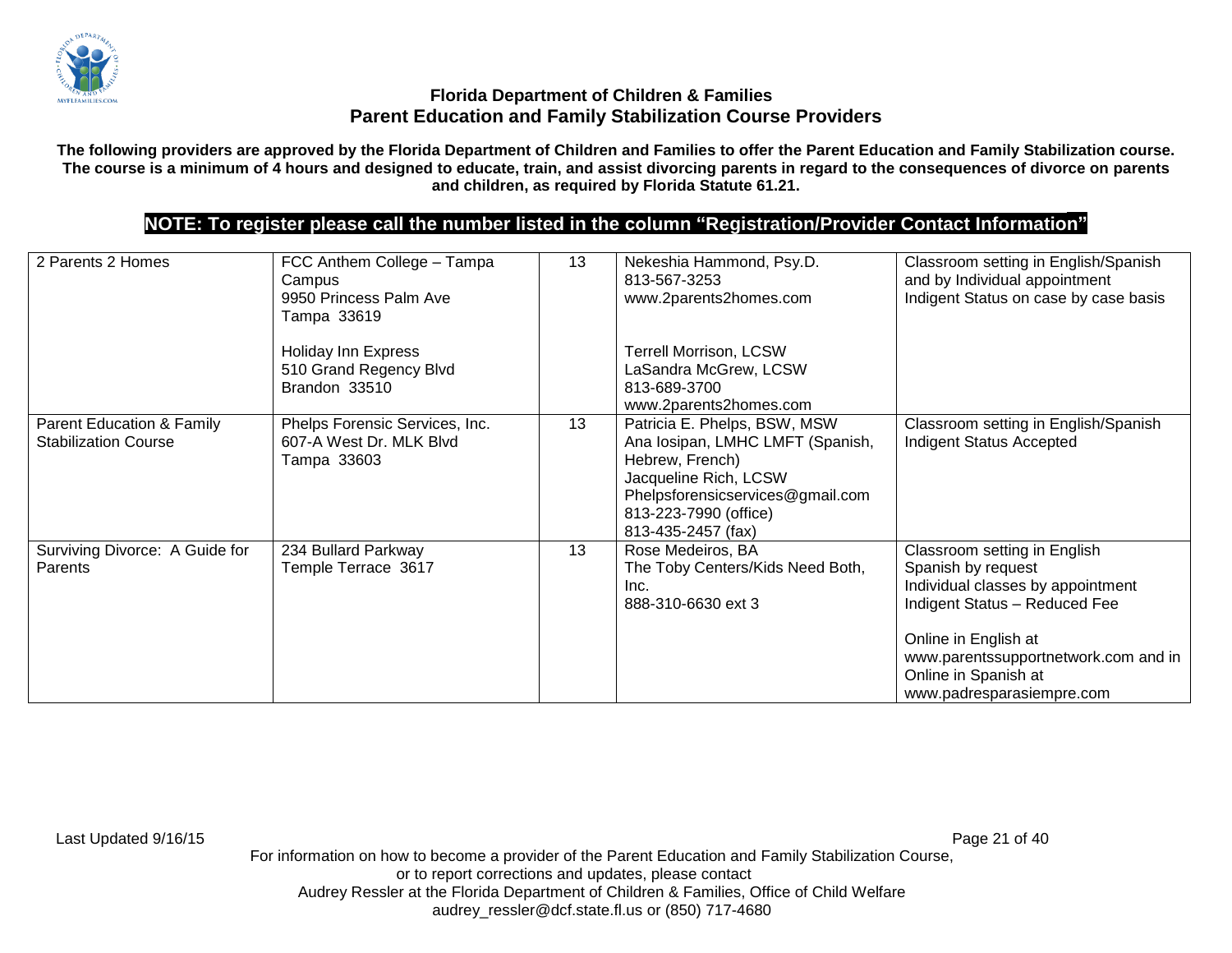

**The following providers are approved by the Florida Department of Children and Families to offer the Parent Education and Family Stabilization course. The course is a minimum of 4 hours and designed to educate, train, and assist divorcing parents in regard to the consequences of divorce on parents and children, as required by Florida Statute 61.21.**

# **NOTE: To register please call the number listed in the column "Registration/Provider Contact Information"**

|                                                         |                                                                                                                                      |    | <b>14TH JUDICIAL CIRCUIT</b>                                                                                                                     |                                                                                                                                          |
|---------------------------------------------------------|--------------------------------------------------------------------------------------------------------------------------------------|----|--------------------------------------------------------------------------------------------------------------------------------------------------|------------------------------------------------------------------------------------------------------------------------------------------|
| A Positive Divorce Resolution                           | Family Advocacy Program<br>Building 1404<br>340 Magnolia Circle<br>Tyndall AFB 32403                                                 | 14 | Jae Pate, MSW, LCSW<br>or Michelle Lasater, MSW, LCSW<br>(850) 283-7511                                                                          | Classroom setting In English<br>Free to military members<br>Indigent Status not Accepted                                                 |
| Transparenting                                          | All-N-One<br>1011 Grace Avenue<br>Panama City 32401                                                                                  | 14 | (850) 784-7888<br>allnonetherapy@aol.com                                                                                                         | Classroom setting In English<br>Indigent Status Not Accepted<br>Also offered online at<br>familyparenting.info.                          |
|                                                         |                                                                                                                                      |    | 15 <sup>TH</sup> JUDICIAL CIRCUIT                                                                                                                |                                                                                                                                          |
| A Child's Life Depends on<br><b>Peaceful Resolution</b> | 11303 Campus Dr<br>Palm Beach Gardens                                                                                                | 15 | Life Works Parenting Tools<br>Sue Dockerill<br>772-288-9886<br>www.lwpt.org                                                                      | Classroom setting in English<br>Online class in English/Spanish<br>Indigent Status Accepted                                              |
| 19.99CourtApproved Parenting                            | 8551 Sunrise Blvd<br>Suite 206<br>Plantation 33322                                                                                   | 15 | www.courtapprovedparenting.com<br>admin@courtapprovedparenting.com<br>866-778-3349                                                               | Classroom setting in English<br>Also available online in English<br>Indigent Status Accepted                                             |
| <b>Children First</b>                                   | Palm Beach State College<br>Lake Worth Campus<br>4200 Congress Ave<br>Lake Worth 33461<br>Palm Beach Gardens Campus<br>3160 PGA Blvd | 15 | Lake Worth - (561) 868-3514 or 561-<br>868-3885<br>barretts@palmbeachstate.edu<br>Palm Beach Gardens - 561-207-5713<br>priors@palmbeachstate.edu | Classroom Setting in English/Spanish<br><b>Indigent Status Accepted</b><br>Also offered online at<br>www.palmbeachstatechildrenfirst.com |
|                                                         | Palm Beach Gardens 33410<br><b>Belle Glade Campus</b><br>1977 College Dr<br>Belle Glade 33430                                        |    | Belle Glade - (561) 993-1175<br>mcallisg@palmbeachstate.edu                                                                                      |                                                                                                                                          |

Last Updated 9/16/15 Page 22 of 40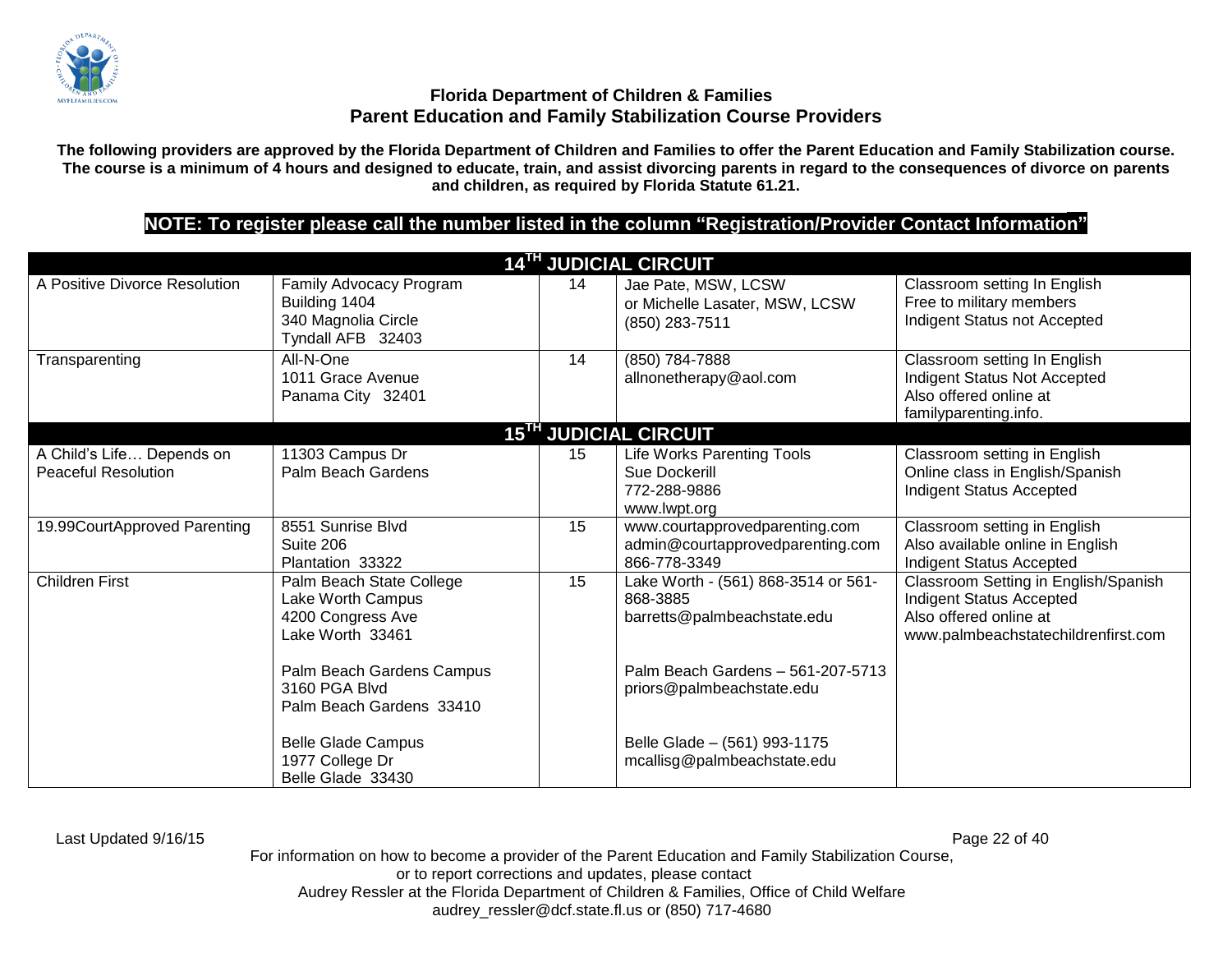

**The following providers are approved by the Florida Department of Children and Families to offer the Parent Education and Family Stabilization course. The course is a minimum of 4 hours and designed to educate, train, and assist divorcing parents in regard to the consequences of divorce on parents and children, as required by Florida Statute 61.21.**

# **NOTE: To register please call the number listed in the column "Registration/Provider Contact Information"**

| A Parenting & Divorce Course<br><b>Education Programs</b> | Office of S. Jacobson, MSW<br>Bank of America Bldg<br>23123 State Road 7<br>Suite 305C<br>Boca Raton 33428                                                     | 15 | (800) 767-8193<br>www.educationprograms.com<br>www.onlinedivorceprogram.com<br>ep@educationprograms.com                                                         | Classroom setting English/Spanish<br>Also available online and<br>correspondence,<br>Indigent Status Accepted                                                                                                                                             |
|-----------------------------------------------------------|----------------------------------------------------------------------------------------------------------------------------------------------------------------|----|-----------------------------------------------------------------------------------------------------------------------------------------------------------------|-----------------------------------------------------------------------------------------------------------------------------------------------------------------------------------------------------------------------------------------------------------|
| 2 Parents 2 Homes                                         | 9325 W. Glades Rd<br>Suite 208<br>Boca Raton 33434                                                                                                             | 15 | Jo Whalen, Psy.D., PA<br><b>Boca Medical Center</b><br>1-800-397-1898<br>www.2parents2homes.com<br>Jackie Reiner, MSW<br>954-806-8044<br>www.2parents2homes.com | Classroom setting in English/Spanish<br>and by Individual appointment<br>Indigent Status on case by case basis                                                                                                                                            |
| Pro-Active Parenting and<br><b>Divorce</b>                | 7401 Wiles Road<br>Coral Springs 33067                                                                                                                         | 15 | <b>Family Therapy Associates</b><br>(954) 341-2555<br>www.FYIclass.com<br>info@FYIclass.com                                                                     | Classroom setting English materials<br>available in Spanish/French<br>Reduced fee for Indigent Status. Also<br>available online in English/Spanish and<br>correspondence course in<br>English/Spanish/French.<br>Individual and private classes available |
| Transparenting                                            | New Options of Royal Palm Beach,<br>Inc. and Ingram & Associates<br>Counseling & Consulting, Inc.<br>12794 W. Forest Hill Blvd<br>Suite 18<br>Wellington 33414 | 15 | $(561)$ 790-3200<br>www.wellingtoncounseling.com                                                                                                                | Classroom setting in In English<br><b>Indigent Status Accepted</b>                                                                                                                                                                                        |
| Last Updated 9/16/15                                      | The Center for Family Services of<br>Palm Beach County<br>4101 Parker Ave<br>West Palm Beach FL 33405                                                          |    | (561) 616-1222<br>www.ctrfam.org                                                                                                                                | Classroom setting English/Spanish<br>Indigent Status not Accepted<br>Page 23 of 40                                                                                                                                                                        |

For information on how to become a provider of the Parent Education and Family Stabilization Course,

or to report corrections and updates, please contact

Audrey Ressler at the Florida Department of Children & Families, Office of Child Welfare

audrey\_ressler@dcf.state.fl.us or (850) 717-4680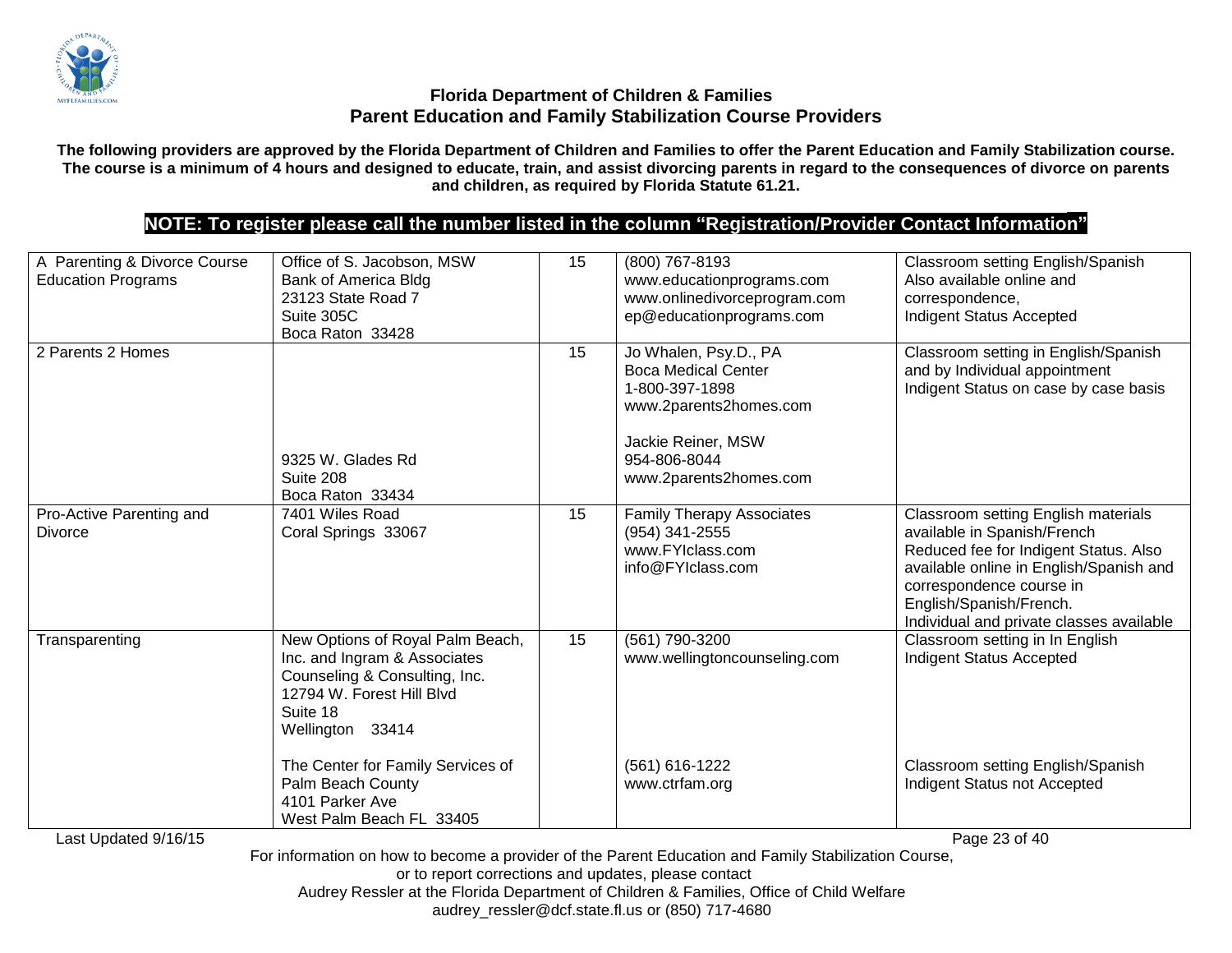

**The following providers are approved by the Florida Department of Children and Families to offer the Parent Education and Family Stabilization course. The course is a minimum of 4 hours and designed to educate, train, and assist divorcing parents in regard to the consequences of divorce on parents and children, as required by Florida Statute 61.21.**

# **NOTE: To register please call the number listed in the column "Registration/Provider Contact Information"**

| Surviving Divorce - A Guide for<br><b>Parents</b>          | <b>Vickers House South Community</b><br>Center<br>811 Palm Beach Lakes Blyd<br>W. Palm Beach 33401                                 | 15 | (877) 695-4377<br>(561) 324-3450<br>Jorgegomez65@hotmail.com                                                                                                                        | Classroom Setting in English.<br>Indigent Status Accepted<br>Available online in English<br>www.parentssupportnetwork.com and in<br>Spanish www.padresparasiempre.com<br>Correspondence course in Creole |
|------------------------------------------------------------|------------------------------------------------------------------------------------------------------------------------------------|----|-------------------------------------------------------------------------------------------------------------------------------------------------------------------------------------|----------------------------------------------------------------------------------------------------------------------------------------------------------------------------------------------------------|
|                                                            | St. Gregory's Episcopal Church<br>100 NE Mizner Blvd<br>Boca Raton 33429                                                           |    | Claire Berkoff/Mark Roseman, Ph.D.<br>The Toby Center for Family<br><b>Transitions</b><br>561-244-0010<br>www.thetobycenter.org<br>tobycenter@aol.com                               | Classroom setting primarily in English<br>Spanish by request<br>Indigent State - Reduced Fee                                                                                                             |
| Parent Education and Family<br><b>Stabilization Course</b> | Successful Unions, Inc.<br>1489 W. Palmetto Park Road<br>Boca Raton 33486                                                          | 15 | (561) 750-6037 or (561) 750-6031 fax<br>www.successfulunions.com<br>successfulunions@aol.com                                                                                        | Classroom setting and by individual<br>appointment in In English<br>Indigent Status not Accepted                                                                                                         |
| <b>Assisting Parents Through</b><br><b>Divorce</b>         | Email or call for Miami-Dade,<br>Broward or Palm Beach locations at<br>Parentingisjob1@aol.com or 954-<br>456-2850 or 305-899-9910 | 15 | Taught by Jerome R. Tabas, B.S.,<br>M.S., J.D., Florida Supreme Court<br>Certified Family Mediator, Qualified<br>Parenting Coordinator, Divorce and<br><b>Litigation Consultant</b> | Classroom setting in In English<br>Materials available in Spanish by<br>request<br>Also available as a correspondence<br>course or by individual appointment<br>Indigent Status not Accepted             |
|                                                            |                                                                                                                                    |    | <b>16<sup>TH</sup> JUDICIAL CIRCUIT</b>                                                                                                                                             |                                                                                                                                                                                                          |
| Parent Education and Family<br><b>Stabilization Course</b> | Michael G. Holler Counseling<br><b>Services</b><br>91831 Overseas Hwy<br>Suite A<br>Tavernier FL 33070                             | 16 | (305) 393-1230<br>www.Michaelholler.com<br>mholler@terranova.net                                                                                                                    | Classroom setting and by individual<br>appointment in In English<br>Indigent Status Accepted on a case by<br>case basis                                                                                  |

Last Updated 9/16/15 Page 24 of 40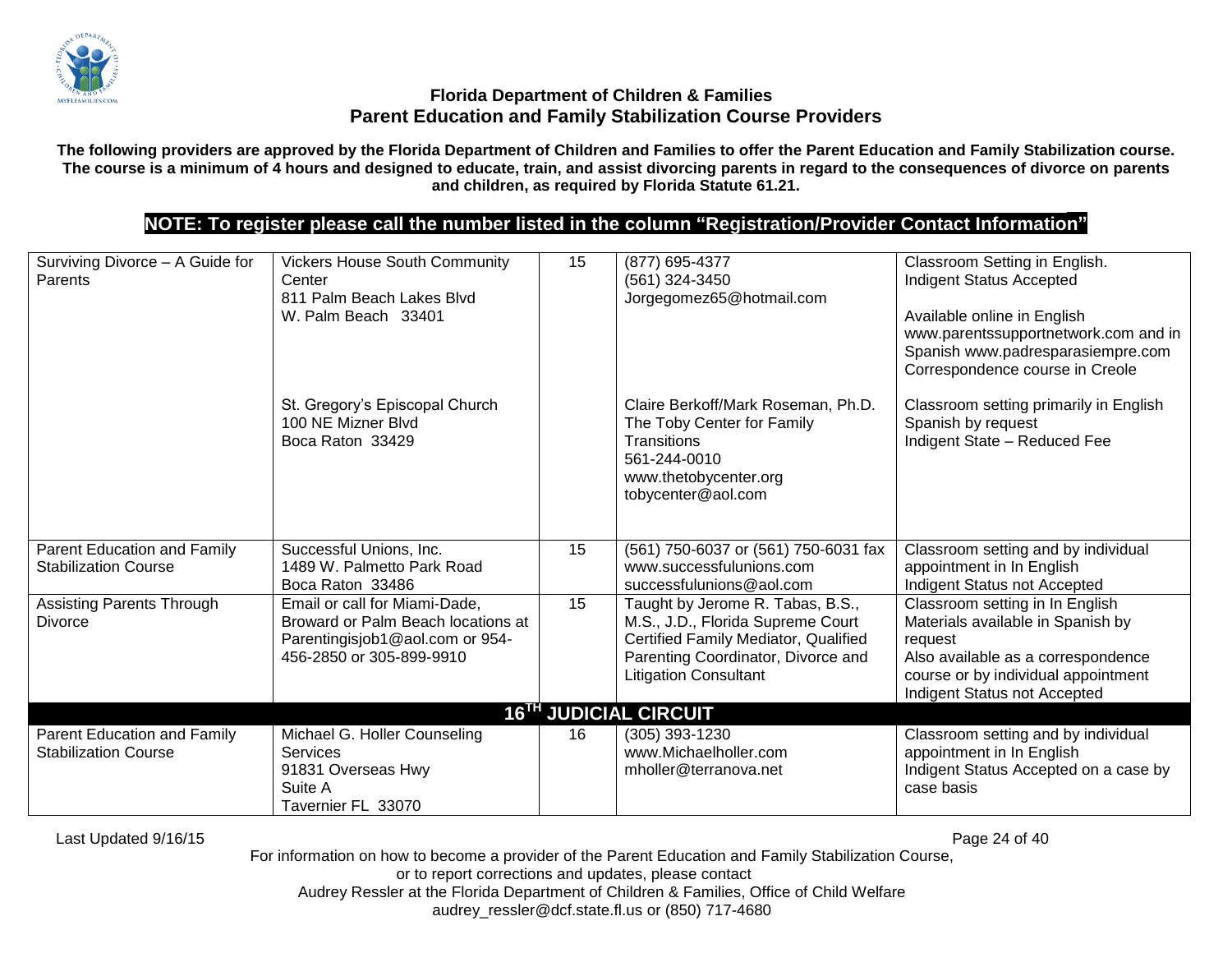

**The following providers are approved by the Florida Department of Children and Families to offer the Parent Education and Family Stabilization course. The course is a minimum of 4 hours and designed to educate, train, and assist divorcing parents in regard to the consequences of divorce on parents and children, as required by Florida Statute 61.21.**

# **NOTE: To register please call the number listed in the column "Registration/Provider Contact Information"**

| A Child's Life Depends on<br><b>Peaceful Resolution</b>    | Serving all counties; dates, times<br>and locations to be announced                                                                                                                                                                          | 16 | Life Works Parenting Tools<br>Sue Dockerill<br>772-288-9886<br>www.lwpt.org                                 |                                                                                                                   |
|------------------------------------------------------------|----------------------------------------------------------------------------------------------------------------------------------------------------------------------------------------------------------------------------------------------|----|-------------------------------------------------------------------------------------------------------------|-------------------------------------------------------------------------------------------------------------------|
| A Parenting & Divorce Course<br><b>Education Programs</b>  | Key West Wesley House Family<br>Services<br>175 Wrenn Street<br>Tavernier, FL 33070<br>Marathon Community Church<br>3010 Overseas Highway<br>Marathon 33050<br>3114 Flagler Avenue<br>Key West 33040<br>1304 Truman Avenue<br>Key West 33040 | 16 | (305) 809-5000 ext. 229<br>www.educationprograms.com<br>www.onlinedivorceprogram.com<br>www.wesleyhouse.org | Classroom setting English/Spanish<br>Also available online and<br>correspondence,<br>Indigent Status Accepted     |
|                                                            |                                                                                                                                                                                                                                              |    | 17 <sup>TH</sup> JUDICIAL CIRCUIT                                                                           |                                                                                                                   |
| Parent Education and Family<br><b>Stabilization Course</b> | Multicultural Alliance Health Care<br>Solutions, Inc.<br>2700 W Cypress Creek Rd<br>Executive Court, D-128<br>Ft. Lauderdale 33309                                                                                                           | 17 | www.mahcs.net<br>admin@mahcs.net<br>954-514-7569                                                            | Classroom setting or individual<br>appointment in English/Spanish<br>Indigent status accepted on sliding<br>scale |
| <b>Children of Divorce</b>                                 | The Glass House<br>4700 N. State Road 7<br>Bldg A Suite 112<br>Lauderdale Lakes 33319                                                                                                                                                        | 17 | (954) 938-0055<br>theglasshouseonline@yahoo.com<br>www.theglasshouseonline.net                              | Classroom setting or by individual<br>appointment in In English<br>Indigent Status Accepted                       |
| Parent Education and Family<br><b>Stabilization Class</b>  | Solving Conflicts Together, LLC<br>6770 Taft St<br>Hollywood 33024                                                                                                                                                                           | 17 | Rosa Vasquez, MS<br>754-422-7030<br>solvingconflictstogether@gmail.com                                      | Classroom setting in English/Spanish<br>Indigent Status Accepted                                                  |

Last Updated 9/16/15 Page 25 of 40

For information on how to become a provider of the Parent Education and Family Stabilization Course, or to report corrections and updates, please contact

Audrey Ressler at the Florida Department of Children & Families, Office of Child Welfare audrey\_ressler@dcf.state.fl.us or (850) 717-4680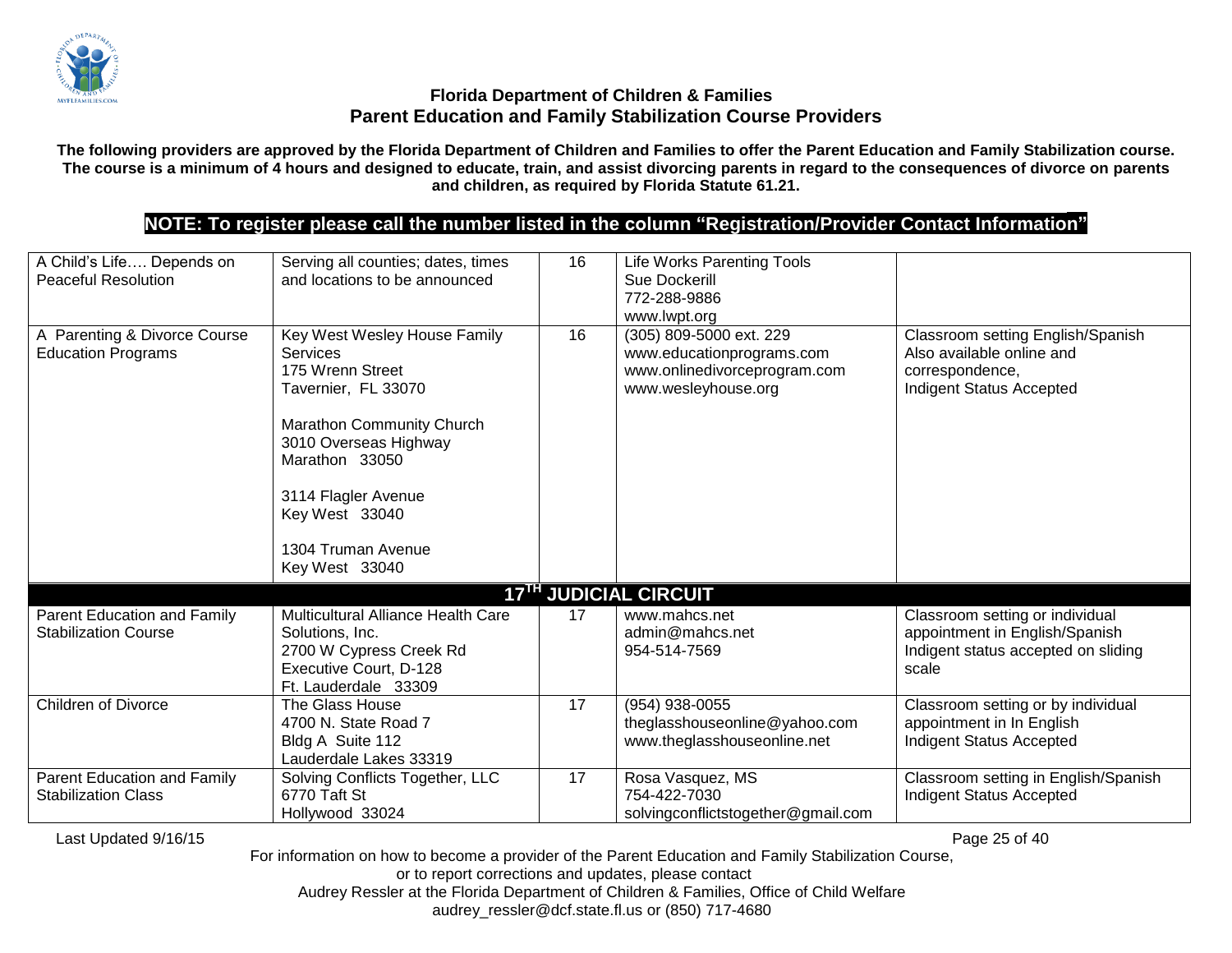

**The following providers are approved by the Florida Department of Children and Families to offer the Parent Education and Family Stabilization course. The course is a minimum of 4 hours and designed to educate, train, and assist divorcing parents in regard to the consequences of divorce on parents and children, as required by Florida Statute 61.21.**

## **NOTE: To register please call the number listed in the column "Registration/Provider Contact Information"**

| 2 Parents 2 Homes                                     | 2400 W Cypress Creek Rd<br>Suite 125<br>Ft. Lauderdale 33309<br>4801 S University Dr<br>Suite 255<br>Davie 33328<br>2425 E Commercial Blvd<br>Ft. Lauderdale 33308 | 17 | Jody L. Pflanzer, LMFT, M.Ed.<br>954-257-9335<br>www.2parents2homes.com<br>Jacqueline K. Clarke, LMFT, CAP<br>954-274-0507<br>www.2parents2homes.com                                | Classroom setting in English/Spanish<br>and by Individual appointment<br>Indigent Status on case by case basis                                                                               |
|-------------------------------------------------------|--------------------------------------------------------------------------------------------------------------------------------------------------------------------|----|-------------------------------------------------------------------------------------------------------------------------------------------------------------------------------------|----------------------------------------------------------------------------------------------------------------------------------------------------------------------------------------------|
|                                                       | 3325 Hollywood Blvd<br>Suite 301<br>Hollywood 33021<br>1761 W. Hillsboro Blvd<br>Suite 323<br>Deerfield Beach 33442                                                |    | Sloane Veshinski, PhD, LMFT<br>954-925-1113<br>www.2parents2homes.com<br>Karen E. Sherman, MS, LMHC<br>954-254-3958<br>www.2parents2homes.com                                       |                                                                                                                                                                                              |
| Divorce With Children                                 | Contact for exact location                                                                                                                                         | 17 | Joy Pyngolil, Ph.D.<br>(772) 633-5728<br>jpyngolil@gmail.com                                                                                                                        | By appointment in In English<br>Indigent Status not Accepted                                                                                                                                 |
| <b>Assisting Parents Through</b><br>Divorce           | Email or call for Miami-Dade,<br>Broward or Palm Beach locations at<br>Parentingisjob1@aol.com or 954-<br>456-2850 or 305-899-9910                                 | 17 | Taught by Jerome R. Tabas, B.S.,<br>M.S., J.D., Florida Supreme Court<br>Certified Family Mediator, Qualified<br>Parenting Coordinator, Divorce and<br><b>Litigation Consultant</b> | Classroom setting in In English<br>Materials available in Spanish by<br>request<br>Also available as a correspondence<br>course or by individual appointment<br>Indigent Status not Accepted |
| <b>Parent Education &amp; Family</b><br>Stabilization | Joel I. Kimmel, Ph.D.<br>5571 N. University Dr Ste 101<br>Coral Springs 33067                                                                                      | 17 | (954) 755-2885<br>www.kimmelpsychology.com<br>denise@kimmelpsychology.com                                                                                                           | Classroom setting also by individual<br>appointment and correspondence al in<br>In English.<br><b>Indigent Status Accepted</b>                                                               |

Last Updated 9/16/15 Page 26 of 40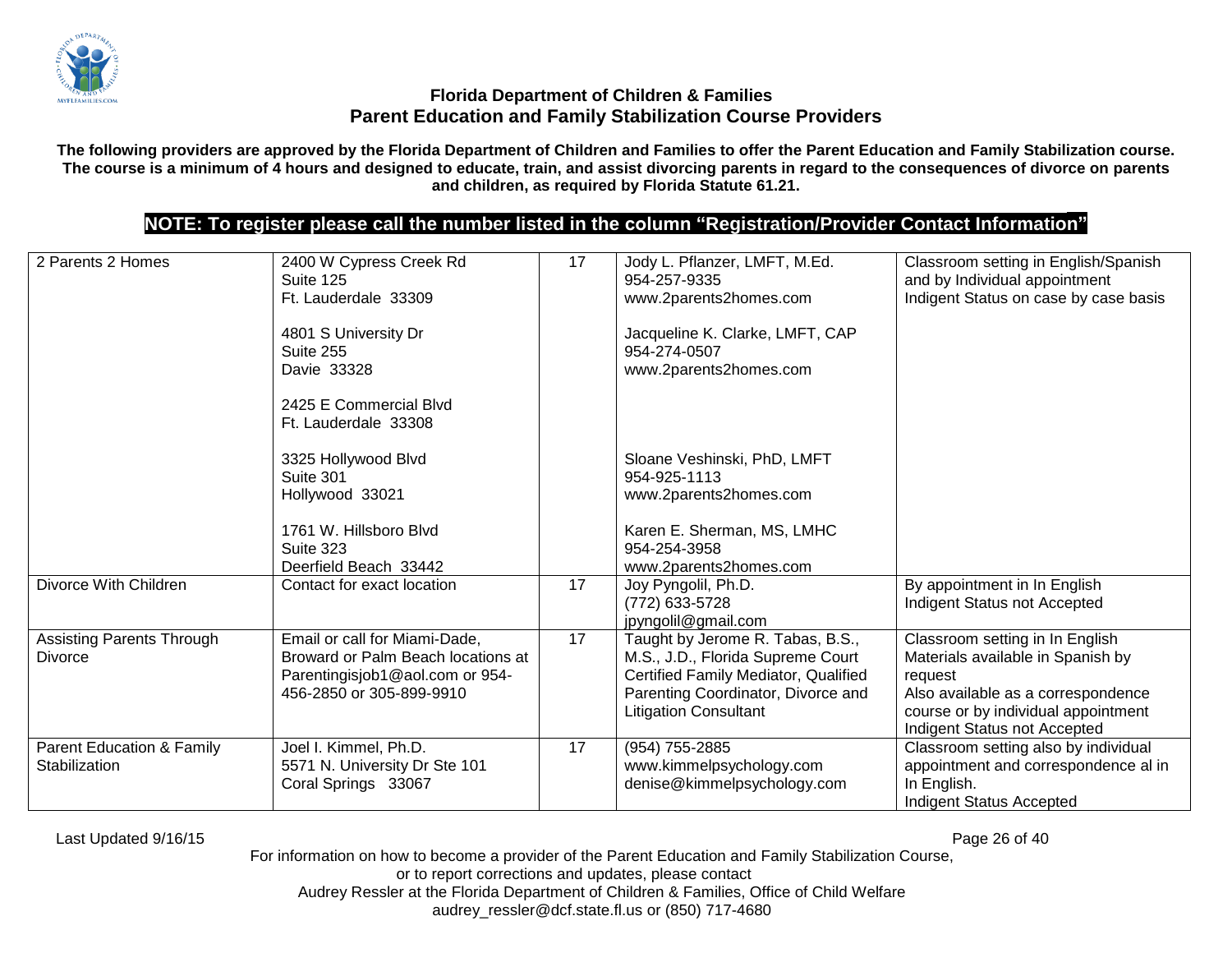

**The following providers are approved by the Florida Department of Children and Families to offer the Parent Education and Family Stabilization course. The course is a minimum of 4 hours and designed to educate, train, and assist divorcing parents in regard to the consequences of divorce on parents and children, as required by Florida Statute 61.21.**

# **NOTE: To register please call the number listed in the column "Registration/Provider Contact Information"**

| Partners in Parenting<br>(Serving Palm Beach, Broward<br>and Miami-Dade Counties) | Labor of Love Psychotherapy<br>5491 North University Drive<br>Suite 101<br>Coral Springs FL 33067                   | 17 | Dr. Edwards Randerson, LMHC,<br>LMFT and Lissette Ayala, LMHC<br>954-227-2530<br>www.theloltherapy.com<br>info@theloltherapy.com | Classroom setting and by individual<br>appointment<br>In English and Spanish, Portuguese<br>translator available w/ advanced notice<br>Indigent status accepted at reduced fee |
|-----------------------------------------------------------------------------------|---------------------------------------------------------------------------------------------------------------------|----|----------------------------------------------------------------------------------------------------------------------------------|--------------------------------------------------------------------------------------------------------------------------------------------------------------------------------|
| Parent Education and Family<br><b>Stabilization Course</b>                        | Successful Unions, Inc.<br>1489 W. Palmetto Park Road<br>Boca Raton 33486                                           | 17 | (561) 750-6037 or (561) 750-6031<br>(fax)<br>www.successfulunions.com<br>successfulunions@aol.com                                | Classroom setting and by individual<br>appointment in In English<br>Indigent Status not Accepted                                                                               |
| Parenting for Divorce<br>(Serving Broward and Dade<br>Counties)                   | <b>Counseling and Empowerment</b><br>Group<br>10031 Pines Blvd. #242<br>Pembroke Pines 33024                        | 17 | Dr. Percy Ricketts<br>(954) 438-5661 or<br>(866) 438-5661<br>www.parentingfordivorce.com<br>percyricks@msn.com                   | Classroom setting and Online<br>Indigent Status Accepted                                                                                                                       |
| Parent Education and Family<br><b>Stabilization Course</b>                        | Global Village Impact, Inc.<br>2131 Hollywood Blvd<br>Suite 407<br>Hollywood 33020                                  | 17 | Basil T. Phillips, MHC<br>(954) 501-4017<br>Office - (954) 237-7774<br>www.globalvillagecares.org                                | Classroom setting and online in<br>English/Spanish<br>Indigent Status Accepted                                                                                                 |
| PATCH Program<br>(Parent and Their Children's<br>Happiness)                       | MH Martin Educational Therapy<br>5379 Lyons Road, #118<br>Coconut Creek, 33073<br>Call for specific class locations | 17 | Michele Martin, LMHC<br>(954) 979-0712<br>Edutherapy4u@aol.com                                                                   | Classroom setting in English<br>Materials available in Spanish<br>Indigent Status Accepted.<br>Also available by correspondence                                                |
| Positive Parenting through<br>Divorce                                             | <b>Antrium Family Center</b><br>8551 Sunrise Blvd<br>Plantation FL 33322                                            | 17 | (954) 252-9130 or (866) 778-3349<br>www.positiveparentingthroughdivorce.<br>com<br>support@positiveparentingonline.com           | Classroom setting In English<br>Course materials also available in<br>Spanish<br>Indigent Status Accepted<br>Also available online in English/Spanish                          |

Last Updated 9/16/15 Page 27 of 40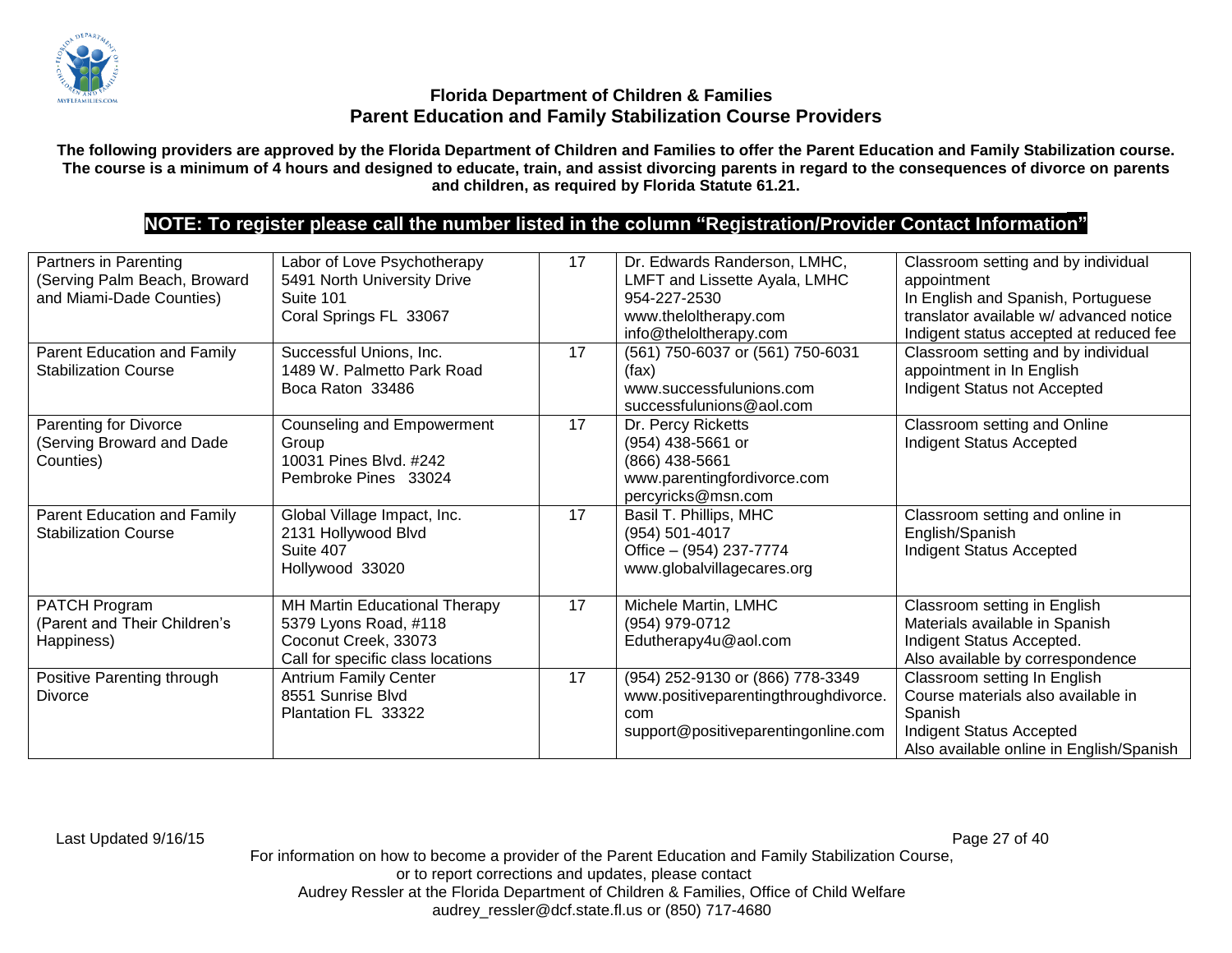

**The following providers are approved by the Florida Department of Children and Families to offer the Parent Education and Family Stabilization course. The course is a minimum of 4 hours and designed to educate, train, and assist divorcing parents in regard to the consequences of divorce on parents and children, as required by Florida Statute 61.21.**

# **NOTE: To register please call the number listed in the column "Registration/Provider Contact Information"**

| Transparenting                            | Call for location and time                                                                                                                                    | 17 | Dr. Sheryl Ferguson<br>(954) 476-0255<br>www.thepsychcenter.net<br>thepsychcenter@bellsouth.net                                        | Classroom setting in English/Spanish                                                                                                                                                                                                                           |
|-------------------------------------------|---------------------------------------------------------------------------------------------------------------------------------------------------------------|----|----------------------------------------------------------------------------------------------------------------------------------------|----------------------------------------------------------------------------------------------------------------------------------------------------------------------------------------------------------------------------------------------------------------|
| Surviving Divorce: A Guide for<br>Parents | Call for location and time                                                                                                                                    | 17 | 1-877-695-4377<br>561-324-3450<br>Jorgegomez65@hotmail.com                                                                             | Classroom Setting in In English.<br>Indigent Status Accepted<br>Also available online in English at<br>www.parentssupportnetwork.com and in<br>Spanish at<br>www.padresparasiempre.com<br>Available in Creole by correspondence                                |
|                                           | St. Nicolas Episcopal Church<br>1111 E. Sample Rd<br>Pompano Beach 33064<br>St. Benedict's Episcopal Church<br>7801 NW 5 <sup>th</sup> St<br>Plantation 33324 |    | Mark Roseman, Ph.D.<br>The Toby Center for Family<br><b>Transitions</b><br>561-244-0010<br>www.thetobycenter.org<br>tobycenter@aol.com | Classroom setting primarily in English<br>Spanish by request<br>Indigent Status - Reduced Fee                                                                                                                                                                  |
| Pro-Active Parenting and<br>Divorce       | 74012 Wiles Road<br>Coral Springs 33067                                                                                                                       | 17 | <b>Family Therapy Associates</b><br>(954) 341-2555<br>www.FYIclass.com<br>info@FYIclass.com                                            | Classroom setting English with<br>materials available in Spanish/French<br>Reduced fee for Indigent Status.<br>Individual and private classes available<br>Also available online in English/Spanish<br>and correspondence course in<br>English/Spanish/French. |

Last Updated 9/16/15 Page 28 of 40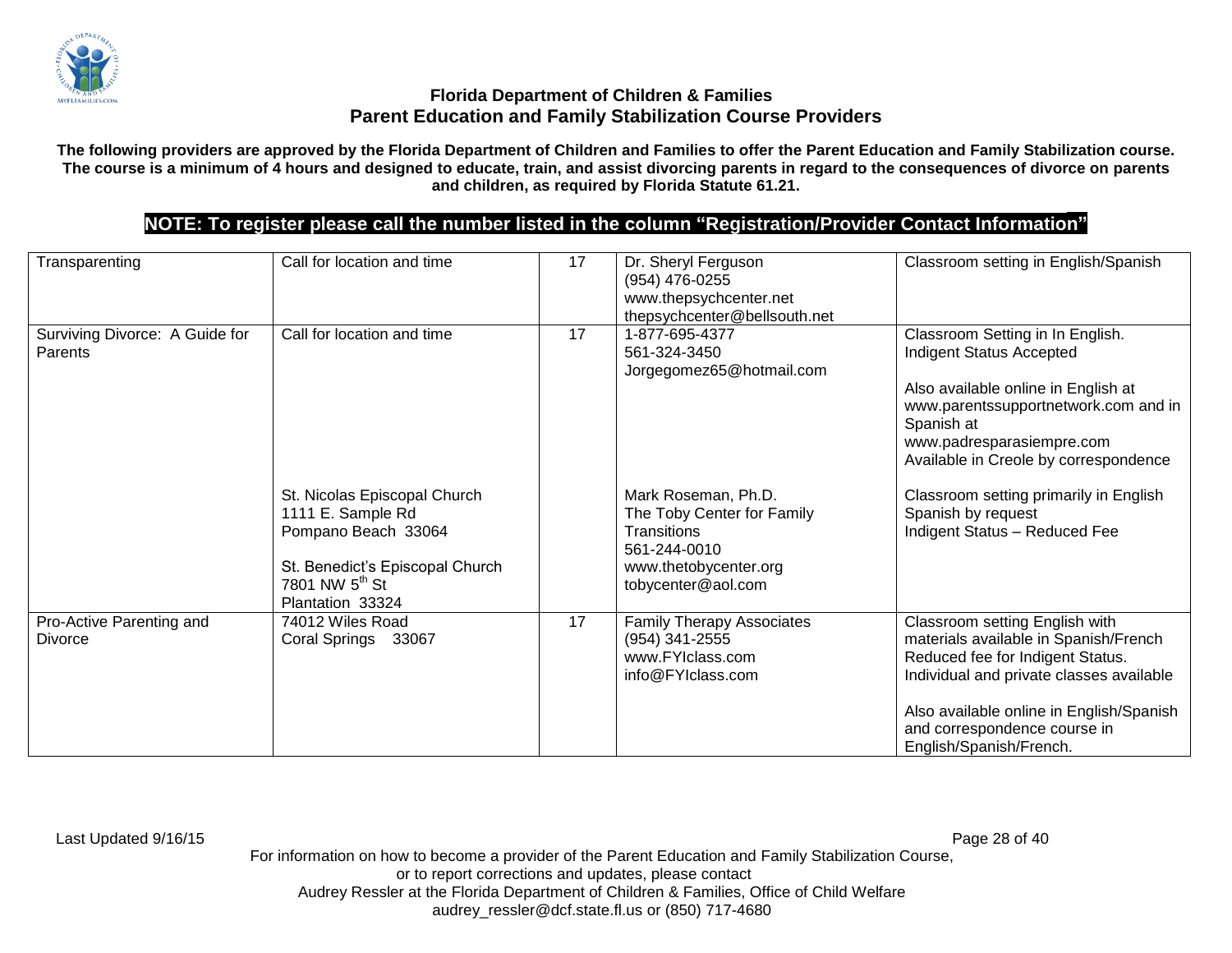

**The following providers are approved by the Florida Department of Children and Families to offer the Parent Education and Family Stabilization course. The course is a minimum of 4 hours and designed to educate, train, and assist divorcing parents in regard to the consequences of divorce on parents and children, as required by Florida Statute 61.21.**

# **NOTE: To register please call the number listed in the column "Registration/Provider Contact Information"**

| A Parenting & Divorce Course<br><b>Education Programs</b>                                     | <b>Coral Springs Medical Office Bldg</b><br>3000 Coral Hills Drive 1 <sup>st</sup> Floor<br><b>Coral Springs</b><br>Memorial Regional Hospital<br>3501 Johnson Street<br>Hollywood | 17 | (800) 767-8193<br>www.educationprograms.com<br>www.onlinedivorceprogram.com<br>ep@educationprograms.com | Classroom setting English/Spanish<br>Also available online and<br>correspondence<br>Indigent Status Accepted      |
|-----------------------------------------------------------------------------------------------|------------------------------------------------------------------------------------------------------------------------------------------------------------------------------------|----|---------------------------------------------------------------------------------------------------------|-------------------------------------------------------------------------------------------------------------------|
|                                                                                               |                                                                                                                                                                                    |    | 18 <sup>TH</sup> JUDICIAL CIRCUIT                                                                       |                                                                                                                   |
| <b>Child of Divorce</b>                                                                       | <b>Child &amp; Family Consultants</b><br>1800 Penn Street Suite 12<br>Melbourne 32901                                                                                              | 18 | (321) 768-6800<br>childandfamily@cfl.rr.com                                                             | Classroom setting In English<br><b>Indigent Status Accepted</b>                                                   |
| Helping Families Cope with<br><b>Divorce</b><br><b>Concepts of Cooperative</b><br>Coparenting | Center for Counseling & Consulting,<br>Inc.<br>661 Seminola Blvd<br>Casselberry 32707                                                                                              | 18 | (407) 678-6655 x 3<br>rbollet@cfl.rr.com                                                                | Classroom setting also by individual<br>appointment in In English<br>Indigent Status not Accepted                 |
| <b>Children of Divorce</b><br>Transparenting                                                  | Family Counseling Center of<br><b>Brevard</b><br>840 Brevard Ave<br>Rockledge 32955                                                                                                | 18 | (321) 632-5792                                                                                          | Classroom setting in In English<br><b>Indigent Status Accepted</b>                                                |
| Parenting Education and<br><b>Divorce Stabilization Course</b>                                | <b>Alternative Behavior Services</b><br>1900 Palm Bay Road NE - Suite D<br>Palm Bay 32905                                                                                          | 18 | (321) 951-3993<br>ABS.PalmBay@gmail.com<br>www.BrevardABS.com                                           | Classroom setting and Individual<br>Appointment in English<br>Indigent Status Accepted on a case by<br>case basis |
| Coping with Divorce                                                                           | 1630 Hillcrest Street<br>Orlando 32803                                                                                                                                             | 18 | Dr. John Grbac, Psy.D.<br>DrJohnGrbac@msn.com<br>www.DrJohnGrbac.com<br>(407) 447-5437                  | Classroom setting In English<br><b>Indigent Status Accepted</b>                                                   |
| 2 Parents 2 Homes                                                                             | 3270 Suntree Blvd<br>Melbourne 32940                                                                                                                                               | 18 | Nancy Vega-Brady, MA, LMHC<br>321-355-8673<br>www.2parents2homes.com                                    | Classroom setting in English/Spanish<br>and by Individual appointment<br>Indigent Status on case by case basis    |

Last Updated 9/16/15 Page 29 of 40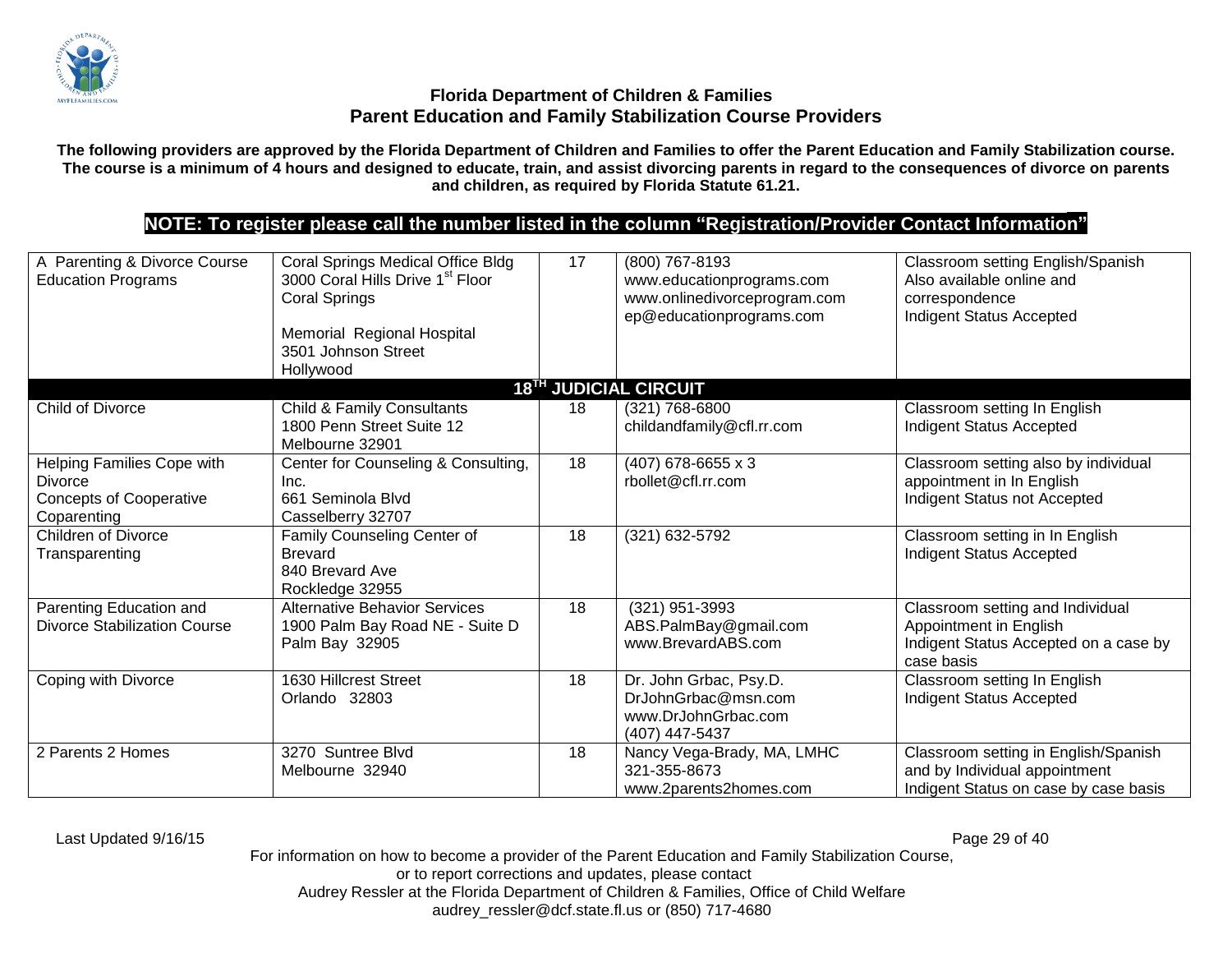

**The following providers are approved by the Florida Department of Children and Families to offer the Parent Education and Family Stabilization course. The course is a minimum of 4 hours and designed to educate, train, and assist divorcing parents in regard to the consequences of divorce on parents and children, as required by Florida Statute 61.21.**

# **NOTE: To register please call the number listed in the column "Registration/Provider Contact Information"**

| <b>Parenting Course</b>                                             | Psychological Wellness<br>815 Orienta Avenue, Suite 1010<br>Altamonte Springs 32701                                                                | 18 | (407) 830-6033<br>psychological@cfl.rr.com<br>www.pwcsinc.com                                                                                                                         | Classroom setting In English<br><b>Indigent Status Accepted</b>                                                      |
|---------------------------------------------------------------------|----------------------------------------------------------------------------------------------------------------------------------------------------|----|---------------------------------------------------------------------------------------------------------------------------------------------------------------------------------------|----------------------------------------------------------------------------------------------------------------------|
| A Better Divorce Course                                             | 8425 South US Highway 17-92<br>Casselberry 32730                                                                                                   | 18 | Beverly Y. Dabrio, MA<br>Maurice Martinez, MA<br>(407) 276-1808<br>www.betterdivorcecourse.com<br>info@betterdivorcecourse.com                                                        | Classroom setting and online in English<br>Correspondence course available in<br>Spanish<br>Indigent Status Accepted |
| Transparenting                                                      | Seminole County, call for location                                                                                                                 | 18 | Dr. Sheryl Ferguson<br>(954) 476-0255<br>www.thepsychcenter.net                                                                                                                       | Classroom setting in English                                                                                         |
| <b>Divided Loyalties</b>                                            | Psychological Affiliates, Inc.<br>2737 W. Fairbanks Ave.<br>Winter Park 32789                                                                      | 18 | (407) 740-6838<br>www.psychologicalaffiliates.com                                                                                                                                     | Classroom setting in In English Indigent<br><b>Status Accepted</b>                                                   |
| Family Stabilization and Divorce<br>Mommy, Daddy and me             | Exchange Club Yellow Umbrella -<br>Family Counseling & Children's<br>Safety<br><b>Belair Courtyard Center</b><br>260 Brevard Ave<br>Cocoa FL 32922 | 18 | <b>Terri Mermis</b><br><b>Executive Director</b><br>(321) 433-3570 (office)<br>(321) 433-3571 (office)<br>(321) 723-2928 Fax<br>Director@yellowumbrella.org<br>www.yellowumbrella.org | Classroom setting in English/Spanish<br><b>Indigent Status Accepted</b>                                              |
|                                                                     | Woodlake Village Office Park<br>4680 Lipscomb Street - Suite 10H<br>Palm Bay 32905                                                                 |    | 321-723-2927 (office)<br>321-723-2928 (fax)                                                                                                                                           |                                                                                                                      |
| <b>Parent Education &amp; Family</b><br><b>Stabilization Course</b> | Western Judicial Services, Inc.<br>1600 Sarno Rd<br>Melbourne 32953                                                                                | 18 | (321) 631-6976<br>Christine.pataluch@westernjudicial.co<br>m<br>www.westernjudicial.com                                                                                               | Classroom setting in In English<br>Indigent Status not Accepted                                                      |

Last Updated 9/16/15 Page 30 of 40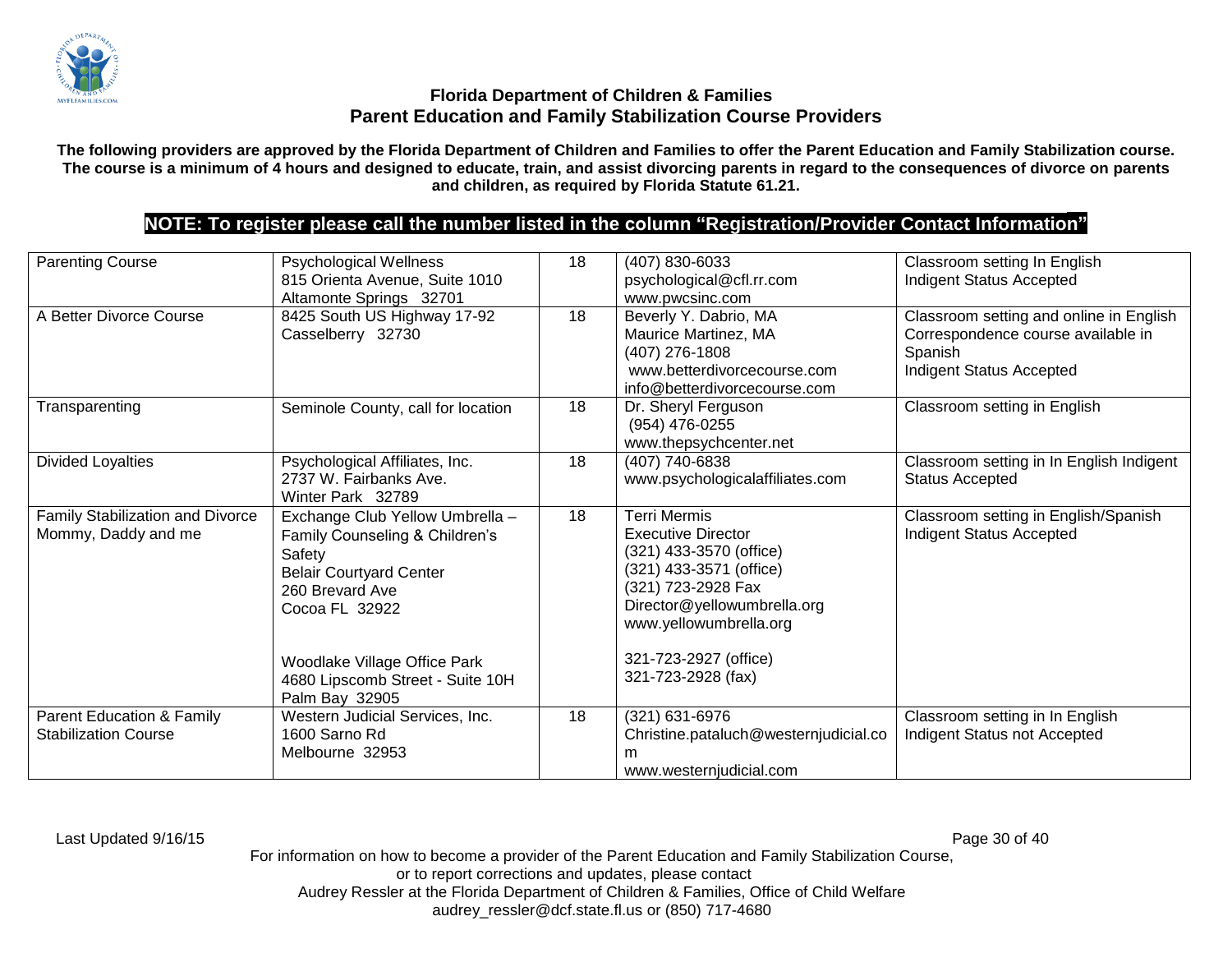

**The following providers are approved by the Florida Department of Children and Families to offer the Parent Education and Family Stabilization course. The course is a minimum of 4 hours and designed to educate, train, and assist divorcing parents in regard to the consequences of divorce on parents and children, as required by Florida Statute 61.21.**

# **NOTE: To register please call the number listed in the column "Registration/Provider Contact Information"**

| A Child's LifeDepends on<br><b>Peaceful Resolution</b>    | Serving all counties; dates, time<br>and locations to be announced                                                                                                 | 18 | Life Works Parenting Tools<br>Sue Dockerill<br>772-288-9886<br>www.lwpt.org                                           | Classroom setting in English<br>Online class in English/Spanish<br><b>Indigent Status Accepted</b>                                                                                                                                                             |
|-----------------------------------------------------------|--------------------------------------------------------------------------------------------------------------------------------------------------------------------|----|-----------------------------------------------------------------------------------------------------------------------|----------------------------------------------------------------------------------------------------------------------------------------------------------------------------------------------------------------------------------------------------------------|
| Gee Resolutions Counseling<br>Centers                     | Gee Resolutions Counseling Center<br>190 McIver Lane<br>Rockledge 32955<br><b>Parenting Education Family</b><br><b>Counseling Center</b><br>Viera - Brevard County | 18 | Kevin Lewis, LMHC<br>(321) 631-8569<br>or<br>(321) 631-8570<br>$(321)$ 631-6530 (fax)<br>parenting@geeresolutions.com | Classroom setting In English<br>Classes every two weeks (2 <sup>nd</sup> and 4 <sup>th</sup><br>Friday of each month)                                                                                                                                          |
| Surviving Divorce: A Guide for<br>Parents                 | 5050 South US Hwy 17-92<br>Casselbery 32707                                                                                                                        | 18 | Danica Joan Fields, M.Ed.<br>The Toby Center/Kids Need Both, Inc.<br>888-310-6630 ext 3                               | Classroom setting primarily in English<br>Spanish/Creole by request<br>Individual Classes Available<br>Indigent Status - Reduced Fee<br>Also available online in English at<br>www.parentssupportnetwork.com and in<br>Spanish at<br>www.padresparasiempre.com |
| A Parenting & Divorce Course<br><b>Education Programs</b> | <b>Courtyard Marriott</b><br>2101 W. New Haven<br>Melbourne 32904<br>Courtyard by Marriott Lake Mary<br>135 International Parkway<br>Lake Mary 32746               | 18 | (800) 767-8193<br>www.educationprograms.com<br>www.onlinedivorceprogram.com<br>ep@educationprograms.com               | Classroom setting English/Spanish<br>Also available online and<br>correspondence,<br>Indigent Status Accepted                                                                                                                                                  |

Last Updated 9/16/15 Page 31 of 40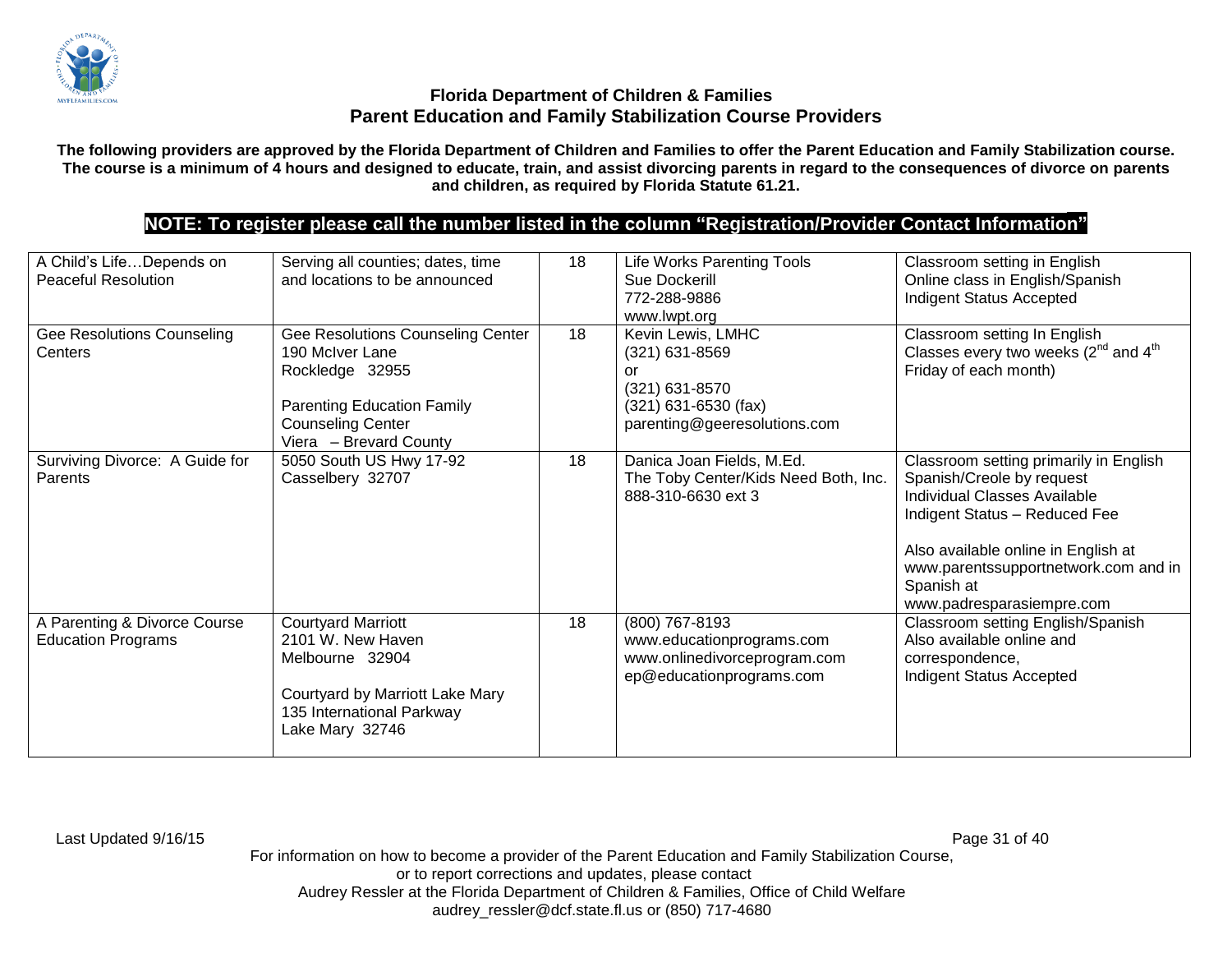

**The following providers are approved by the Florida Department of Children and Families to offer the Parent Education and Family Stabilization course. The course is a minimum of 4 hours and designed to educate, train, and assist divorcing parents in regard to the consequences of divorce on parents and children, as required by Florida Statute 61.21.**

# **NOTE: To register please call the number listed in the column "Registration/Provider Contact Information"**

|                                                       |                                                                                                                                                                                                                                                                                                                   |    | <b>19<sup>TH</sup> JUDICIAL CIRCUIT</b>                                       |                                                                                                    |
|-------------------------------------------------------|-------------------------------------------------------------------------------------------------------------------------------------------------------------------------------------------------------------------------------------------------------------------------------------------------------------------|----|-------------------------------------------------------------------------------|----------------------------------------------------------------------------------------------------|
| <b>Families First</b>                                 | 3824 SE Dixie Highway<br>Stuart 34997                                                                                                                                                                                                                                                                             | 19 | (772) 781-4510                                                                | Classroom setting in English/Spanish<br>Indigent Status Accepted<br>www.castletc.org               |
|                                                       | 148 Vista Royale Square<br>Vero Beach 32962                                                                                                                                                                                                                                                                       |    | (772) 567-5700                                                                |                                                                                                    |
|                                                       | Okeechobee County Health<br>Department<br>1728 NW 9 <sup>th</sup> Avenue<br>Okeechobee 34972                                                                                                                                                                                                                      |    | (772) 461-0863                                                                |                                                                                                    |
|                                                       | 2967 West Midway Road<br>Ft. Pierce 34981                                                                                                                                                                                                                                                                         |    | (772) 461-0863                                                                |                                                                                                    |
| A Child's Life<br>Depends on a Peaceful<br>Resolution | Palm City Immanuel Lutheran<br>2655 SW Immanuel Drive<br>Palm City 34990<br>Port St Lucie Community Center<br>2195 SE Airoso Blvd<br>Port St Lucie 34984<br>Okeechobee Library<br>206 SW 16 <sup>th</sup> St<br>Okeechobee 34974<br>Vero Indian River Library<br>1600 21 <sup>st</sup> Street<br>Vero Beach 32960 | 19 | Life Works Parenting Tools<br>Sue Dockerill<br>(772) 288-9886<br>www.lwpt.org | Classroom setting in English<br>Online class in English/Spanish<br><b>Indigent Status Accepted</b> |

Last Updated 9/16/15 Page 32 of 40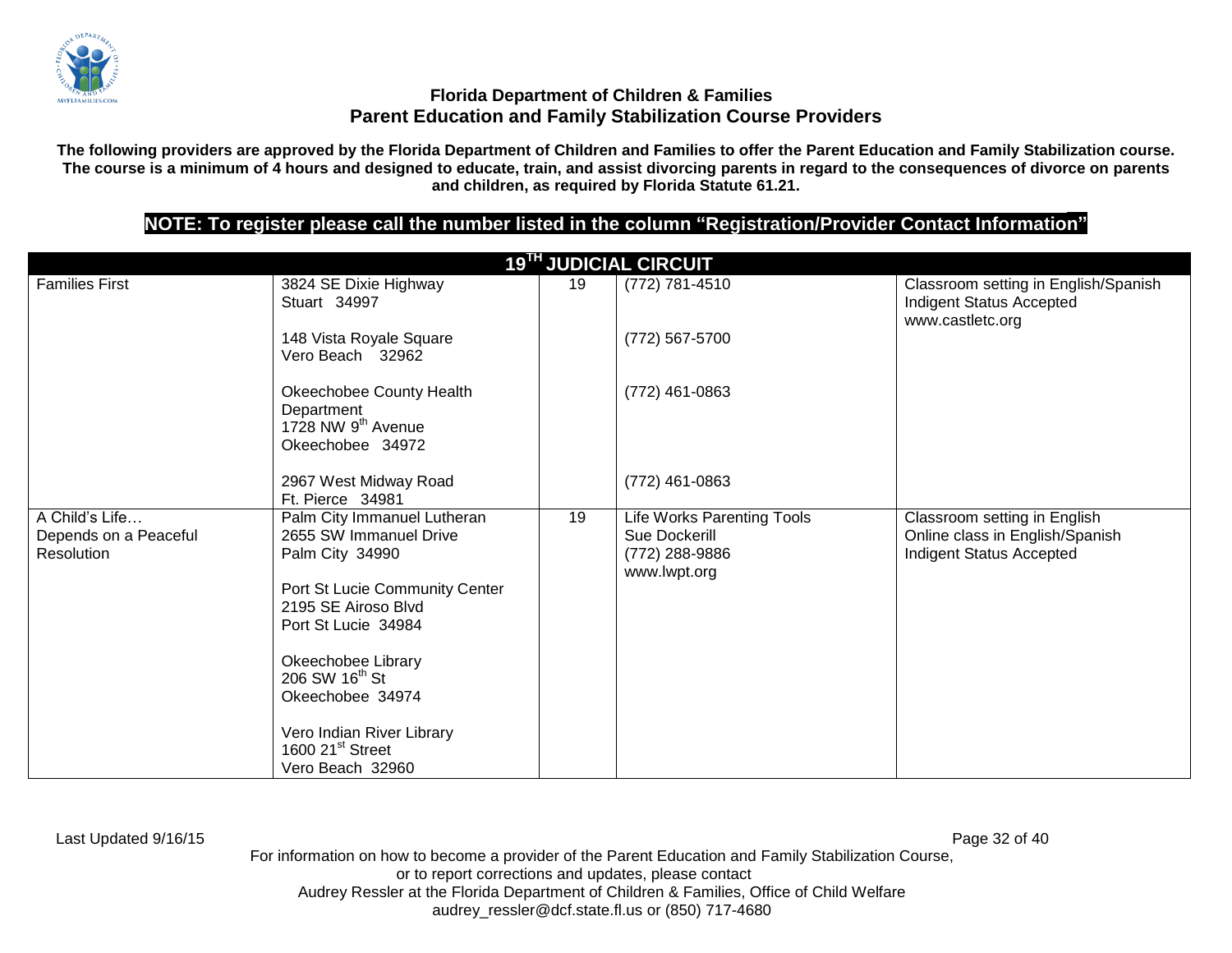

**The following providers are approved by the Florida Department of Children and Families to offer the Parent Education and Family Stabilization course. The course is a minimum of 4 hours and designed to educate, train, and assist divorcing parents in regard to the consequences of divorce on parents and children, as required by Florida Statute 61.21.**

# **NOTE: To register please call the number listed in the column "Registration/Provider Contact Information"**

| <b>Family Surviving Divorce</b>                           | <b>Mental Health Association</b><br><b>Indian River County</b><br>820 37 <sup>th</sup> Place<br>Vero Beach 32960                                                                                                       | 19 | (772) 569-9788<br>(772) 569-2088 Fax<br>www.mhairc.org<br>cheryl@mhairc.org                             | Classroom setting in In English<br><b>Indigent Status Accepted</b>                                                   |
|-----------------------------------------------------------|------------------------------------------------------------------------------------------------------------------------------------------------------------------------------------------------------------------------|----|---------------------------------------------------------------------------------------------------------|----------------------------------------------------------------------------------------------------------------------|
|                                                           |                                                                                                                                                                                                                        |    | 20 <sup>TH</sup> JUDICIAL CIRCUIT                                                                       |                                                                                                                      |
| A Parenting & Divorce Course<br><b>Education Programs</b> | <b>Fawcett Memorial Hospital</b><br>21298 Olean Blvd.<br>Port Charlotte 33952<br><b>Courtyard Marriott</b><br>3250 Tamiami Trail<br>Naples 34103<br>Edison Mall Woman's Macy<br>4125 Cleveland Ave.<br>Ft. Myers 33901 | 20 | (800) 767-8193<br>www.educationprograms.com<br>www.onlinedivorceprogram.com<br>ep@educationprograms.com | Classroom setting English/Spanish<br>Also available online and<br>correspondence,<br><b>Indigent Status Accepted</b> |
| 2 Parents 2 Homes                                         | 94 Hall Street<br>Labelle 33935                                                                                                                                                                                        | 20 | Carol "Crissie" Carter, LCSW, CAP,<br><b>CEAP</b><br>863-517-0599<br>www.2parents2homes.com             | Classroom setting in English/Spanish<br>and by Individual appointment<br>Indigent Status on case by case basis       |
| <b>Putting Children First</b>                             | Mental Health Association of<br>Southwest Florida<br>2335 9th St. North Ste 404<br>Naples 34103                                                                                                                        | 20 | (239) 261-5405<br>www.mhaswfl.org<br>pjones@mhaswfl.org                                                 | Classroom setting In English<br><b>Indigent Status Accepted</b><br>Also available online in English/Spanish          |
| Transparenting                                            | <b>Families First</b><br>3131 Lakeview Blvd<br>Port Charlotte 33948                                                                                                                                                    | 20 | (941) 255-7480 x 23<br>www.yourcharlotteschools.net                                                     | Classroom setting in In English<br><b>Indigent Status Accepted</b>                                                   |

Last Updated 9/16/15 Page 33 of 40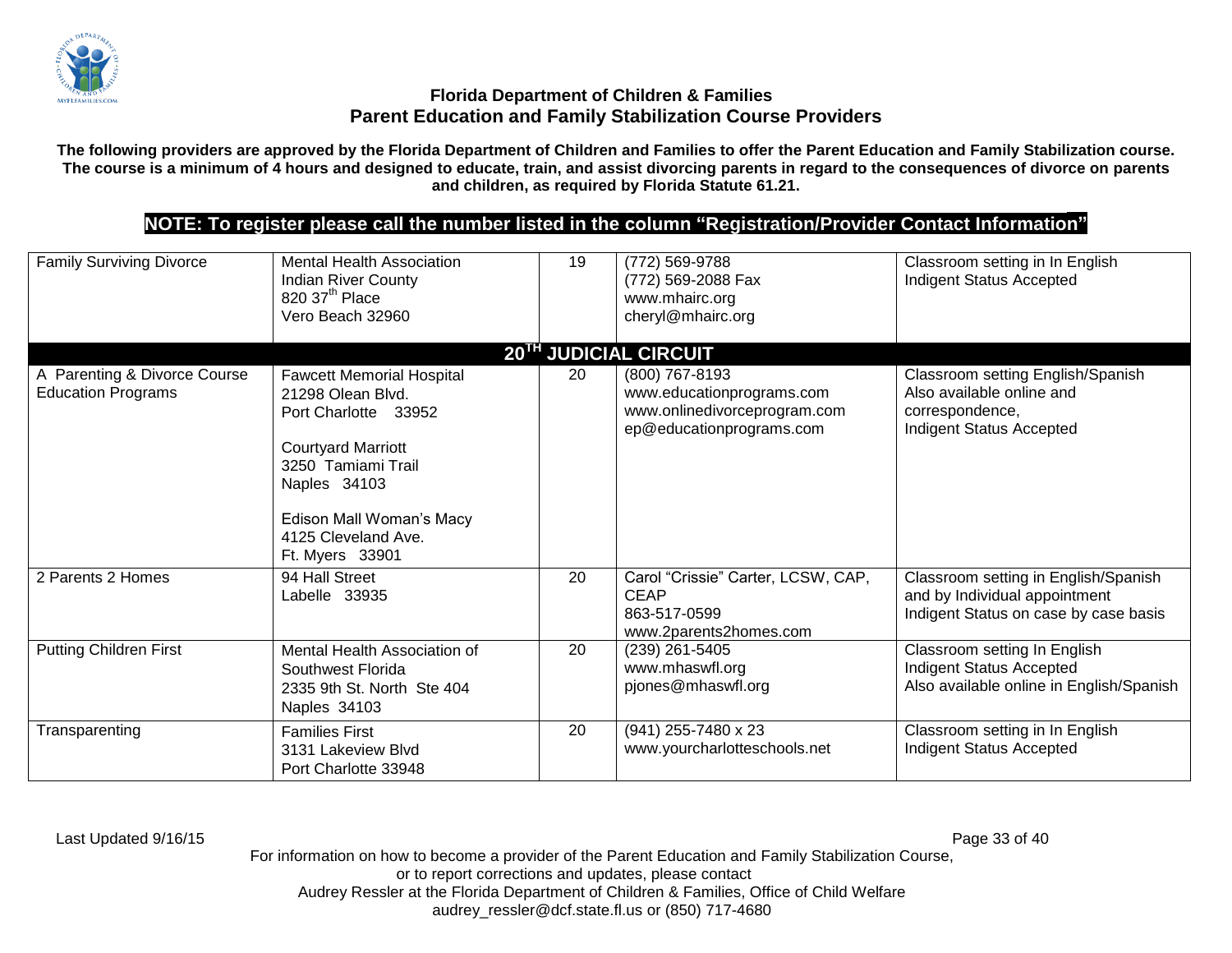

**The following providers are approved by the Florida Department of Children and Families to offer the Parent Education and Family Stabilization course. The course is a minimum of 4 hours and designed to educate, train, and assist divorcing parents in regard to the consequences of divorce on parents and children, as required by Florida Statute 61.21.**

## **NOTE: To register please call the number listed in the column "Registration/Provider Contact Information"**

#### **ONLINE/DISTANCE LEARNING** Some Florida counties have Administrative Orders requiring parents to take the Course in a live-classroom setting. Before taking a distance learning course, please contact your local Family Court Office to ensure that distance learning courses are Accepted. **Course Name Provider & Contact Information Registration Information** 14DollarParentEducation (877) 503-4867 www.14DollarParentEducation.com Online In English Indigent Status Accepted 19.99CourtApprovedParenting 866-778-3349 www.courtapprovedparenting.com admin@courtapprovedparenting.com Online English/Spanish Also available in Classroom setting Indigent Status Accepted 25DollarParentClass.com Focus on the Children Parent Education 1-830-372-4555 www.25DollarParentClass.com www.FloridaParentCourse.com 100% online Mobile Friendly Also available in Classroom setting and Correspondence A Co Parenting Class **Putting Kids First** 888-300-4707 customerservice@puttingkidsfirst.org Puttingkidsfirst.org 888-777-2298 Online and Correspondence Available in 64 languages Indigent Status Accepted Works on all mobile devices – Available 24/7 A Better Divorce Course **Business** Beverly Dabrio, MA Maurice Martinez, MA 407-276-1808 www.betterdivorcecourse.com Also in Classroom setting in English Correspondence course available in Spanish Indigent Status Accepted A Florida Divorce Education Program [www.floridadivorceeducation.com](http://www.floridadivorceeducation.com/) (800) 344-0335 Fax registration (561) 791-7380 All-N-One Co-Parenting All-N-One Therapy (850) 784-7888 allnonetherapy@aol.com. www.familyparenting.info Indigent Status not accepted In English

Last Updated 9/16/15 Page 34 of 40

For information on how to become a provider of the Parent Education and Family Stabilization Course,

or to report corrections and updates, please contact

Audrey Ressler at the Florida Department of Children & Families, Office of Child Welfare

audrey\_ressler@dcf.state.fl.us or (850) 717-4680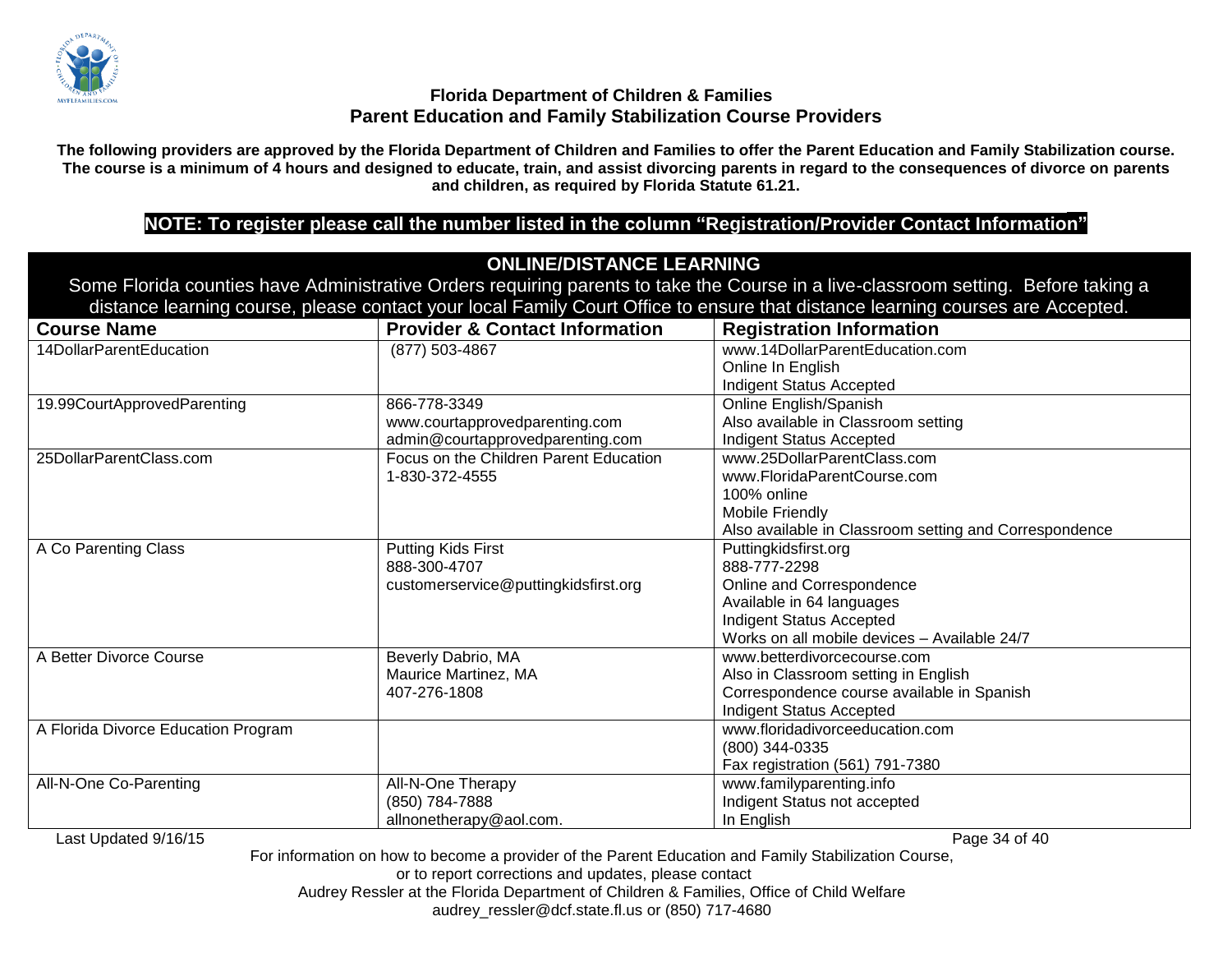

**The following providers are approved by the Florida Department of Children and Families to offer the Parent Education and Family Stabilization course. The course is a minimum of 4 hours and designed to educate, train, and assist divorcing parents in regard to the consequences of divorce on parents and children, as required by Florida Statute 61.21.**

## **NOTE: To register please call the number listed in the column "Registration/Provider Contact Information"**

# **ONLINE/DISTANCE LEARNING**

Some Florida counties have Administrative Orders requiring parents to take the Course in a live-classroom setting. Before taking a distance learning course, please contact your local Family Court Office to ensure that distance learning courses are Accepted.

| <b>Course Name</b>                       | <b>Provider &amp; Contact Information</b> | <b>Registration Information</b>                                |
|------------------------------------------|-------------------------------------------|----------------------------------------------------------------|
| A Parenting & Divorce Course             | Sari Lesinski                             | www.onlinedivorceprogram.com                                   |
| <b>Education Programs</b>                | 800.767.8193                              | English/Spanish                                                |
|                                          |                                           | Classroom setting and correspondence also available            |
|                                          |                                           | Indigent Status Accepted                                       |
| A Child's Life                           | Live Works Parenting Tools                | Register for access number and code                            |
| Depends on a Peaceful Resolution         | <b>Guy and Sue Dockerill</b>              | www.lwpt.org                                                   |
|                                          |                                           | 772-288-9886                                                   |
|                                          |                                           | Indigent Status Accepted for reduced rate                      |
| A Positive Divorce Resolution            | Robert Perchalski, PhD                    | www.divorce-resolution.com                                     |
|                                          | Glenna Auxier                             | (888) 747-5362                                                 |
|                                          |                                           | Correspondence in English and Spanish                          |
|                                          |                                           | Indigent Status Accepted                                       |
| American Safety Institute                | American Safety Institute                 | www.floridaparentingcourse.com                                 |
|                                          |                                           | info@americansafetyinstitute.com                               |
|                                          |                                           | (800) 800-7121                                                 |
| <b>Assisting Parents Through Divorce</b> | Jerome Tabas, B.S., M.S., J.D.            | Parentingisjob1@aol.com                                        |
|                                          | Florida Supreme Court Certified Family    | (954)456-2850                                                  |
|                                          | Mediator, Parenting Coordinator, and      | (305)899-9910                                                  |
|                                          | <b>Litigation Consultant</b>              |                                                                |
|                                          | Parentingisjob1@aol.com                   |                                                                |
| As We Grow Counseling                    | As We Grow Counseling                     | www.aswegrowncounseling.com                                    |
|                                          | 2240 Twelve Oaks Way Suite 101            | (813) 838-4807                                                 |
|                                          | Wesley Chapel 33544                       | Pay by PenPal or check (prior to taking course) or credit card |
|                                          | Melissa@aswegrowcounseling.com            | Also available in classroom setting                            |

Last Updated 9/16/15 Page 35 of 40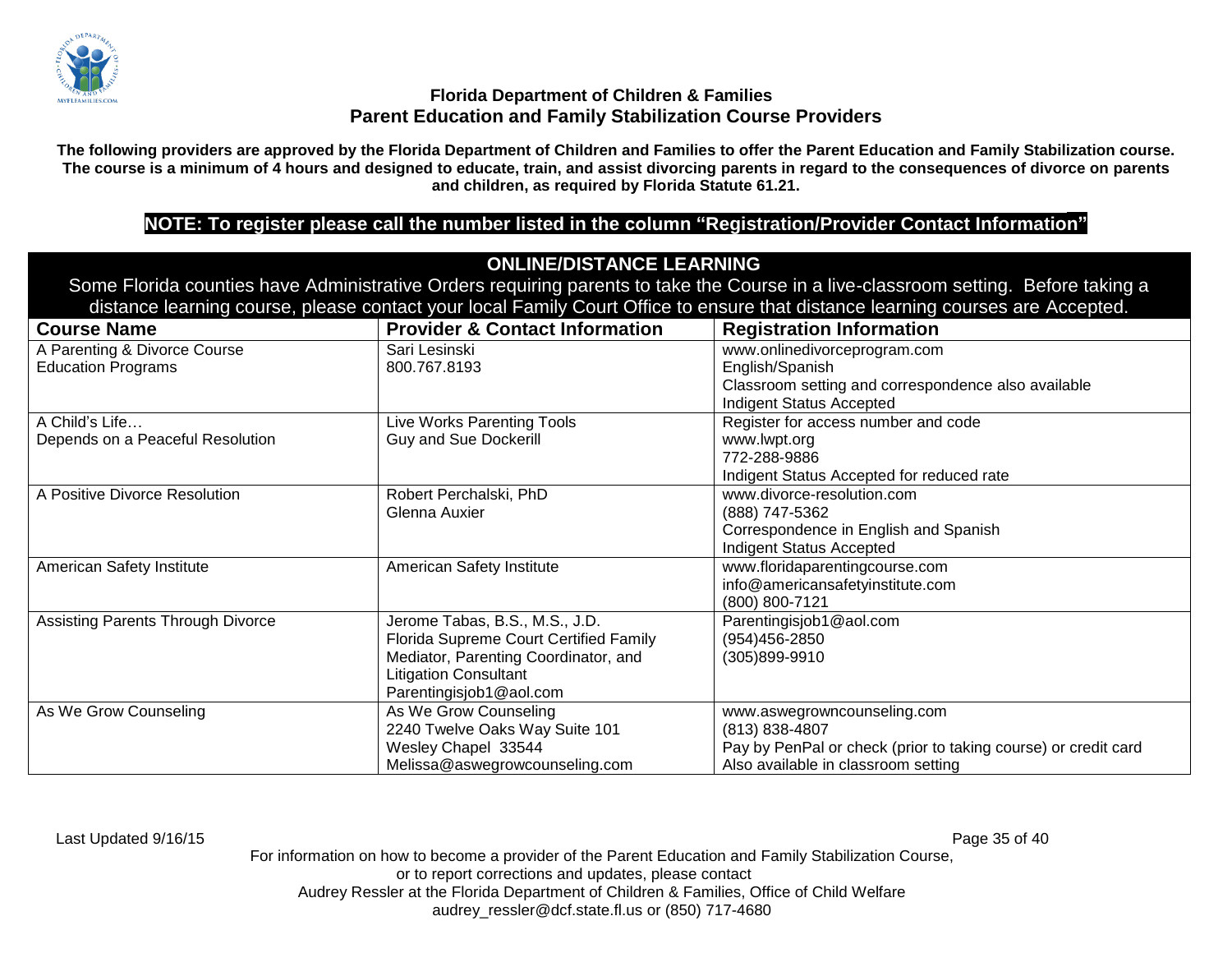

**The following providers are approved by the Florida Department of Children and Families to offer the Parent Education and Family Stabilization course. The course is a minimum of 4 hours and designed to educate, train, and assist divorcing parents in regard to the consequences of divorce on parents and children, as required by Florida Statute 61.21.**

## **NOTE: To register please call the number listed in the column "Registration/Provider Contact Information"**

## **ONLINE/DISTANCE LEARNING**

Some Florida counties have Administrative Orders requiring parents to take the Course in a live-classroom setting. Before taking a distance learning course, please contact your local Family Court Office to ensure that distance learning courses are Accepted.

| <b>Course Name</b>                   | <b>Provider &amp; Contact Information</b>  | <b>Registration Information</b>                     |
|--------------------------------------|--------------------------------------------|-----------------------------------------------------|
| C Parenting Depot Too                | <b>Arlyne Gallow</b>                       | www.parentingdepottoo.com                           |
|                                      | agallow117@gmail.com                       | 954-353-3182                                        |
|                                      | 954-967-9878                               | Easy access                                         |
| <b>Children of Divorcing Parents</b> | www.mdc.edu/ce/kendall                     | Online in English/Spanish                           |
|                                      | 305-237-2163                               | <b>Indigent Status Accepted</b>                     |
|                                      |                                            | Also available in classroom setting English/Spanish |
| Aaron Classes LLC                    | James Hunter                               | English and Spanish,                                |
|                                      | PO Box 533441                              | Indigent applications Accepted                      |
|                                      | Orlando 32853                              |                                                     |
|                                      | www.FloridaParentingClassNow.com           |                                                     |
|                                      | admin@floridaparentingclassnow.com         |                                                     |
|                                      | www.FlaParent.com                          |                                                     |
| <b>Center of Solutions</b>           | Kathy Garber, LMFT                         | http://www.divorceparentingclass.net                |
|                                      | (888) 606-1962 centerofsolutions@ymail.com | or http://www.parentingclassonline.net              |
|                                      |                                            | Course available in English and Spanish.            |
| <b>Children First</b>                | www.palmbeachstatechildrenfirst.com        | Online In English                                   |
|                                      | Palm Beach State College                   | Also available in classroom setting                 |
|                                      | Lake Worth - (561) 868-3514                | Indigent Status Accepted                            |
|                                      | nicholsg@palmbeachstate.edu                |                                                     |
|                                      | Belle Glade - (561) 993-1175               |                                                     |
|                                      | mcallisg@palmbeachstate.edu                |                                                     |

Last Updated 9/16/15 Page 36 of 40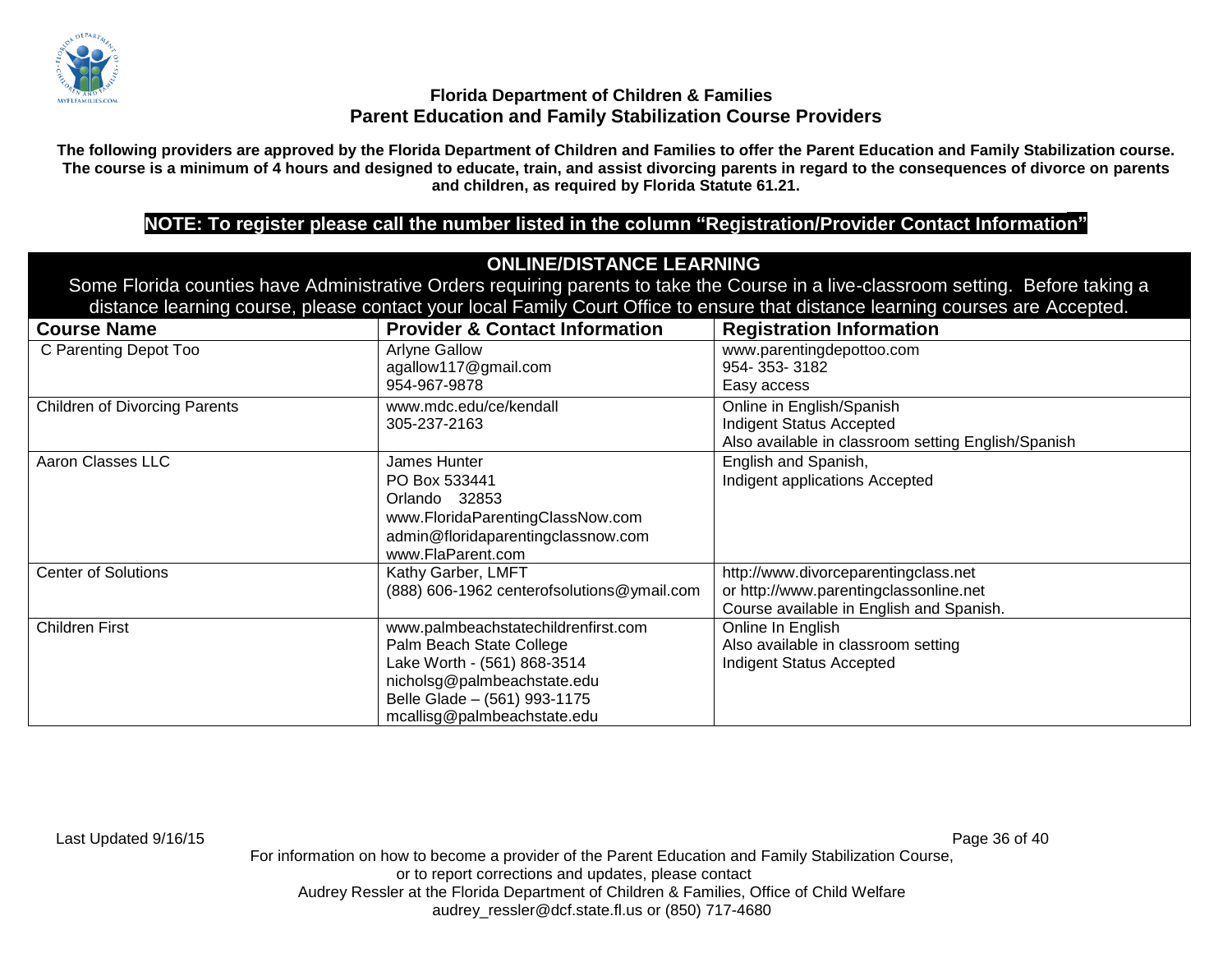

**The following providers are approved by the Florida Department of Children and Families to offer the Parent Education and Family Stabilization course. The course is a minimum of 4 hours and designed to educate, train, and assist divorcing parents in regard to the consequences of divorce on parents and children, as required by Florida Statute 61.21.**

# **NOTE: To register please call the number listed in the column "Registration/Provider Contact Information"**

| <b>Between Two Homes</b>                                                                           | <b>Bradley Craig</b><br><b>Between Two Homes LLC</b><br>www.Makingtwohomeswork.com<br>support@childreninthemiddle.com<br>1-800-239-3971 (phone)<br>972-704-2912 (fax)         | In English<br>Indigent applications Accepted                                                                                                                                             |
|----------------------------------------------------------------------------------------------------|-------------------------------------------------------------------------------------------------------------------------------------------------------------------------------|------------------------------------------------------------------------------------------------------------------------------------------------------------------------------------------|
| Courtroom Creations Inc.                                                                           | <b>Millard Ripley</b><br>(877) 602-2368<br>admin@courtroomcreations.com                                                                                                       | www.courtroomcreations.com<br>Online and Correspondence in English/Spanish Indigent applicant<br>Accepted with prior application.<br>Also available in classroom setting English/Spanish |
| <b>Divorce Class</b>                                                                               | Onlineparentingprograms.com<br>866-504-2883<br>805-550-3663                                                                                                                   | www.onlineparentingprograms.com<br>Indigent applicants Accepted.<br>Course available in English and Spanish                                                                              |
| <b>Course for Parents</b>                                                                          | eLearning Systems, LLC<br>110 Athens Street<br>Suite 202<br>Tarpon Springs 34689<br>407-431-0955<br>Courseforparents.com<br>info@courseforparents.com                         | www.CourseForParents.com<br>Online in In English<br>Indigent Status Accepted                                                                                                             |
| Center for Divorce Education's Children In<br>Between Online (Formerly: Children in the<br>Middle) | Don Gordon, Ph.D.<br><b>Executive Director</b><br>http://online.divorce-education.com<br>877-874-1365 (toll free)<br>740-594-2521 (fax)<br>E-mail: info@divorce-education.com | English & Spanish, Online only.<br>Court Approved Fee Waivers honored,<br>Indigent applicants Accepted.                                                                                  |
| Divorce & Its Impact on Children                                                                   | Rebecca Herbst<br>info@gocep.com<br>(800) 803-6710 or (352) 343-9399                                                                                                          | www.GOCEP.com<br>English/Spanish<br>Classroom available see Circuit 5 (Ocala)                                                                                                            |

Last Updated 9/16/15 Page 37 of 40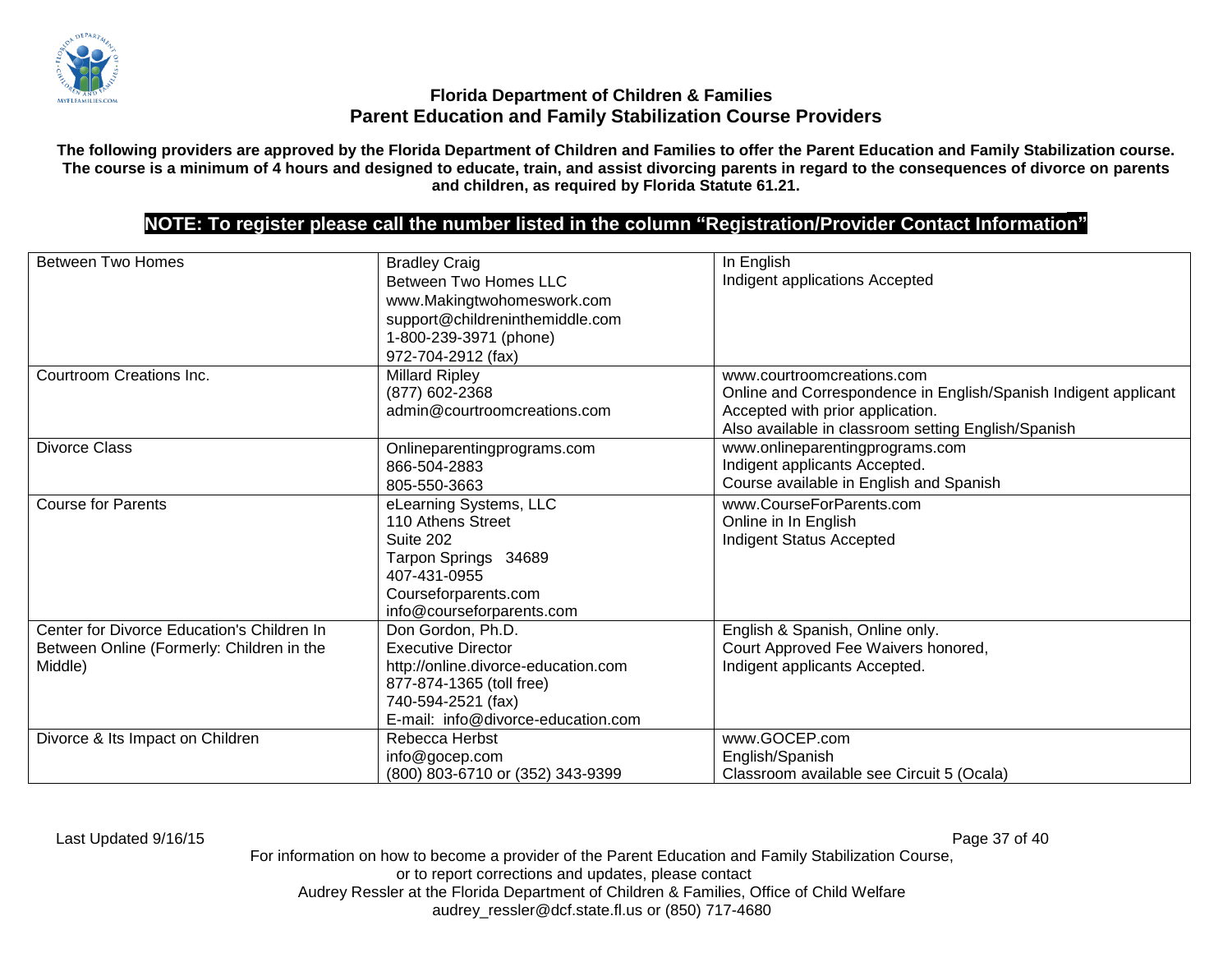

**The following providers are approved by the Florida Department of Children and Families to offer the Parent Education and Family Stabilization course. The course is a minimum of 4 hours and designed to educate, train, and assist divorcing parents in regard to the consequences of divorce on parents and children, as required by Florida Statute 61.21.**

## **NOTE: To register please call the number listed in the column "Registration/Provider Contact Information"**

| <b>Elite Continuing Education</b>              | Lisa Stevens, Office Manager           | www.betterparenting4kids.com                           |
|------------------------------------------------|----------------------------------------|--------------------------------------------------------|
|                                                | Lisa@elitecme.com                      | www.lowestpriceparentingcourse.com                     |
|                                                | (888) 857-6920 ext. 305                | Indigent Status Accepted                               |
| Florida Parenting Class On-line                | Pensacola State College                | www.pensacolastate.edu/continuingeducation             |
|                                                | Frances Yeo                            | <b>Indigent Status Accepted</b>                        |
|                                                | 850-484-1797                           |                                                        |
|                                                | ce@pensacolastate.edu                  |                                                        |
| <b>Growing Well Family Behavioral Services</b> | Mary Ann Ellis, M.A., Ed.S.            | Online In English                                      |
|                                                | www.growingwellfbs.com                 | Also available in English/Spanish/French by Individual |
|                                                | maryaellis@bellsouth.net               | appointment                                            |
|                                                | (352) 465-2444                         |                                                        |
| Healthy Divorce Healthy Kids                   | Dr. Justin D'Arienzo                   | Online in English                                      |
|                                                | www.livebetterjax.com                  |                                                        |
|                                                | admin@livebetterjax.com                |                                                        |
|                                                | (904) 379-8094                         |                                                        |
| Helping Children After Divorce                 | Stephen B. Mayville, Ph.D., B.C.B.A.-D | <b>English and Spanish</b>                             |
|                                                | 775-826-6218                           |                                                        |
|                                                | www.helpingchldrenafterdivorce.com     |                                                        |
| Informed/My Children First                     | <b>Tracey Foster</b>                   | www.mychildrenfirst.com                                |
|                                                | questions@cme.edu                      | (800) 547-0308 or (904) 354-2657                       |
|                                                | 800-547-0308                           | Also available by correspondence                       |
| <b>KidCare for CoParents</b>                   | For The Parent Education Group         | In English                                             |
|                                                | www.Parenteducationonline.com          | Indigent Status Accepted                               |
|                                                | 978-409-9100                           |                                                        |
|                                                | mboumil@verizon.net                    |                                                        |
| Kids in Divorce Situations                     | American Safety Council, Inc.          | Internet course English and Spanish                    |
|                                                |                                        | www.floridaparenting.com                               |
|                                                |                                        | 24/7 Customer Care - 1-800-732-4135                    |

Last Updated 9/16/15 Page 38 of 40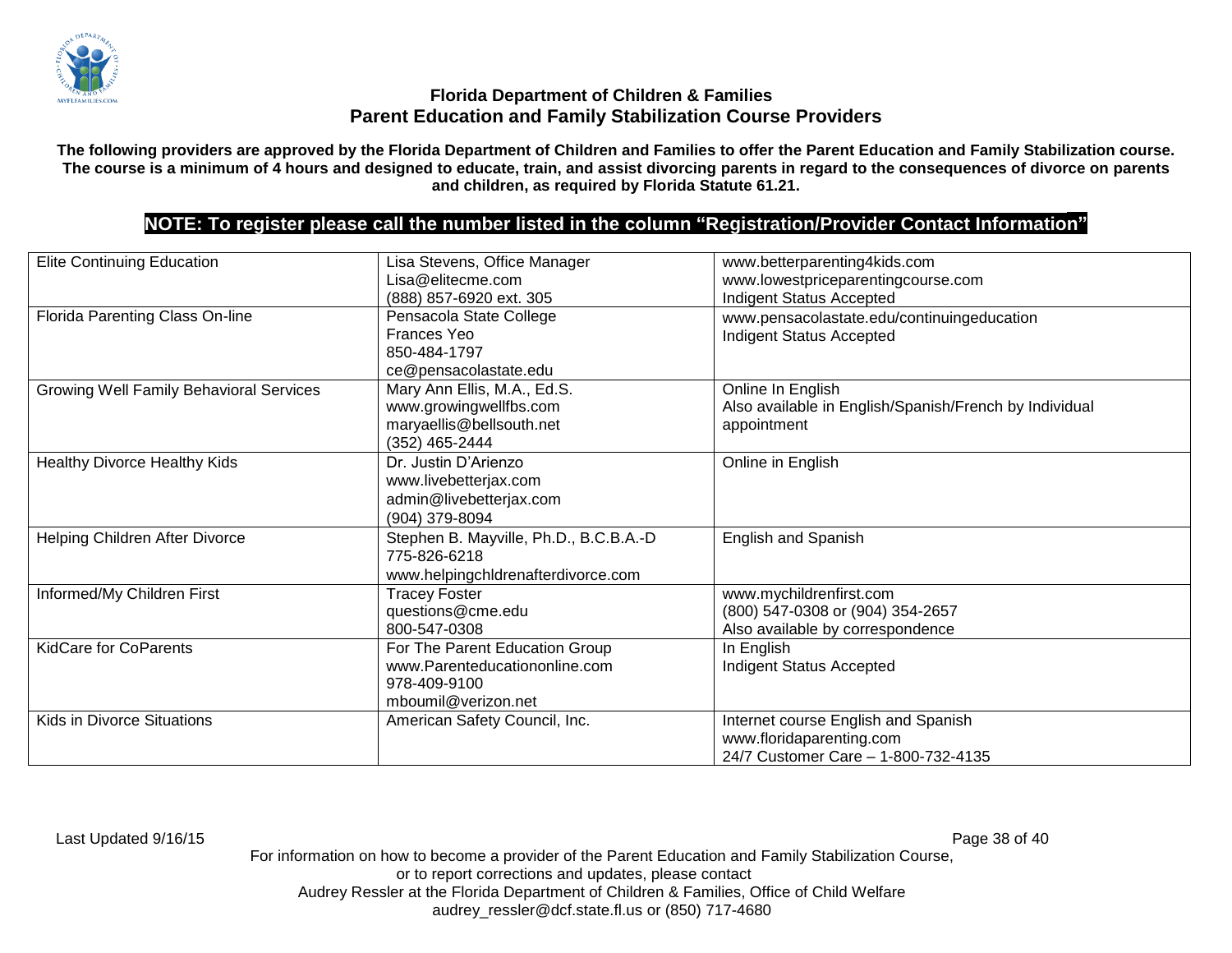

**The following providers are approved by the Florida Department of Children and Families to offer the Parent Education and Family Stabilization course. The course is a minimum of 4 hours and designed to educate, train, and assist divorcing parents in regard to the consequences of divorce on parents and children, as required by Florida Statute 61.21.**

## **NOTE: To register please call the number listed in the column "Registration/Provider Contact Information"**

| Lowest Price Parenting CLASS.com               | David L. Thomas                       | www.LowestPriceParentingCLASS.com                   |
|------------------------------------------------|---------------------------------------|-----------------------------------------------------|
|                                                | Attorney at Law (ret.)                | www.VideoParentingCourse.com                        |
| Video Parenting Course.com                     | 386-235-3949                          | 4-hour video presentation in English and Spanish    |
|                                                | Email: videopar@msn.com               | 4-hora la presentation video en English o espanol   |
| OnlineParentingPrograms.com                    | Michelle Muncy                        | www.onlineparentingprograms.com                     |
|                                                | 866-504-2883                          | Available in English and Spanish                    |
|                                                | michelle@onlineparentingprograms.com  | Discounts available to Indigent and military        |
|                                                |                                       | Customer Services hours 6:00 am - 8:00 pm PST       |
| <b>Online Parent Class</b>                     | Ari Novick                            | www.onlineparentclass.com                           |
|                                                | 333 Third Street, Suite 4             | (949) 715-2694                                      |
|                                                | Laguna Beach 92651                    |                                                     |
|                                                | ari@ajnovickgroup.com                 |                                                     |
| PATCH Program                                  | MH Martin Educational Therapy         | Correspondence Course                               |
| (Parent and Their Children's Happiness)        | Michele Martin.                       | Materials available in Spanish                      |
|                                                | 5379 Lyons Road, #118                 | Indigent Status Accepted.                           |
|                                                | Coconut Creek, 33073                  | Also available in Classroom setting in English      |
|                                                | (954) 979-0712                        |                                                     |
|                                                | Edutherapy4u@aol.com                  |                                                     |
| Parenting Class                                | www.mhaswfl.org                       | Online in English/Spanish                           |
|                                                | 239-261-5405                          | Indigent Status Not Accepted                        |
|                                                |                                       | Also available in classroom setting In English      |
| <b>Parenting Choice</b>                        | Robyn Soldevilla                      | Online in English/Spanish                           |
|                                                | ParentingChoice Inc.                  | Indigent Status Accepted                            |
|                                                | (305) 989-8118                        |                                                     |
|                                                | www.parentingchoice.com               |                                                     |
|                                                | administrator@parentingchoice.com     |                                                     |
| Parent Education & Family Stabilization Course | <b>Advanced Psychiatric Solutions</b> | Online in In English                                |
|                                                | www.adpsychsolutions.com              | Also available in classroom setting English/Spanish |
|                                                | (407) 730-3837                        | Indigent Status not Accepted for online             |
|                                                | Stephen@adpsychsolutions.com          |                                                     |

Last Updated 9/16/15 Page 39 of 40